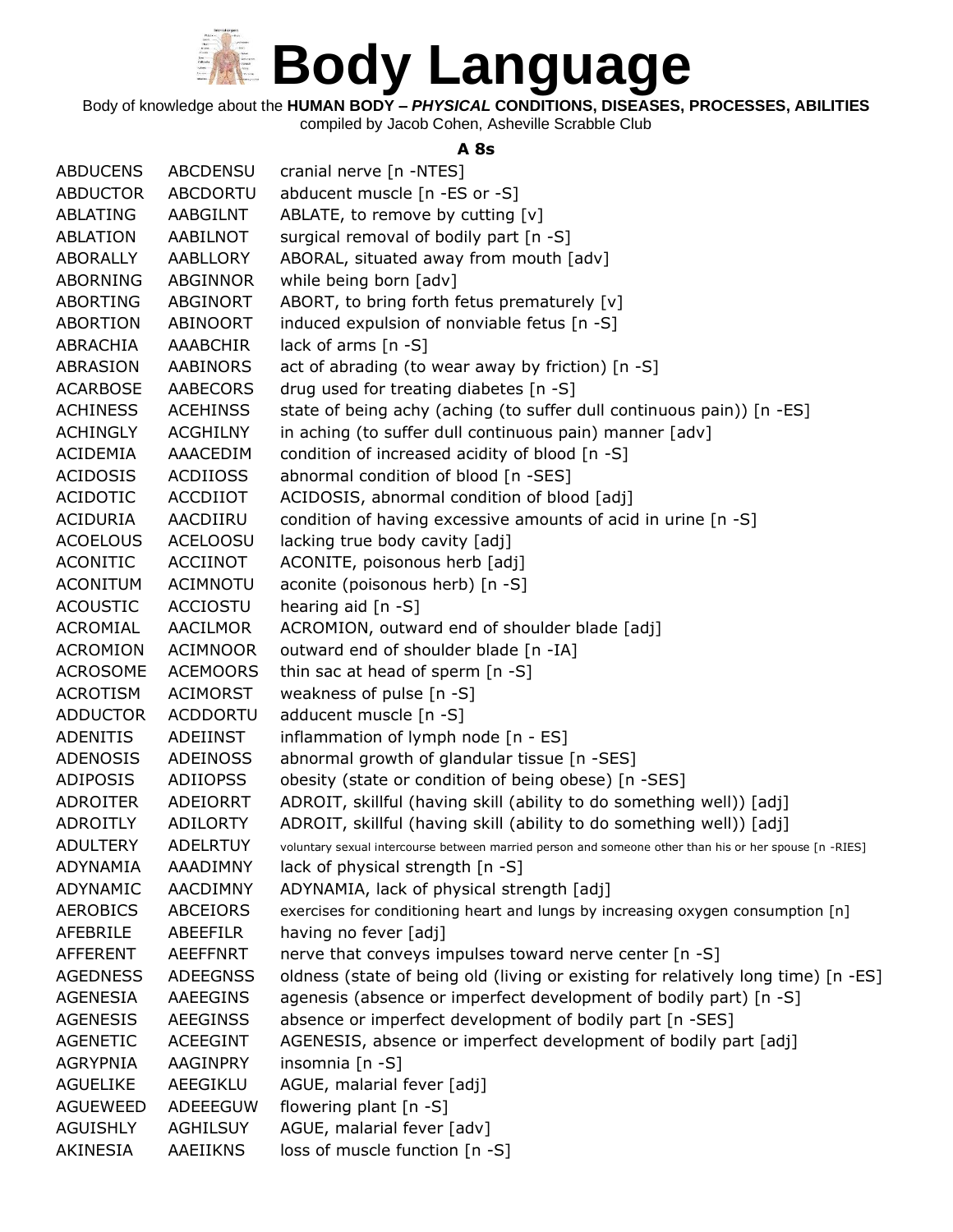Body of knowledge about the **HUMAN BODY –** *PHYSICAL* **CONDITIONS, DISEASES, PROCESSES, ABILITIES**

| AKINETIC                    | <b>ACEIIKNT</b>                    | AKINESIA, loss of muscle function [adj]                                                                          |
|-----------------------------|------------------------------------|------------------------------------------------------------------------------------------------------------------|
| ALBINISM                    | ABIILMNS                           | condition of being albino [n -S]                                                                                 |
| <b>ALDOLASE</b>             | <b>AADELLOS</b>                    | enzyme (complex protein) [n -S]                                                                                  |
| <b>ALLERGEN</b>             | <b>AEEGLLNR</b>                    | substance capable of inducing allergy [n -S]                                                                     |
| <b>ALLERGIC</b>             | <b>ACEGILLR</b>                    | pertaining to allergy (state of hypersensitive reaction to certain things) [adj]                                 |
| <b>ALLERGIN</b>             | <b>AEGILLNR</b>                    | allergen (substance capable of inducing allergy) [n -S]                                                          |
| <b>ALLOPATH</b>             | <b>AAHLLOPT</b>                    | one who treats diseases by producing effects incompatible with those of disease [n -S]                           |
| <b>ALLOTYPE</b>             | <b>AELLOPTY</b>                    | type of antibody [n -S]                                                                                          |
| <b>ALLOTYPY</b>             | <b>ALLOPTYY</b>                    | condition of being allotype [n -PIES]                                                                            |
| <b>ALOPECIA</b>             | AACEILOP                           | baldness (state of being bald (lacking hair)) [n -S]                                                             |
| <b>ALOPECIC</b>             | <b>ACCEILOP</b>                    | ALOPECIA, baldness (state of being bald (lacking hair)) [adj]                                                    |
| <b>ALPHOSIS</b>             | <b>AHILOPSS</b>                    | lack of skin pigmentation [n -SES]                                                                               |
| <b>ALVEOLAR</b>             | AAELLORV                           | sound produced with tongue touching place just behind front teeth [n -S]                                         |
| <b>ALVEOLUS</b>             | <b>AELLOSUV</b>                    | small anatomical cavity [n -LI]                                                                                  |
| AMNESTIC                    | <b>ACEIMNST</b>                    | pertaining to amnesia (loss of memory) [adj]                                                                     |
| <b>AMPUTATE</b>             | AAEMPTTU                           | to cut off by surgical means [v -D, -TING, -S]                                                                   |
| AMYGDALA                    | <b>AAADGLMY</b>                    | almond-shaped anatomical part [n -E]                                                                             |
| ANASARCA                    | <b>AAAACNRS</b>                    | form of dropsy (excessive accumulation of serous fluid) [n -S]                                                   |
| ANATOMIC                    | AACIMNOT                           | ANATOMY, structure of organism [adj]                                                                             |
| ANATOXIN                    | AAINNOTX                           | toxoid (type of toxin (poisonous substance)) [n -S]                                                              |
| <b>ANCESTOR</b>             | <b>ACENORST</b>                    | to be ancestor (person from whom one is descended) [v -ED, -ING, -S]                                             |
| <b>ANCESTRY</b>             | <b>ACENRSTY</b>                    | line or body of ancestors (person from whom one is descended) [n -RIES]                                          |
| ANCONEAL                    | <b>AACELNNO</b>                    | ANCON, elbow [adj]                                                                                               |
| ANCONOID                    | <b>ACDINNOO</b>                    | ANCON, elbow [adj]                                                                                               |
| <b>ANDROGEN</b>             | <b>ADEGNNOR</b>                    | male hormone [n -S]                                                                                              |
| ANERGIES                    | AEEGINRS                           | ANERGY, lack of energy [n]                                                                                       |
| ANEURISM                    | AEIMNRSU                           | aneurysm (abnormal blood-filled dilation of blood vessel) [n -S]                                                 |
| <b>ANEURYSM</b>             | <b>AENMRSUY</b>                    | abnormal blood-filled dilation of blood vessel [n -S]                                                            |
| ANGINOSE                    | <b>AEGINNOS</b>                    | ANGINA, disease marked by spasmodic attacks of intense pain [adj]                                                |
| ANGINOUS                    | AGINNOSU                           | ANGINA, disease marked by spasmodic attacks of intense pain [adj]                                                |
| ANIMALIC                    | AACIILMN                           | ANIMAL, organism typically capable of voluntary motion and sensation [adj]                                       |
| ANIMALLY                    | <b>AAILLMNY</b>                    | physically (in physical manner) [adv]                                                                            |
| <b>ANKYLOSE</b>             | <b>AEKLNOSY</b>                    | to unite or grow together, as bones of joint [v -D, -SING, -S]                                                   |
| ANODYNIC                    | <b>ACDINNOY</b>                    | ANODYNE, medicine that relieves pain [adj]                                                                       |
| ANOOPSIA                    | AAINOOPS                           | visual defect [n -S]                                                                                             |
| <b>ANORETIC</b>             | <b>ACEINORT</b>                    | anorexic (one affected with anorexia (loss of appetite)) [adj]                                                   |
| <b>ANOREXIA</b>             | <b>AAEINORX</b>                    | loss of appetite $[n - S]$                                                                                       |
| ANOREXIC                    | <b>ACEINORX</b>                    | one affected with anorexia (loss of appetite) [adj]                                                              |
| <b>ANOVULAR</b>             | AALNORUV                           | not involving ovulation [adj]                                                                                    |
| ANOXEMIA                    | AAEIMNOX                           | disorder of blood [n -S]                                                                                         |
| ANOXEMIC                    | <b>ACEIMNOX</b>                    | ANOXEMIA, disorder of blood [adj]                                                                                |
| ANTALGIC                    | <b>AACGILNT</b>                    | anodyne (medicine that relieves pain) [n -S]                                                                     |
| <b>ANTHELIX</b><br>ANTIACNE | <b>AEHILNTX</b><br><b>AACEINNT</b> | inner curved ridge on cartilage of external ear [n - ICES or -ES]<br>effective against acne (skin disease) [adj] |
| ANTIARIN                    | AAIINNRT                           | antiar (arrow poison) [n -S]                                                                                     |
| ANTIBODY                    | <b>ABDINOTY</b>                    | body protein that produces immunity against certain microorganisms or toxins [n -DIES]                           |
| ANTICOLD                    | <b>ACDILNOT</b>                    | effective against common cold [adj]                                                                              |
|                             |                                    |                                                                                                                  |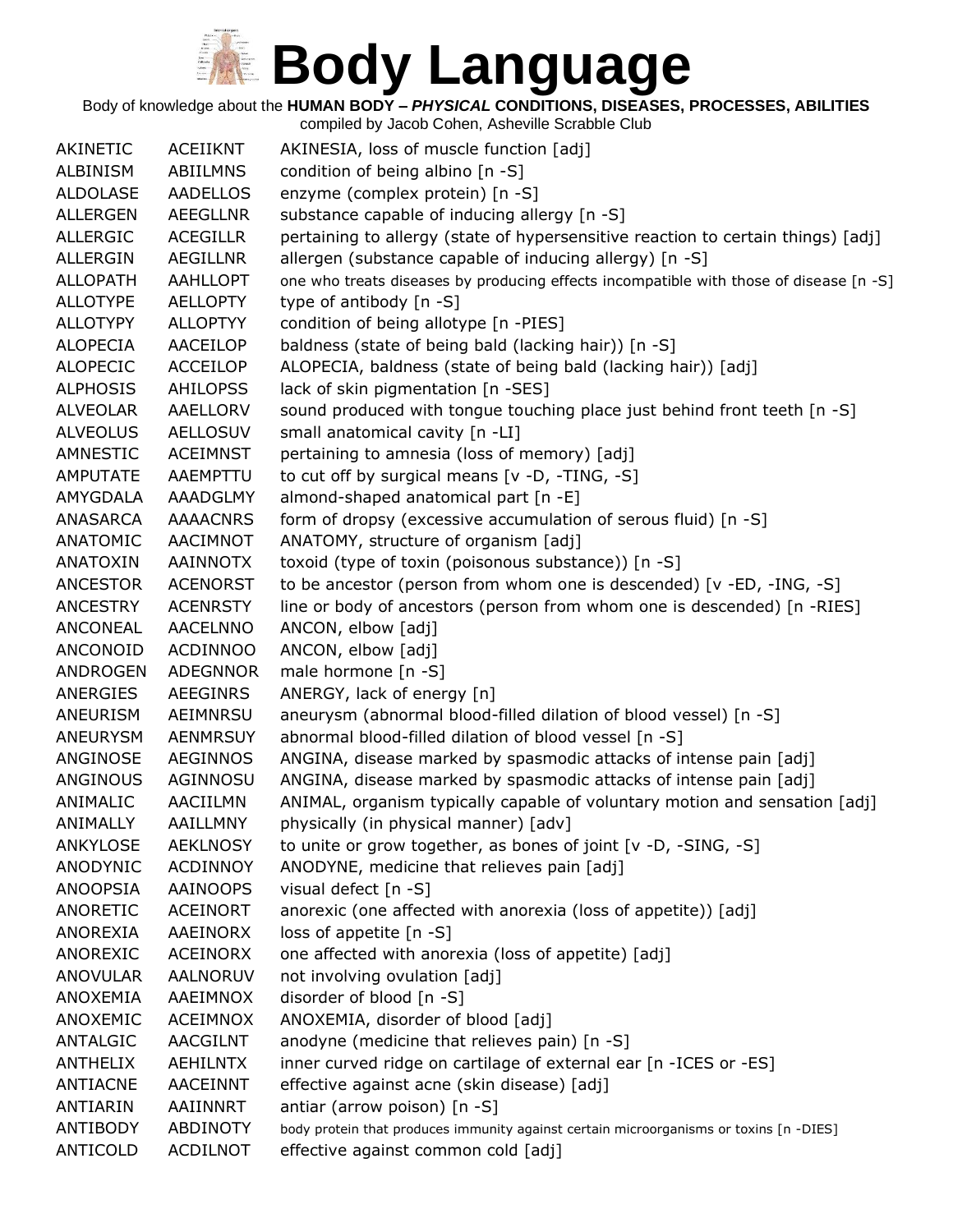Body of knowledge about the **HUMAN BODY –** *PHYSICAL* **CONDITIONS, DISEASES, PROCESSES, ABILITIES**

| ANTIDOTE        | ADEINOTT        | to counteract effects of poison with remedy [v -D, -TING, -S]                               |
|-----------------|-----------------|---------------------------------------------------------------------------------------------|
| ANTIDRUG        | ADGINRTU        | opposed to illicit drugs [adj]                                                              |
| <b>ANTIGENE</b> | <b>AEEGINNT</b> | antigen (substance that stimulates production of antibodies) [n -S]                         |
| ANTIPILL        | <b>AIILLNPT</b> | opposed to use of contraceptive pills [adj]                                                 |
| ANTIPYIC        | <b>ACIINPTY</b> | medicine that prevents formation of pus [n -S]                                              |
| ANTIRAPE        | AAEINPRT        | concerned with preventing rape [adj]                                                        |
| ANTISERA        | AAEINRST        | serums that contain antibodies [n]                                                          |
| <b>ANURESIS</b> | <b>AEINRSSU</b> | inability to urinate [n -SES]                                                               |
| <b>ANURETIC</b> | <b>ACEINRTU</b> | ANURESIS, inability to urinate [adj]                                                        |
| APERIENT        | <b>AEEINPRT</b> | mild laxative [n -S]                                                                        |
| <b>APHONIES</b> | <b>AEHINOPS</b> | APHONY, aphonia (loss of voice) [n]                                                         |
| <b>APHTHOUS</b> | <b>AHHOPSTU</b> | APHTHA, small blister in mouth or stomach [adj]                                             |
| <b>APOCRINE</b> | <b>ACEINOPR</b> | pertaining to type of gland [adj]                                                           |
| <b>APOPLEXY</b> | <b>AELOPPXY</b> | sudden loss of sensation and muscular control [n -XIES]                                     |
| <b>APPESTAT</b> | <b>AAEPPSTT</b> | mechanism in central nervous system that regulates appetite [n -S]                          |
| <b>APRACTIC</b> | <b>AACCIPRT</b> | APRAXIA, loss of ability to perform coordinated movements [adj]                             |
| <b>APTITUDE</b> | ADEIPTTU        | ability (quality of being able to do something) [n -S]                                      |
| APYRETIC        | <b>ACEIPRTY</b> | having no fever [adj]                                                                       |
| ARGINASE        | <b>AAEGINRS</b> | enzyme (complex protein) [n -S]                                                             |
| <b>ARSEHOLE</b> | <b>AEEHLORS</b> | offensive word [n -S]                                                                       |
| <b>ARTERIES</b> | <b>AEEIRRST</b> | ARTERY, vessel that carries blood away from heart [n]                                       |
| <b>ARYTHMIA</b> | AAHIMRTY        | irregularity in rhythm of heartbeat [n -S]                                                  |
| <b>ARYTHMIC</b> | <b>ACHIMRTY</b> | ARYTHMIA, irregularity in rhythm of heartbeat [adj]                                         |
| <b>ASCORBIC</b> | <b>ABCCIORS</b> | relieving scurvy (disease resulting from vitamin C deficiency) [adj]                        |
| <b>ASHINESS</b> | <b>AEHINSSS</b> | condition of being ashy [n -ES]                                                             |
| <b>ASHTANGA</b> | <b>AAAGHNST</b> | type of yoga (Hindu philosophy involving physical and mental disciplines) [n -S]            |
| <b>ASTERNAL</b> | <b>AAELNRST</b> | not connected to sternum [adj]                                                              |
| <b>ASTHANGA</b> | <b>AAAGHNST</b> | ashtanga (type of yoga (Hindu philosophy involving physical and mental disciplines)) [n -S] |
| <b>ASTHENIA</b> | <b>AAEHINST</b> | lack of strength [n -S]                                                                     |
| <b>ASTHENIC</b> | <b>ACEHINST</b> | slender, lightly muscled person [n -S]                                                      |
| ASTIGMIA        | AAGIIMST        | visual defect [n -S]                                                                        |
| <b>ATABRINE</b> | AABEINRT        | drug used to treat malaria [n -S]                                                           |
| <b>ATARAXIC</b> | <b>AAACIRTX</b> | tranguilizing drug [n -S]                                                                   |
| <b>ATENOLOL</b> | <b>AELLNOOT</b> | drug used to treat hypertension [n -s}                                                      |
| <b>ATHANASY</b> | <b>AAAHNSTY</b> | immortality [n -SIES]                                                                       |
| <b>ATHEROMA</b> | AAEHMORT        | disease of arteries [n -S or -TA]                                                           |
| <b>ATREMBLE</b> | ABEELMRT        | trembling (to shake involuntarily) [adj]                                                    |
| <b>ATROPHIA</b> | <b>AAHIOPRT</b> | wasting away of body or any of its parts [n -S]                                             |
| <b>ATROPHIC</b> | <b>ACHIOPRT</b> | ATROPHIA, wasting away of body or any of its parts [adj]                                    |
| <b>ATROPINE</b> | <b>AEINOPRT</b> | poisonous alkaloid [n -S]                                                                   |
| <b>ATROPISM</b> | <b>AIMOPRST</b> | atropine poisoning [n -S]                                                                   |
| <b>ATTAINED</b> | <b>AADEINTT</b> | ATTAIN, to gain or achieve by mental or physical effort [v]                                 |
| <b>ATTAINER</b> | AAEINRTT        | one that attains (to gain or achieve by mental or physical effort) [n -S]                   |
| <b>AUTACOID</b> | AACDIOTU        | hormone (secretion of endocrine organs) [n -S]                                              |
| <b>AUTOCOID</b> | <b>ACDIOOTU</b> | autacoid (hormone (secretion of endocrine organs)) [n -S]                                   |
| <b>AUTOPSIC</b> | <b>ACIOPSTU</b> | pertaining to autopsy [adj]                                                                 |
| AWAKENED        | AADEEKNW        | AWAKEN, to awake (to wake up) [v]                                                           |
|                 |                 |                                                                                             |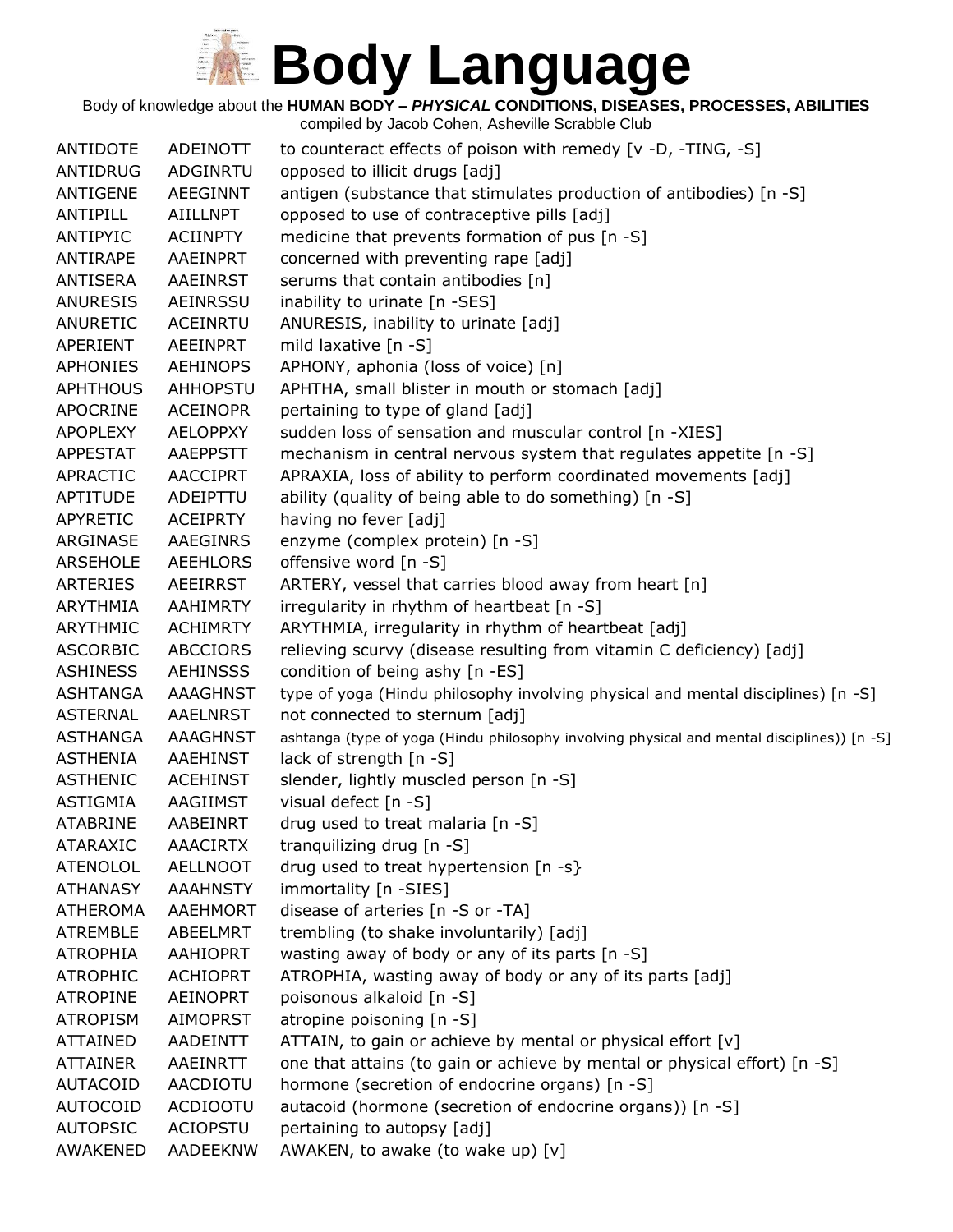Body of knowledge about the **HUMAN BODY –** *PHYSICAL* **CONDITIONS, DISEASES, PROCESSES, ABILITIES**

| <b>AWAKENER</b> | AAEEKNRW        | one that awakens (to awake (to wake up)) [n -S]                                                                            |
|-----------------|-----------------|----------------------------------------------------------------------------------------------------------------------------|
| AXOPLASM        | <b>AALMOPSX</b> | protoplasm of axon (central process of neuron) [n -S]                                                                      |
| <b>AYURVEDA</b> | <b>AADERUVY</b> | Hindu system of medicine [n -S]                                                                                            |
| AZOTEMIA        | AAEIMOTZ        | excess of nitrogenous substances in blood [n -S]                                                                           |
| <b>AZOTEMIC</b> | ACEIMOTZ        | AZOTEMIA, excess of nitrogenous substances in blood [adj]                                                                  |
| AZOTURIA        | AAIORTUZ        | excess nitrogenous substances in urine [n -S]                                                                              |
| <b>AZYGOSES</b> | AEGOSSYZ        | AZYGOS, azygous anatomical part [n]                                                                                        |
|                 |                 | <b>B</b> 8s                                                                                                                |
| <b>BACILLUS</b> | ABCILLSU        | any of class of rod-shaped bacteria [n -LLI]                                                                               |
| <b>BACKACHE</b> | <b>AABCCEHK</b> | pain in back [n -S]                                                                                                        |
| <b>BACKBONE</b> | ABBCKNO         | spine [n -S]                                                                                                               |
| <b>BACKCOMB</b> | ABBCCKMO        | to comb hair from ends to scalp [v -ED, -ING, -S]                                                                          |
| <b>BACKHAND</b> | <b>AABCDHKN</b> | to strike with back of hand [v -ED, -ING, -S]                                                                              |
| <b>BACKREST</b> | <b>ABCEKRST</b> | back support [n -S]                                                                                                        |
| <b>BACKSIDE</b> | ABCDEIKS        | hind part $[n - S]$                                                                                                        |
| <b>BACLOFEN</b> | ABCEFLNO        | muscle relaxant [n -S]                                                                                                     |
| <b>BACTERIN</b> | ABCEINRT        | vaccine prepared from dead bacteria [n -S]                                                                                 |
| <b>BALDHEAD</b> | AABDDEHL        | bald person [n -S]                                                                                                         |
| <b>BALDNESS</b> | <b>ABDELNSS</b> | state of being bald (lacking hair) [n -ES]                                                                                 |
| <b>BALDPATE</b> | AABDELPT        | baldhead [n -S]                                                                                                            |
| <b>BALLIEST</b> | <b>ABEILLST</b> | BALLY, stained with blood [adj]                                                                                            |
| <b>BALLOCKS</b> | <b>ABCKLLOS</b> | [n] / offensive word [n]                                                                                                   |
| <b>BALLSIER</b> | ABEILLRS        | BALLSY, offensive word [adj]                                                                                               |
| <b>BANDAGER</b> | <b>AABDEGNR</b> | one that bandages (to cover wound with strip of cloth) [n -S]                                                              |
| <b>BANDIEST</b> | ABDEINST        | BANDY, curved apart at knees [adj]                                                                                         |
| <b>BARBITAL</b> | AABBILRT        | sedative [n -S]                                                                                                            |
| <b>BARRETTE</b> | ABEERRTT        | hair clip [n -S]                                                                                                           |
| <b>BASILARY</b> | AABILRSY        | basilar (basal (pertaining to foundation) [adj]                                                                            |
| <b>BEANBALL</b> | AABBELLN        | baseball thrown at head [n -S]                                                                                             |
| <b>BEDEAFEN</b> | ABDEEEFN        | to deafen (to make deaf (lacking sense of hearing)) [v -ED, -ING, -S]                                                      |
| <b>BEDRIVEL</b> | <b>BDEEILRV</b> | to cover with saliva [v -ED, -LLED, -ING, -LLING, -S]                                                                      |
| <b>BEDSONIA</b> | ABEDINOS        | virus (any of class of submicroscopic pathogens) [n -S]                                                                    |
| <b>BEEFIEST</b> | <b>BEEEFIST</b> | BEEFY, brawny (muscular (pertaining to muscle)) [adj]                                                                      |
| <b>BEEHIVED</b> | <b>BDEEEHIV</b> | having hairdo shaped like beehive [adj]                                                                                    |
| <b>BEFINGER</b> | <b>BEEFGINR</b> | to touch all over [v -ED, -ING, -S]                                                                                        |
| <b>BEGALLED</b> | ABDEEGLL        | BEGALL, to make sore by rubbing [v]                                                                                        |
| <b>BEGAZING</b> | ABEGGINZ        | BEGAZE, to gaze at $[v]$                                                                                                   |
| <b>BELCHING</b> | <b>BCEGHILN</b> | BELCH, to expel gas through mouth [v]                                                                                      |
| <b>BENADRYL</b> | ABDELNRY        | antihistamine used to treat allergic reactions involving nasal passages and also to treat motion sickness-trademark [n -S] |
| <b>BENUMBED</b> | <b>BBDEEMNU</b> | BENUMB, to make numb (lacking sensation) $[v]$                                                                             |
| <b>BEPIMPLE</b> | <b>BEEILMPP</b> | to cover in pimples (inflamed swelling of skin) [v -D, -LING, -S]                                                          |
| <b>BERBERIN</b> | <b>BBEEINRR</b> | medicinal alkaloid [n -S]                                                                                                  |
| <b>BERCEUSE</b> | <b>BCEEERSU</b> | lullaby [n -S]                                                                                                             |
| BERIBERI        | BBEEIIRR        | thiamine deficiency disease [n -S]                                                                                         |
| <b>BESOTTED</b> | <b>BDEEOSTT</b> | BESOT, to stupefy (to dull senses of) [v]                                                                                  |
| <b>BETELNUT</b> | <b>BEELNTTU</b> | seed chewed as stimulant [n -S]                                                                                            |
| <b>BICEPSES</b> | <b>BCEEIPSS</b> | BICEPS, arm muscle [n]                                                                                                     |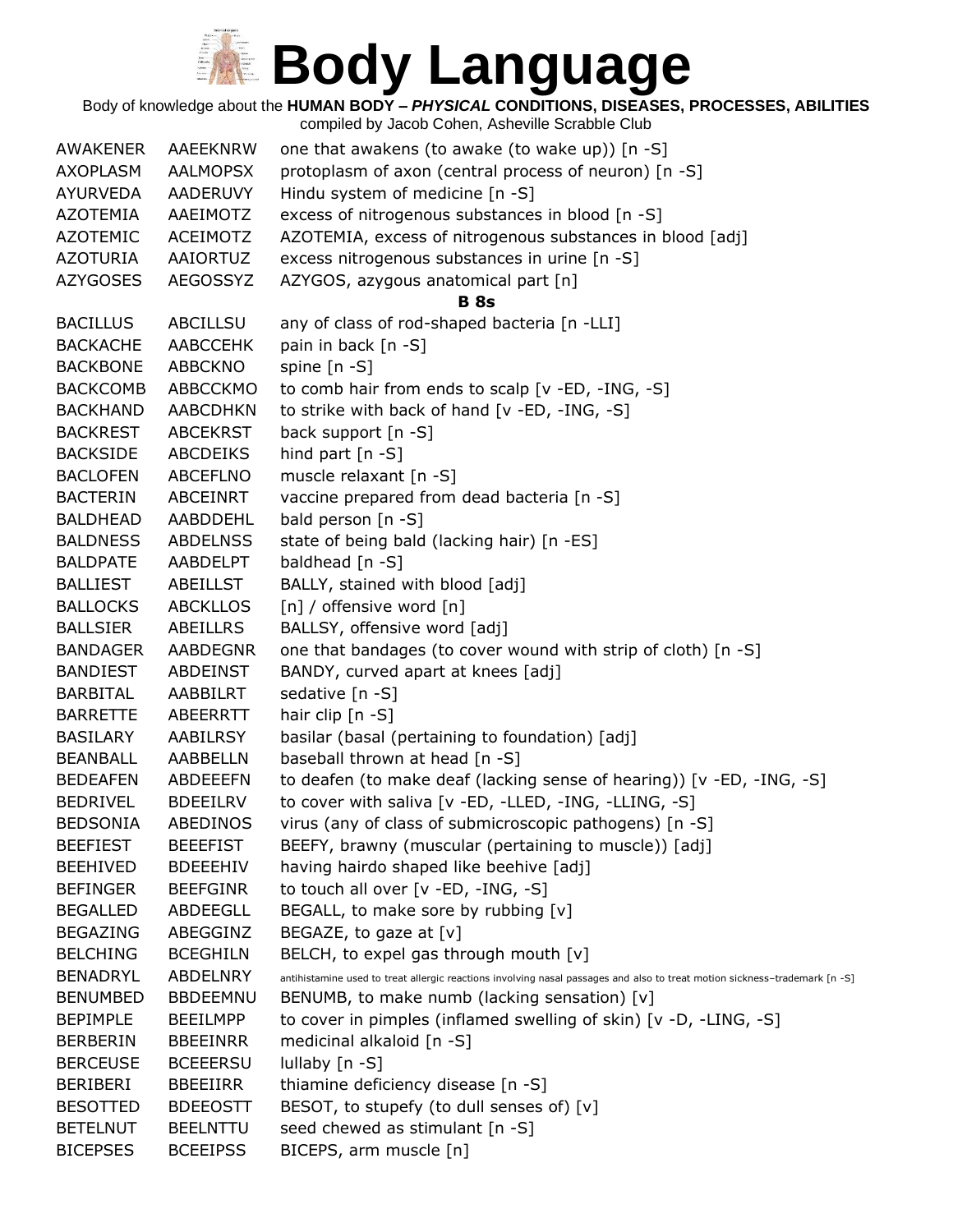Body of knowledge about the **HUMAN BODY –** *PHYSICAL* **CONDITIONS, DISEASES, PROCESSES, ABILITIES**

| <b>BICUSPID</b> | <b>BCDIIPSU</b> | tooth $[n - S]$                                                                  |
|-----------------|-----------------|----------------------------------------------------------------------------------|
| <b>BIGEMINY</b> | <b>BEGIIMNY</b> | state of having double pulse [n -NIES]                                           |
| <b>BIMANOUS</b> | ABIMNOSU        | two-handed [adj]                                                                 |
| <b>BIMANUAL</b> | AABILMNU        | done with two hands [adj]                                                        |
| <b>BINAURAL</b> | AABILNRU        | hearing with both ears [adj]                                                     |
| <b>BIOASSAY</b> | AABIOSSY        | to test substance (as drug) in order to determine its strength [v -ED, -ING, -S] |
| <b>BIOLOGIC</b> | <b>BCGIILOO</b> | drug obtained from organic source [n -S]                                         |
| <b>BIOLYSIS</b> | <b>BIILOSSY</b> | death (end of life) [n -SES]                                                     |
| <b>BIOLYTIC</b> | <b>BCIILOTY</b> | BIOLYSIS, death (end of life) [adj]                                              |
| <b>BIOPSIED</b> | <b>BDEIIOPS</b> | BIOPSY, to examine tissue [v]                                                    |
| <b>BIOPSIES</b> | <b>BEIIOPSS</b> | BIOPSY, to examine tissue [v]                                                    |
| <b>BIOSCOPY</b> | <b>BCIOOPSY</b> | type of medical examination [n -S]                                               |
| <b>BIOTOXIN</b> | <b>BIINOOTX</b> | poison made by plant or animal [n -S]                                            |
| <b>BISTOURY</b> | <b>BIORSTUY</b> | surgical knife [n -RIES]                                                         |
| <b>BITEABLE</b> | ABBEEILT        | BITE, to seize with teeth [adj]                                                  |
| <b>BITEWING</b> | <b>BEGIINTW</b> | dental X-ray film [n -S]                                                         |
| <b>BLADDERY</b> | ABDDELRY        | BLADDER, saclike receptacle [adj]                                                |
| <b>BLASTOMA</b> | AABLMOST        | type of tumor (abnormal swelling) [n -S or -TA]                                  |
| <b>BLEBBING</b> | <b>BBBEGILN</b> | forming of blister [n -S]                                                        |
| <b>BLEEDING</b> | <b>BDEEGILN</b> | act of losing blood [n -S] / BLEED, to lose blood [v]                            |
| <b>BLINDGUT</b> | <b>BDGILNTU</b> | cecum (bodily cavity with one opening) [n -S]                                    |
| <b>BLINKARD</b> | ABDIKLNR        | one who habitually blinks (to open and shut eyes) [n -S]                         |
| <b>BLINKING</b> | <b>BGIIKLNN</b> | BLINK, to open shut eyes [v]                                                     |
| <b>BLISTERY</b> | <b>BEILRSTY</b> | having blisters (skin swellings) [adj]                                           |
| <b>BLONDINE</b> | <b>BDEILNNO</b> | to bleach hair blond [v -D, -NING, -S]                                           |
| <b>BLOODILY</b> | <b>BDILLOOY</b> | in bloody manner [adv]                                                           |
| <b>BLOODING</b> | <b>BDGILNOO</b> | BLOOD, to stain with blood (fluid circulated by heart) [v]                       |
| <b>BLOODRED</b> | <b>BDDELOOR</b> | of color of blood [adj]                                                          |
| <b>BLUBBING</b> | <b>BBBGILNU</b> | BLUB, to blubber (to weep noisily) [v]                                           |
| <b>BLUEBALL</b> | ABBELLLU        | medicinal herb [n -S]                                                            |
| <b>BLUSHFUL</b> | <b>BFHLLSUU</b> | of red color [adj]                                                               |
| <b>BLUSHING</b> | <b>BGHILNSU</b> | BLUSH, to become red [v]                                                         |
| <b>BOINKING</b> | <b>BGIIKNNO</b> | BOINK, offensive word [v]                                                        |
| <b>BOLLOCKS</b> | <b>BCKLLOOS</b> | offensive word [n]                                                               |
| <b>BONEYEST</b> | <b>BEENOSTY</b> | BONEY, bony (full of bones) [adj]                                                |
| <b>BONINESS</b> | <b>BEINNOSS</b> | state of being bony (full of bones) [n -ES]                                      |
| <b>BOOHOOED</b> | BDEHOOOO        | BOOHOO, to weep noisily [v]                                                      |
| <b>BOOZIEST</b> | <b>BEIOOSTZ</b> | BOOZY, drunken (drunk (intoxicated)) [adj]                                       |
| <b>BORDELLO</b> | <b>BDELLOOR</b> | brothel (house of prostitution) [n -S]                                           |
| <b>BORESOME</b> | <b>BEEMOORS</b> | tedious (causing weariness (quality of being weary (tired))) [adj]               |
| <b>BORINGLY</b> | <b>BGILNORY</b> | tediously (in tedious (causing weariness (quality of being weary)) manner) [adv] |
| <b>BOTULISM</b> | <b>BILMOSTU</b> | botulin poisoning [n -S]                                                         |
| <b>BOUFFANT</b> | <b>ABFFNOTU</b> | woman's hairdo [n -S]                                                            |
| <b>BOWELING</b> | <b>BEGILNOW</b> | BOWEL, to disbowel (to remove intestines of) [v]                                 |
| <b>BOWELLED</b> | <b>BDEELLOW</b> | BOWEL, to disbowel (to remove intestines of) [v]                                 |
| <b>BRACHIAL</b> | AABCHILR        | part of arm [n -S]                                                               |
| <b>BRACHIUM</b> | ABCHIMRU        | upper part of arm [n -IA]                                                        |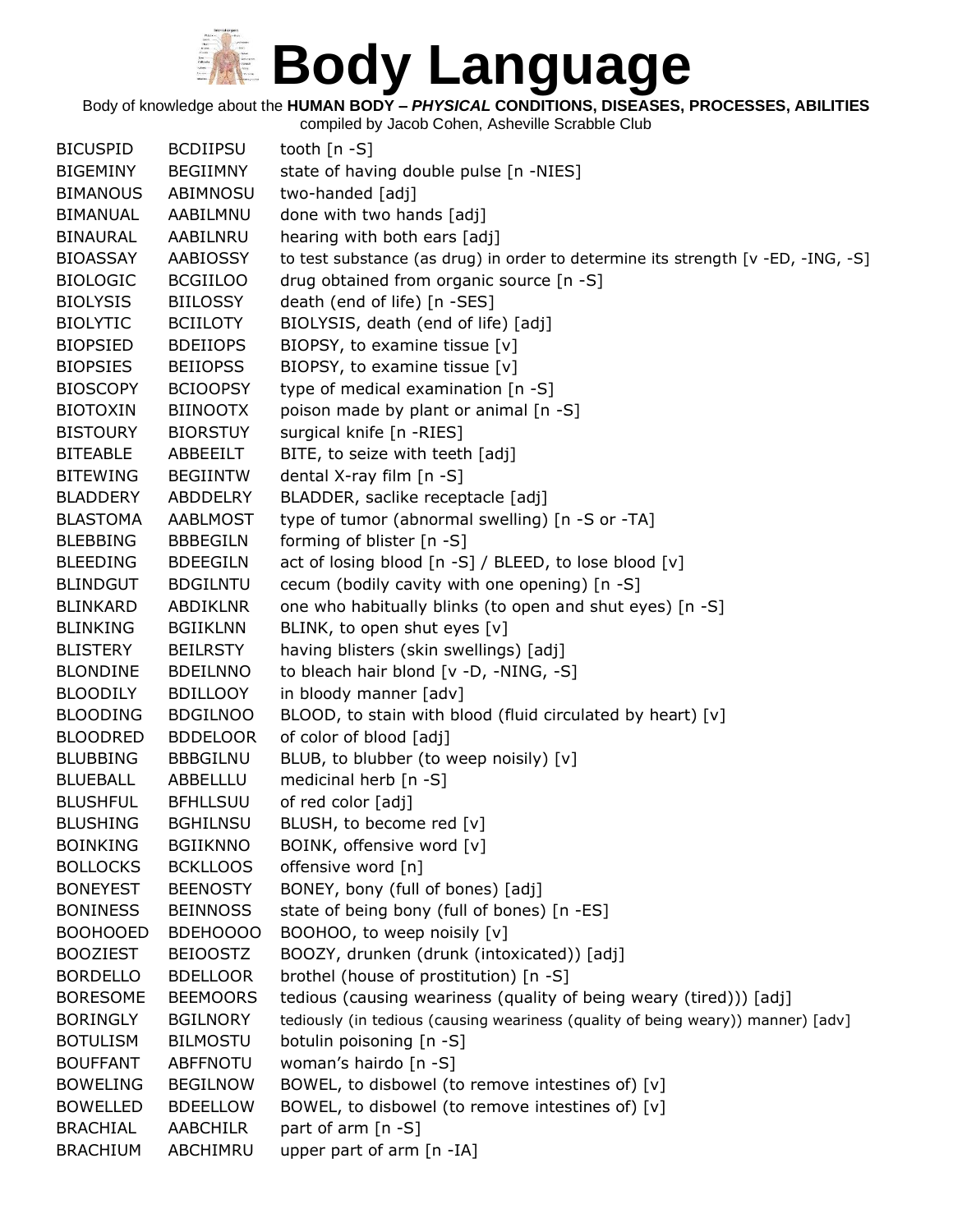Body of knowledge about the **HUMAN BODY –** *PHYSICAL* **CONDITIONS, DISEASES, PROCESSES, ABILITIES**

| <b>BRAINING</b> | ABGIINNR        | BRAIN, to hit on head [v]                                         |
|-----------------|-----------------|-------------------------------------------------------------------|
| <b>BRAINPAN</b> | <b>AABINNPR</b> | skull [n -S]                                                      |
| <b>BRAWNIER</b> | ABEINRRW        | BRAWNY, muscular (pertaining to muscle) [adj]                     |
| <b>BRAWNILY</b> | ABILNRWY        | BRAWNY, muscular (pertaining to muscle) [adv]                     |
| <b>BREATHER</b> | ABEEHRRT        | one that breathes (to inhale and exhale air) [n -S]               |
| <b>BREGMATA</b> | ABEEGMRT        | BREGMA, junction point of skull [n]                               |
| <b>BREGMATE</b> | ABEEGMRT        | BREGMA, junction point of skull [adj]                             |
| <b>BROMELIN</b> | <b>BEILMNOR</b> | enzyme (complex protein) [n -S]                                   |
| <b>BRONCHIA</b> | <b>ABCHINOR</b> | main air passages of lungs [n]                                    |
| <b>BRONCHUS</b> | <b>BCHNORSU</b> | tracheal branch [n -HI]                                           |
| <b>BROWBONE</b> | <b>BBENOORW</b> | ridge of bone above eye [n -S]                                    |
| <b>BROWLESS</b> | <b>BELORSSW</b> | lacking eyebrows [adj]                                            |
| <b>BRUCELLA</b> | ABCELLRU        | any of genus of harmful bacteria [n -E or -S]                     |
| <b>BRUISING</b> | <b>BGIINRSU</b> | BRUISE, to injure without breaking surface of skin [v]            |
| <b>BRUNETTE</b> | <b>BEENRTTU</b> | dark-haired female [n -S]                                         |
| <b>BUCCALLY</b> | <b>ABCCLLUY</b> | BUCCAL, pertaining to cheek [adv]                                 |
| <b>BULLDOZE</b> | <b>BDELLOUZ</b> | to bully [v -D, -ZING, -S]                                        |
| <b>BULLNECK</b> | <b>BCEKLLNU</b> | thick neck [n -S]                                                 |
| <b>BUNDLING</b> | <b>BDGILNNU</b> | former courtship custom [n -S]                                    |
| <b>BURNSIDE</b> | <b>BDEINRSU</b> | mustache and side whiskers on cheeks [n -S]                       |
| <b>BURSITIS</b> | <b>BIIRSSTU</b> | inflammation of bursa [n -ES]                                     |
| <b>BUSTIEST</b> | <b>BEISSTTU</b> | BUSTY, full-bosomed [adj]                                         |
| <b>BUSTLINE</b> | <b>BEILNSTU</b> | distance around bust (upper torso of woman) [n -S]                |
| <b>BUSULFAN</b> | <b>ABFLNSUU</b> | medicine [n -S]                                                   |
| <b>BUTCHEST</b> | <b>BCEHSTTU</b> | BUTCH, being very short haircut [adj]                             |
| <b>BUXOMEST</b> | <b>BEMOSTUX</b> | BUXOM, healthily plump [adj]                                      |
|                 |                 | C <sub>8s</sub>                                                   |
| <b>CACHEXIA</b> | <b>AACCEHIX</b> | general ill health [n -S]                                         |
| <b>CACHEXIC</b> | <b>ACCCEHIX</b> | CACHEXIA, general ill health [adj]                                |
| <b>CADUCITY</b> | <b>ACCDITUY</b> | senility (mental and physical infirmity due to old age) [n -TIES] |
| <b>CAECALLY</b> | <b>AACCELLY</b> | CAECUM, cecum (bodily cavity with one opening) [adv]              |
| <b>CAFFEINE</b> | <b>ACEEFFIN</b> | bitter alkaloid [n -S]                                            |
| <b>CAKEHOLE</b> | <b>ACEEHKLO</b> | person's mouth [n -S]                                             |
| CALAMINE        | <b>AACEILMN</b> | to apply ointment for skin ailments [v -D, -NING, -S]             |
| <b>CALCANEA</b> | <b>AAACCELN</b> | CALCANEUM, calcaneus (bone of heel) [n]                           |
| CALCANEI        | AACCEILN        | CALCANEUS, bone of heel [n]                                       |
| CALCARIA        | <b>AAACCILR</b> | CALCAR, anatomical projection [n]                                 |
| CALISAYA        | <b>AAACILSY</b> | medicinal bark of cinchona [n -S]                                 |
| CALVARIA        | <b>AAACILRV</b> | dome of skull [n -S]                                              |
| CAMOMILE        | <b>ACEILMMO</b> | medicinal herb [n -S]                                             |
| <b>CANCERED</b> | <b>ACCDEENR</b> | CANCER, malignant growth [adj]                                    |
| CANCROID        | <b>ACCDINOR</b> | skin cancer $[n -S]$                                              |
| <b>CANDYMAN</b> | <b>AACDMNNY</b> | one who sells illegal drugs [n -MEN]                              |
| CANITIES        | <b>ACEIINST</b> | turning gray of hair [n CANITIES]                                 |
| <b>CANKERED</b> | <b>ACDEEKNR</b> | CANKER, to affect with ulcerous sores [v]                         |
| CANNABIC        | AABCCINN        | pertaining to cannabis (hemp (tall herb)) [adj]                   |
| <b>CANNABIN</b> | AABCINNN        | resin extracted from cannabis [n -S]                              |
|                 |                 |                                                                   |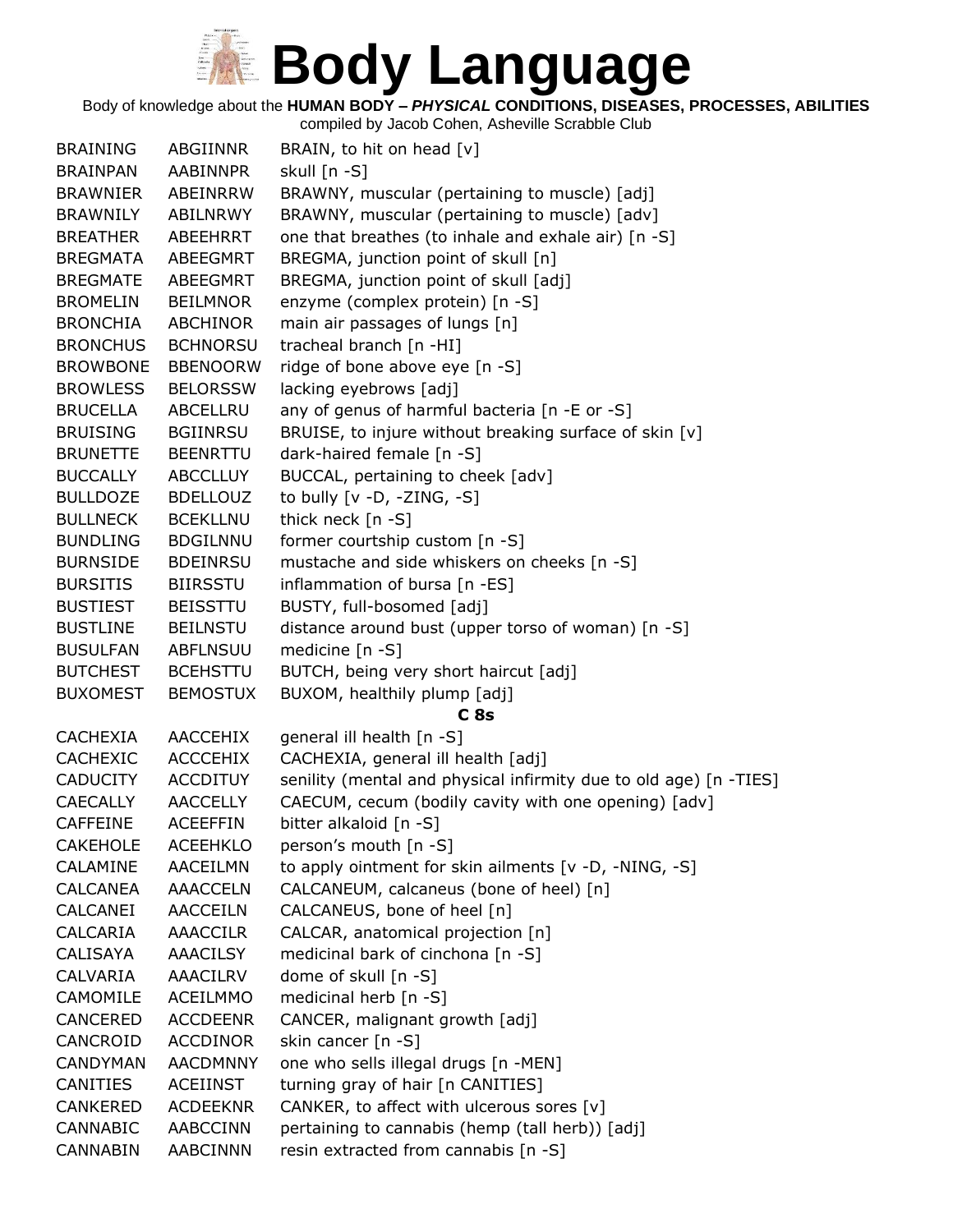Body of knowledge about the **HUMAN BODY –** *PHYSICAL* **CONDITIONS, DISEASES, PROCESSES, ABILITIES**

|                 |                 | compiled by Jacob Cohen, Asheville Scrabble Club                           |
|-----------------|-----------------|----------------------------------------------------------------------------|
| <b>CANNABIS</b> | <b>AABCINNS</b> | hemp (tall herb) [n -ES]                                                   |
| <b>CANNULAR</b> | <b>AACLNNRU</b> | CANNULA, tube inserted into bodily cavity [adj]                            |
| CANOODLE        | <b>ACDELNOO</b> | to caress (to touch lovingly) $[v -D, -LING, -S]$                          |
| <b>CANULATE</b> | <b>AACELNTU</b> | to insert canula into [v -D, -TING, -S]                                    |
| <b>CAPITATE</b> | AACEIPTT        | head-shaped [adj] / bone of wrist of primates [n -S]                       |
| CARDITIC        | <b>ACCIIDRT</b> | CARDITIS, inflammation of heart [adj]                                      |
| <b>CARDITIS</b> | ACDIIRST        | inflammation of heart [n -ES]                                              |
| <b>CARNALLY</b> | <b>AACLLNRY</b> | CARNAL, pertaining to bodily appetites [adv]                               |
| <b>CARUNCLE</b> | <b>ACCELNRU</b> | fleshy outgrowth [n -S]                                                    |
| <b>CASTRATE</b> | <b>AACERSTT</b> | to remove testes of [v -D, -TING, -S]                                      |
| <b>CASTRATO</b> | <b>AACORSTT</b> | singer castrated in boyhood [n -S]                                         |
| <b>CATALASE</b> | <b>AAACELST</b> | enzyme (complex protein) [n -S]                                            |
| CATAMITE        | AACEIMTT        | boy used for sodomy [n -S]                                                 |
| <b>CATHOUSE</b> | <b>ACEHOSTU</b> | brothel (house of prostitution) [n -S]                                     |
| <b>CAVITARY</b> | <b>AACIRTVY</b> | pertaining to formation of cavities in tissue [adj]                        |
| <b>CELIBACY</b> | ABCCEILY        | abstention from sexual intercourse [n -CIES]                               |
| <b>CELIBATE</b> | <b>ABCEEILT</b> | one who lives life of celibacy (abstention from sexual intercourse) [n -S] |
| <b>CEMENTUM</b> | <b>CEEMMNTU</b> | hard tissue covering roots of teeth [n -S or -TA]                          |
| <b>CENTAURY</b> | <b>ACENRTUY</b> | medicinal herb [n -RIES]                                                   |
| <b>CENTESIS</b> | <b>CEEINSST</b> | surgical puncture [n -SES]                                                 |
| <b>CEPHALAD</b> | AACDEHLP        | toward head [adv]                                                          |
| <b>CEPHALIC</b> | <b>ACCEHILP</b> | pertaining to head [adj]                                                   |
| <b>CEPHALIN</b> | <b>ACEHILNP</b> | bodily chemical [n -S]                                                     |
| <b>CERAMIDE</b> | <b>ACDEEIMR</b> | any or various lipids [n -S]                                               |
| <b>CERASTES</b> | <b>ACEERSST</b> | venomous snake [n CERASTES]                                                |
| <b>CEREBRIC</b> | <b>BCCEEIRR</b> | CEREBRUM, part of brain [adj]                                              |
| <b>CEREBRUM</b> | <b>BCEEMRRU</b> | part of brain [n -S or -RA]                                                |
| <b>CEREMENT</b> | <b>CEEEMNRT</b> | waxy cloth (used to shroud corpse) [n -S]                                  |
| <b>CERVICAL</b> | ACCEILRV        | pertaining to cervix [adj]                                                 |
| <b>CERVICES</b> | <b>CCEEIRSV</b> | CERVIX, neck [n]                                                           |
| <b>CERVIXES</b> | <b>CEEIESVX</b> | CERVIX, neck [n]                                                           |
| <b>CESAREAN</b> | <b>AACEENRS</b> | method of child delivery [n -S]                                            |
| <b>CESARIAN</b> | <b>AACEINRS</b> | cesarean (method of child delivery) [n -S]                                 |
| <b>CESSPOOL</b> | <b>CELOOPSS</b> | covered well or pit for sewage [n -S]                                      |
| CHALAZIA        | AAACHILZ        | tumors of eyelid [n]                                                       |
| <b>CHANCING</b> | <b>ACCGHINN</b> | CHANCE, to risk (to expose to risk (chance of injury or loss)) [v]         |
| <b>CHAPPING</b> | <b>ACGHINPP</b> | CHAP, to split, crack, or redden [v]                                       |
| <b>CHEEKFUL</b> | <b>CEEFHKLU</b> | amount held in one's cheek [n -S]                                          |
| <b>CHEWABLE</b> | ABCEEHLW        | CHEW, to crush or grind with teeth [adj]                                   |
| <b>CHEWIEST</b> | <b>CEEHISTW</b> | CHEWY, not easily chewed [adj]                                             |
| CHIASMAL        | <b>AACHILMS</b> | CHIASMA, anatomical junction [adj]                                         |
| CHIASMIC        | <b>ACCHIIMS</b> | CHIASMA, anatomical junction [adj]                                         |
| <b>CHILDBED</b> | <b>BCDDEHIL</b> | state of being woman giving birth [n -ES]                                  |
| <b>CHILDING</b> | <b>CDGHIILN</b> | pregnant (carrying developing fetus in uterus) [adj]                       |
| <b>CHINBONE</b> | <b>BCEHINNO</b> | lower jaw $[n - S]$                                                        |
| <b>CHINLESS</b> | <b>CEHILNSS</b> | lacking chin [adj]                                                         |
| <b>CHINNING</b> | <b>CGHIINNN</b> | CHIN, to hold with chin (lower part of face) [v]                           |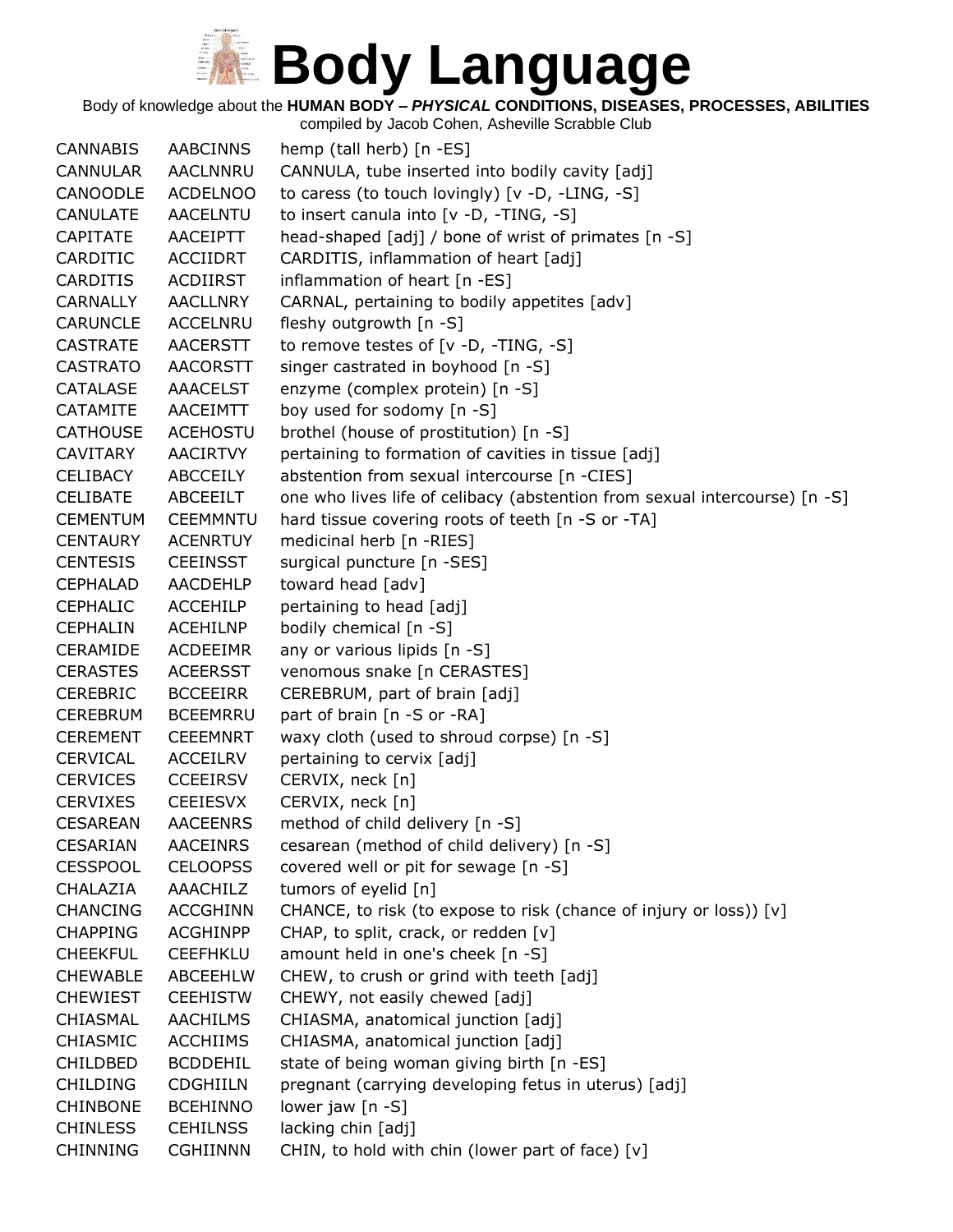Body of knowledge about the **HUMAN BODY –** *PHYSICAL* **CONDITIONS, DISEASES, PROCESSES, ABILITIES**

compiled by Jacob Cohen, Asheville Scrabble Club CHLOASMA AACHLMOS skin discoloration [n -S or -TA] CHOKIEST CEHIKOST CHOKEY, choky (tending to cause choking) [adj] / CHOKY [adj] CHOREOID CDEHIOOR resembling chorea (nervous disorder) [adj] CHORIOID CDHIOOR choroid (membrane of eye) [n -S] CHRONAXY ACHNORXY time required to excite nerve cell electrically [n -XIES] CHUMPING CGHIMNPU CHUMP, to munch (to chew with crackling sound) [v] CICATRIX ACCIIRTX scar tissue [n -ICES or -ES] CINERARY ACEINRRY used for cremated ashes [n -RIES] CINGULAR ACGILNRU CINGULUM, anatomical band or girdle [adj] CINGULUM CGILMNUU anatomical band or girdle [n -LA] CITRININ CIIINNRT antibiotic [n -S] CLAPPING ACGILNPP CLAP, to strike one palm against other [v] CLAUSTRA AACLRSTU CLAUSTRUM, basal ganglion in brain [n] CLAVICLE ACCEILLV bone of shoulder [n -S] CLITORIS CIILORST sex organ [n -ES, -RIDES] CLONUSES CELNOSSU CLONUS, form of muscular spasm [n] CLUBFOOT BCFLOOTU deformed foot [n -FEET] CLUBHAND ABCDHLNU deformed hand [n -S] COAGULUM ACGLMOUU clot [n -S, -LA] COCCYGES CCCEGOSY COCCYX, bone of spine [n] COCCYXES CCCEOSXY COCCYX, bone of spine [n] COCKEYED CCDEEKOY squinting eye [adj] COENZYME CEEMNOYZ substance necessary for functioning of certain enzymes [n -S] COFACTOR ACCFOORT coenzyme (substance necessary for functioning of certain enzymes) [n -S] COFFINED CDEFFINO COFFIN, to put in coffin (burial case) [v] COGNIZER CEGINORZ one that cognizes (to become aware of in one's mind) [n -S] COHOSHES CEHHOOSS COHOSH, medicinal plant [n] COIFFURE CEFFIORU to coif (to style hair) [v D, -RING, -S] COINFECT CCEFINOT to infect with two organisms [v -ED, -ING, -S] COITUSES CEIOSSTU COITUS, sexual intercourse [n] COKEHEAD ACDEEHKO cocaine addict [n -S] COLIFORM CFILMOOR bacillus of colon [n -S] COLISTIN CIILNOST antibiotic [n -S] COLLYRIA ACILLORY medicinal lotions [n] COLOBOMA ABCLMOOO lesion of eye [n -TA] COLOTOMY CLMOOOTY surgical incision of colon [n -MIES] COLPITIS CIILOPST vaginal inflammation [n -ES] COMATOSE ACEMOOST affected with coma (condition of prolonged unconsciousness) [adj] COMBINGS BCGIMNOS hair removed by comb [n] COMBOVER BCEMOORV hair that is combed over bald spot [n -S] COMORBID BCDIMOOR existing simultaneously with another medical condition [adj] CONDYLAR ACDLNORY CONDYLE, protuberance on bone [adj] CONIOSIS CIINOOSS infection caused by inhalation of dust [n -SES] CONTAGIA AACGINOT causative agents of infectious diseases [n] CONVULSE CELNOSUV to shake violently [v -D, -SING, -S] COPREMIA ACEIMOPR form of blood poisoning [n -S] COPREMIC CCEIMOPR COPREMIA, form of blood poisoning [adj]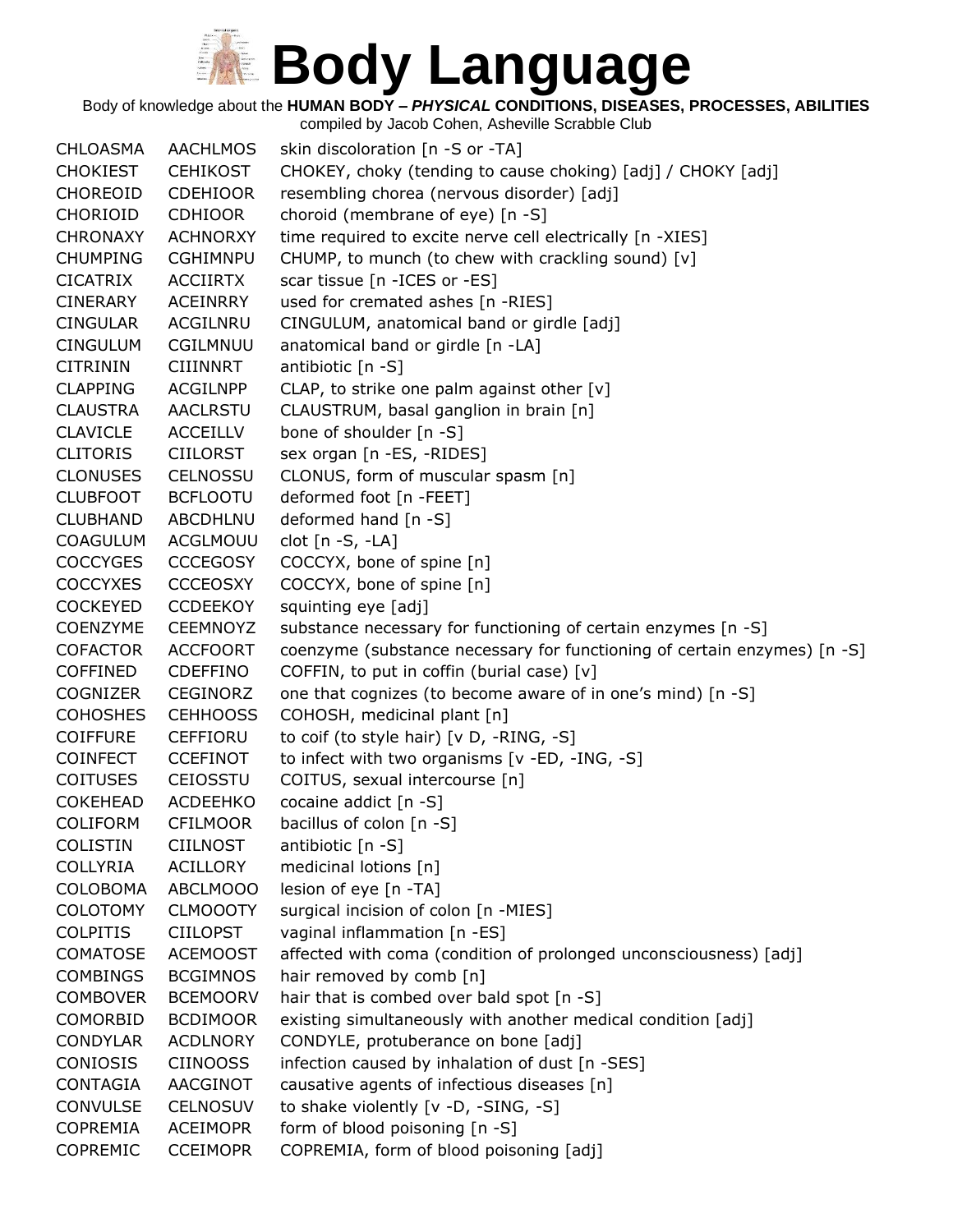#### **Body Language**  $\begin{array}{c} \mathcal{U} = \mathcal{U} \\ \mathcal{U} = \mathcal{U} \\ \mathcal{U} = \mathcal{U} \\ \mathcal{U} = \mathcal{U} \\ \mathcal{U} = \mathcal{U} \\ \mathcal{U} = \mathcal{U} \\ \mathcal{U} = \mathcal{U} \\ \mathcal{U} = \mathcal{U} \end{array}$

Body of knowledge about the **HUMAN BODY –** *PHYSICAL* **CONDITIONS, DISEASES, PROCESSES, ABILITIES**

| <b>COPULATE</b> | <b>ACELOPTU</b>  | to engage in coitus [v -D, -TING, -S]                          |
|-----------------|------------------|----------------------------------------------------------------|
| CORACOID        | <b>ACCDIOOR</b>  | bone of shoulder girdle [n -S]                                 |
| <b>CORONARY</b> | <b>ACNOORRY</b>  | artery supplying blood to heart [n -RIES]                      |
| <b>CORPSMAN</b> | <b>ACMNOPRSU</b> | enlisted man trained in first aid [n -MEN]                     |
| <b>CORPUSES</b> | <b>CEOPRSSU</b>  | CORPUS, human or animal body [n]                               |
| <b>CORTEXES</b> | <b>CEEORSTX</b>  | CORTEX, outer layer of organ [n]                               |
| CORTICAL        | <b>ACCILORT</b>  | CORTEX, outer layer of organ [adj                              |
| <b>CORTICES</b> | <b>CCEIORST</b>  | CORTEX, outer layer of organ [n]                               |
| <b>CORTISOL</b> | <b>CILOORST</b>  | hormone (secretion of endocrine organs) [n -S]                 |
| <b>COSTALLY</b> | <b>ACLLOSTY</b>  | COSTA, rib [adv]                                               |
| <b>COTININE</b> | <b>CEIINNOT</b>  | alkaloid produced by nicotine in body [n -S]                   |
| <b>COUGHING</b> | <b>CGGHINOU</b>  | COUGH, to expel air from lungs noisily [v]                     |
| COUMARIN        | <b>ACIMNORU</b>  | chemical compound (anticoagulant) [n -S]                       |
| COXALGIA        | AACGILOX         | pain in hip [n -S]                                             |
| COXALGIC        | <b>ACCGILOX</b>  | COXALGIA, pain in hip [adj]                                    |
| <b>CRAMPIER</b> | <b>ACEIMPRR</b>  | CRAMPY, affected by cramp [adj]                                |
| CRANIATE        | AACEINRT         | one that has skull [n -S]                                      |
| <b>CRAWLING</b> | <b>ACGILNRW</b>  | CRAWL, to move body on or near ground [v]                      |
| <b>CREATING</b> | ACEGINRT         | CREATE, to cause to exist $[v]$                                |
| CREATION        | ACEINORT         | something created [n -S]                                       |
| <b>CREEPING</b> | <b>CEEGINPR</b>  | CREEP, crawl (to move body at or near ground) [v]              |
| <b>CREMAINS</b> | <b>ACEIMNRS</b>  | ashes of cremated body [n]                                     |
| <b>CREMATOR</b> | <b>ACEMORRT</b>  | one that cremates (to reduce to ashes by burning) [n -S]       |
| <b>CREPITUS</b> | <b>CEIPRSTU</b>  | grating sound made while breathing [n -ES]                     |
| <b>CRICKING</b> | <b>CCGIIKNR</b>  | CRICK, to cause spasm of neck [v]                              |
| <b>CRIPPLER</b> | <b>CEILPPRR</b>  | one that cripples (to disable or impair) [n -S]                |
| <b>CROOKEST</b> | <b>CEKOORST</b>  | CROOK, sick (affected with disease or ill health) [adj]        |
| <b>CROUPIER</b> | <b>CEIOPRRU</b>  | CROUPY, affected with croup (disease of throat) [adj]          |
| <b>CROUPILY</b> | <b>CILOPRUY</b>  | CROUPY, affected with croup (disease of throat) [adv]          |
| <b>CROUPOUS</b> | <b>COOPRSUU</b>  | pertaining to croup (disease of throat) [adj]                  |
| <b>CRYINGLY</b> | <b>CGILNRYY</b>  | CRY, to weep (to express sorrow by shedding tears) [adv]       |
| <b>CRYOBANK</b> | <b>ABCKNORY</b>  | place for storing human tissue at very low temperatures [n -S] |
| <b>CRYONICS</b> | <b>CCINORSY</b>  | practice of freezing dead bodies for future revival [n]        |
| <b>CUBICULA</b> | ABCCILUU         | burial chambers [n]                                            |
| <b>CUBOIDAL</b> | ABCDILOU         | CUBOID, bone of foot [adj]                                     |
| <b>CURARINE</b> | ACEINRRU         | poisonous alkaloid [n -S]                                      |
| <b>CURARIZE</b> | ACEIRRUZ         | to poison with curare $[v -D, -ZING, -S]$                      |
| <b>CURATIVE</b> | <b>ACEIRTUV</b>  | something that cures (to restore to health) [n -S]             |
| <b>CURELESS</b> | <b>CEELRSSU</b>  | not curable [adj]                                              |
| <b>CYANOSED</b> | <b>ACDENOSY</b>  | CYANOSIS, bluish discoloration of skin [adj]                   |
| <b>CYANOSIS</b> | <b>ACINOSSY</b>  | bluish discoloration of skin [n -SES]                          |
| CYANOTIC        | <b>ACCINOTY</b>  | CYANOSIS, bluish discoloration of skin [adj]                   |
| <b>CYBERSEX</b> | <b>BCEERSXY</b>  | online sex-oriented conversation [n -ES]                       |
| <b>CYSTITIS</b> | <b>CIISSTTY</b>  | inflammation of urinary bladder [n -IDES, -ES]                 |
| <b>CYTOKINE</b> | <b>CEIKNOTY</b>  | kind of substance secreted by cells of immune system [n -S]    |
| <b>CYTOLOGY</b> | <b>CGLOOTYY</b>  | study of cells [n -S]                                          |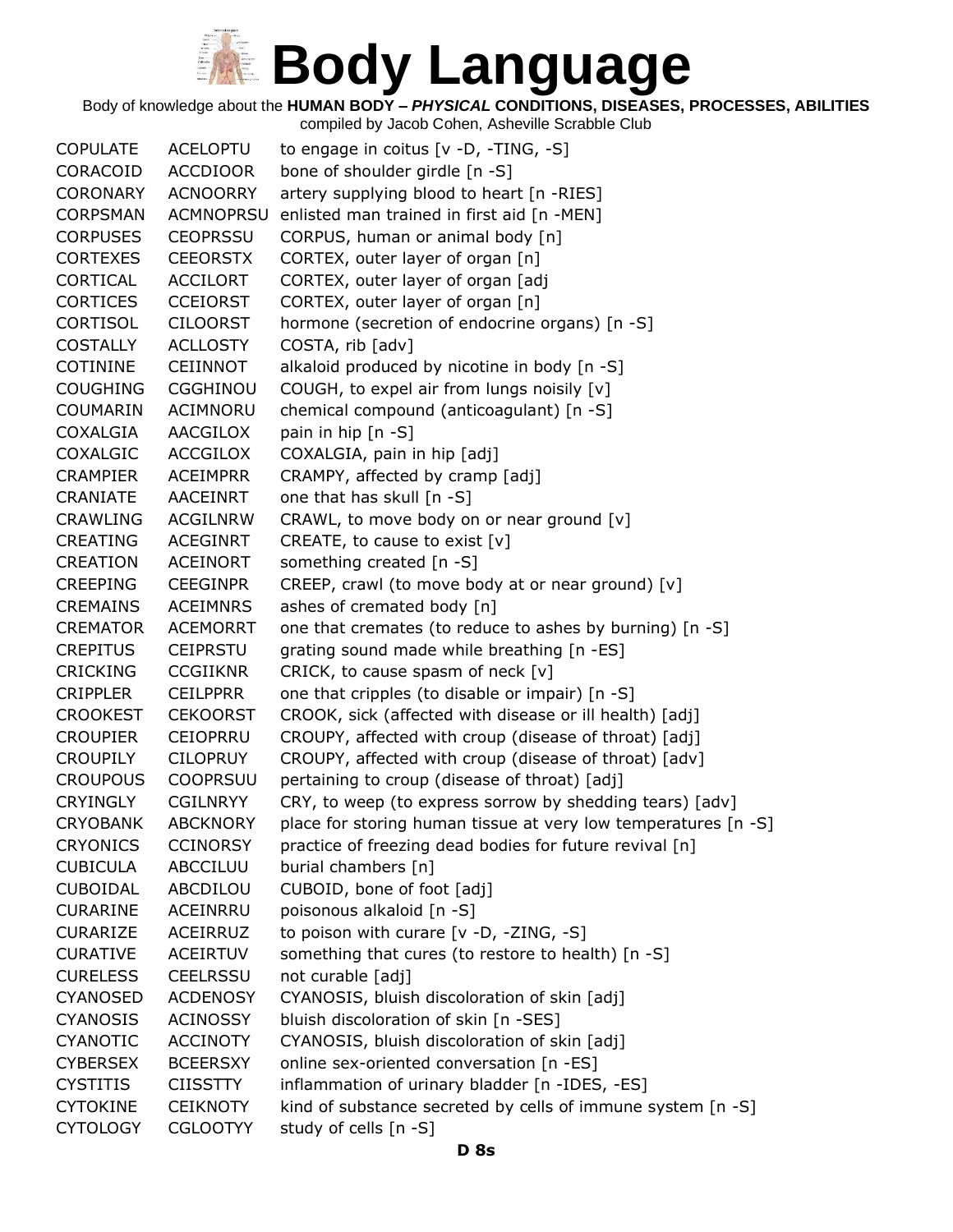Body of knowledge about the **HUMAN BODY –** *PHYSICAL* **CONDITIONS, DISEASES, PROCESSES, ABILITIES**

| <b>DAINTIER</b> | ADEIINRT        | DAINTY, delicately pretty [adj]                                                      |
|-----------------|-----------------|--------------------------------------------------------------------------------------|
| DAINTILY        | ADIILNTY        | DAINTY, delicately pretty [adv]                                                      |
| <b>DALTONIC</b> | <b>ACDILNOT</b> | pertaining to form of color blindness [adj]                                          |
| <b>DAMAGING</b> | AADGGIMN        | DAMAGE, to injure (to do or cause injury to) [v]                                     |
| DANDRIFF        | ADDFFINR        | dandruff (scurf that forms on scalp) [n -S]                                          |
| <b>DANDRUFF</b> | ADDFFNRU        | scurf that forms on scalp [n -S]                                                     |
| <b>DANDYISH</b> | ADDHINSY        | suggestive of dandy (man overly concerned about his appearance) [n -S]               |
| <b>DANDYISM</b> | <b>ADDIMNSY</b> | style or conduct of dandy (man overly concerned about his appearance) [n -S]         |
| <b>DEADENED</b> | <b>ADDDEEEN</b> | DEADEN, to diminish sensitivity or vigor of [v]                                      |
| <b>DEADLIER</b> | <b>ADDEEILR</b> | DEADLY, fatal [adj]                                                                  |
| <b>DEADNESS</b> | <b>ADDEENSS</b> | state of being dead (deprived of life) [n -ES]                                       |
| <b>DEAFENED</b> | <b>ADDEEEFN</b> | DEAFEN, to make deaf (lacking sense of hearing) [v]                                  |
| <b>DEAFNESS</b> | <b>ADEEFNSS</b> | state of being deaf (lacking sense of hearing) [n -ES]                               |
| <b>DEATHBED</b> | ABDDEEHT        | bed on which person dies [n -S]                                                      |
| <b>DEATHCUP</b> | <b>ACDEHPTU</b> | poisonous mushroom [n -S]                                                            |
| <b>DEATHFUL</b> | <b>ADEFHLTU</b> | fatal (causing or capable of causing death) [adj]                                    |
| <b>DEBILITY</b> | <b>BDEIILTY</b> | weakness (state of being weak (lacking strength)) [n -TIES]                          |
| <b>DECAYING</b> | <b>ACDEGINY</b> | DECAY, to decompose [v]                                                              |
| <b>DECEDENT</b> | <b>CDDEEENT</b> | deceased person [n -S]                                                               |
| <b>DECIDUAL</b> | ACDDEILU        | DECIDUA, mucous membrane of uterus [adj]                                             |
| <b>DEFECATE</b> | <b>ACDEEEFT</b> | to discharge feces [v -D, -TING, -S]                                                 |
| <b>DEFENDED</b> | <b>DDDEEEFN</b> | DEFEND, to protect (to keep from harm, attack, or injury) [v]                        |
| <b>DEFENDER</b> | <b>DDEEEFNR</b> | one that defends (to protect (to keep from harm, attack, or injury)) [n -S]          |
| <b>DEFLOWER</b> | <b>DEEFLORW</b> | to deprive of flowers [v -ED, -ING, -S]                                              |
| <b>DEGENDER</b> | <b>DDEEEGNR</b> | to remove references to one's gender [v -ED, -ING, -S]                               |
| <b>DEGERMED</b> | <b>DDEEEGMR</b> | DEGERM, to remove germs from [v)                                                     |
| DELIRIUM        | DEIILMRU        | wild frenzy [n -S, -IA]                                                              |
| <b>DENDRITE</b> | <b>DDEEINRT</b> | branched part of nerve cell [n -S]                                                   |
| <b>DENTALLY</b> | <b>ADELLNTY</b> | with tip of tongue against upper front teeth [adv]                                   |
| <b>DENTATED</b> | ADDEENTT        | dentate (having teeth) [adj]                                                         |
| DENTINAL        | <b>ADEILNNT</b> | DENTIN, hard substance forming body of tooth [adj]                                   |
| <b>DENTURAL</b> | <b>DEENRTU</b>  | DENTURE, set of teeth [adj]                                                          |
| <b>DEPILATE</b> | <b>ADEEILPT</b> | to remove hair from $[v -D, -TING, -S]$                                              |
| <b>DEPRENYL</b> | <b>DEELNPRY</b> | drug for treating Parkinson's disease [n -S]                                         |
| <b>DERMISES</b> | <b>DEEIMRSS</b> | DERMIS, derma (layer of skin) [n]                                                    |
| <b>DERRIERE</b> | <b>DEEEIRRR</b> | buttocks [n]                                                                         |
| <b>DESCRIED</b> | <b>CDDEEIRS</b> | DESCRY, (to discern (to perceive (to become aware through senses))) [v]              |
| <b>DESCRIER</b> | <b>CDEEIRRS</b> | one that descries (to discern (to perceive (to become aware through senses))) [n -S] |
| <b>DESCRIES</b> | <b>CDEEIRSS</b> | DESCRY, (to discern (to perceive (to become aware through senses))) [v]              |
| <b>DETOXIFY</b> | <b>DEFIOTXY</b> | to remove toxin from [v -FIED, -ING, -FIES]                                          |
| <b>DETOXING</b> | <b>DEGINOTX</b> | DETOX, to detoxify (to remove toxin from [v]                                         |
| <b>DEXTROSE</b> | <b>DEEORSTX</b> | form of glucose $[n -S]$                                                             |
| <b>DEXTROUS</b> | <b>DEORSTUX</b> | adroit (skillful (having skill (ability to do something well))) [adj]                |
| <b>DHOOLIES</b> | <b>DEHILOOS</b> | DHOOLY, doolee (stretcher for sick or wounded) [n]                                   |
| <b>DIABETES</b> | ABDEEIST        | metabolic disorder [n DIABETES]                                                      |
| <b>DIABETIC</b> | ABCDEIIT        | one who has diabetes (metabolic disorder) [n -S]                                     |
| <b>DIAGNOSE</b> | ADEGINOS        | to recognize disease by its signs and symptoms [v -D, -SING, -S]                     |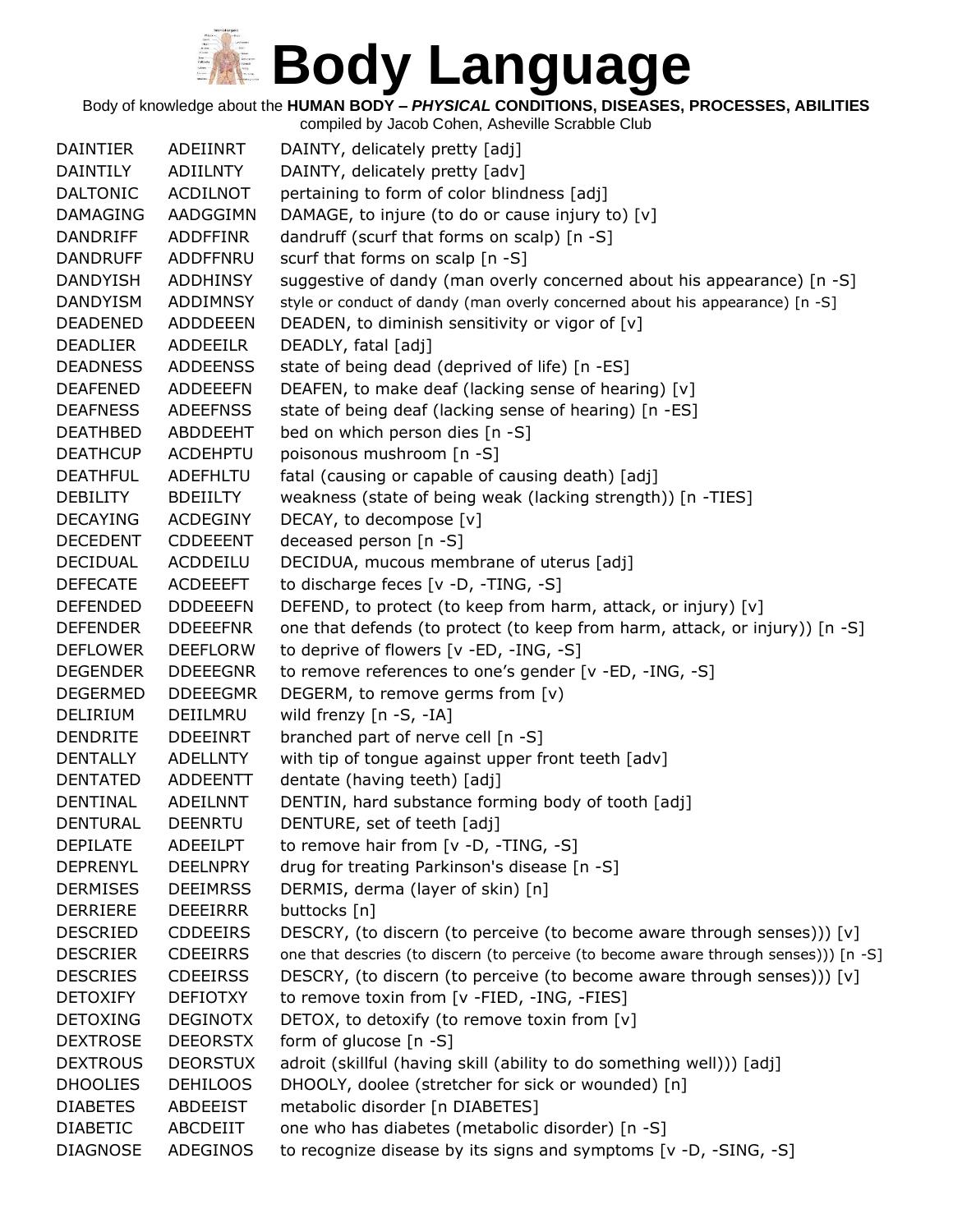Body of knowledge about the **HUMAN BODY –** *PHYSICAL* **CONDITIONS, DISEASES, PROCESSES, ABILITIES**

| <b>DIALYSER</b> | ADEILYZ         | one that dialyses (to subject to dialysis (separation of substances in solution by diffusion through membrane [n -S] |
|-----------------|-----------------|----------------------------------------------------------------------------------------------------------------------|
| <b>DIALYSIS</b> | ADIILSSY        | separation of substances in solution by diffusion through membrane [n -SES]                                          |
| <b>DIALYTIC</b> | <b>ACDIILTY</b> | pertaining to dialysis [adj]                                                                                         |
| <b>DIALYZER</b> | ADEILYZ         | one that dialyzes (to subject to dialysis (separation of substances in solution by diffusion through membrane [n -S] |
| <b>DIARRHEA</b> | AADEHIRR        | intestinal disorder [n -S]                                                                                           |
| <b>DIASTASE</b> | <b>AADEISST</b> | enzyme (complex protein) [n -S]                                                                                      |
| <b>DIASTEMA</b> | <b>AADEIMST</b> | space between teeth [n -S, -TA]                                                                                      |
| <b>DIASTOLE</b> | ADEILOST        | normal rhythmical dilation of heart [n -S]                                                                           |
| <b>DIAZEPAM</b> | AADEIMPZ        | tranquilizer $[n - S]$                                                                                               |
| <b>DICHOTIC</b> | <b>CCDHIIOT</b> | affecting two ears differently [adj]                                                                                 |
| <b>DICROTAL</b> | <b>ACDILORT</b> | dicrotic (having double pulse beat) [adj]                                                                            |
| <b>DICROTIC</b> | <b>CCDIIORT</b> | having double pulse beat [adj]                                                                                       |
| <b>DIGESTED</b> | <b>DDEEGIST</b> | DIGEST, to render food usable for body [v]                                                                           |
| <b>DIGITATE</b> | ADEGIITT        | having digits (finger or toe) [adj]                                                                                  |
| <b>DINDLING</b> | <b>DDGIILNN</b> | DINDLE, to tingle [v]                                                                                                |
| <b>DIOPTRIC</b> | <b>CDIIOPRT</b> | aiding vision by refraction [adj]                                                                                    |
| <b>DIPLEGIA</b> | ADEGIILP        | paralysis of same part on both sides of body [n -S]                                                                  |
| <b>DIPLEGIC</b> | <b>CDEGIILP</b> | DIPLEGIA, paralysis of same part on both sides of body [adj]                                                         |
| <b>DIPLOIDY</b> | <b>DDIILOPY</b> | condition of being diploid [n -DIES]                                                                                 |
| <b>DIPLOPIA</b> | ADIILOPP        | double vision $[n -S]$                                                                                               |
| <b>DIPLOPIC</b> | <b>CDIILOPP</b> | DIPLOPIA, double vision [adj]                                                                                        |
| <b>DISGORGE</b> | <b>DEGGIORS</b> | to vomit $[v -D, -GING, -S]$                                                                                         |
| <b>DISINTER</b> | <b>DEIINRST</b> | to exhume [v - RRED, - RRING, - S]                                                                                   |
| <b>DISOMIES</b> | <b>DEIIMOSS</b> | DISOMY, condition of being disomic [n]                                                                               |
| <b>DIURESIS</b> | <b>DEIIRSSU</b> | excessive discharge of urine [n -SES]                                                                                |
| <b>DIURETIC</b> | CDEIIRTU        | drug which increases urinary discharge [n -S]                                                                        |
| <b>DIZZIEST</b> | <b>DEIISTZZ</b> | DIZZY, having sensation of whirling [adj]                                                                            |
| <b>DIZZYING</b> | <b>DGIINYZZ</b> | DIZZY, to make dizzy (having sensation of whirling) [v]                                                              |
| <b>DOCTORAL</b> | <b>ACDLOORT</b> | pertaining to doctor [adj]                                                                                           |
| <b>DOCTORED</b> | <b>CDDEOORT</b> | DOCTOR, to treat medically [v]                                                                                       |
| <b>DOCTORLY</b> | <b>CDLOORTY</b> | DOCTOR, to treat medically [adj]                                                                                     |
| <b>DONNERED</b> | <b>DDEENNOR</b> | $d$ azed $[adj]$                                                                                                     |
| <b>DOPAMINE</b> | <b>ADEIMNOP</b> | form of dopa used to stimulate heart [n -S]                                                                          |
| <b>DOPEHEAD</b> | ADDEEHOP        | drug addict [n -S]                                                                                                   |
| <b>DOUCHING</b> | <b>CDGHINOU</b> | DOUCHE, to cleanse with jet of water [v]                                                                             |
| <b>DOZINESS</b> | <b>DEINOSSZ</b> | state of being dozy (drowsy (sleepy (ready or inclined to sleep))) [n -ES]                                           |
| <b>DRABBING</b> | ABBDGINR        | DRAB, to consort with prostitutes [v]                                                                                |
| <b>DRESSING</b> | <b>DEGINRSS</b> | material applied to cover wound [n -S]                                                                               |
| <b>DRIVELED</b> | <b>DDEEILRV</b> | DRIVEL, to let saliva flow from mouth [v]                                                                            |
| <b>DRIVELER</b> | <b>DDEEILRV</b> | one that drivels (to let saliva flow from mouth) [n -S]                                                              |
| <b>DROOLIER</b> | <b>DEILOORR</b> | DROOLY, drooling [adj]                                                                                               |
| <b>DROOLING</b> | <b>DGILNOOR</b> | DROOL, to drivel (to let saliva flow from mouth) [v]                                                                 |
| <b>DROPSIED</b> | <b>DDEIOPRS</b> | DROPSY, excessive accumulation of serous fluid [adj]                                                                 |
| <b>DROPSIES</b> | <b>DEIOPRSS</b> | DROPSY, excessive accumulation of serous fluid [n]                                                                   |
| <b>DROWNDED</b> | <b>DDDENORW</b> | DROWND, to drown (to suffocate in water) [v]                                                                         |
| <b>DROWNING</b> | <b>DGINNORW</b> | DROWN, to suffocate in water [v]                                                                                     |
| <b>DROWSIER</b> | <b>DEIORRSW</b> | DROWSY, sleepy (ready or inclined to sleep) [adj]                                                                    |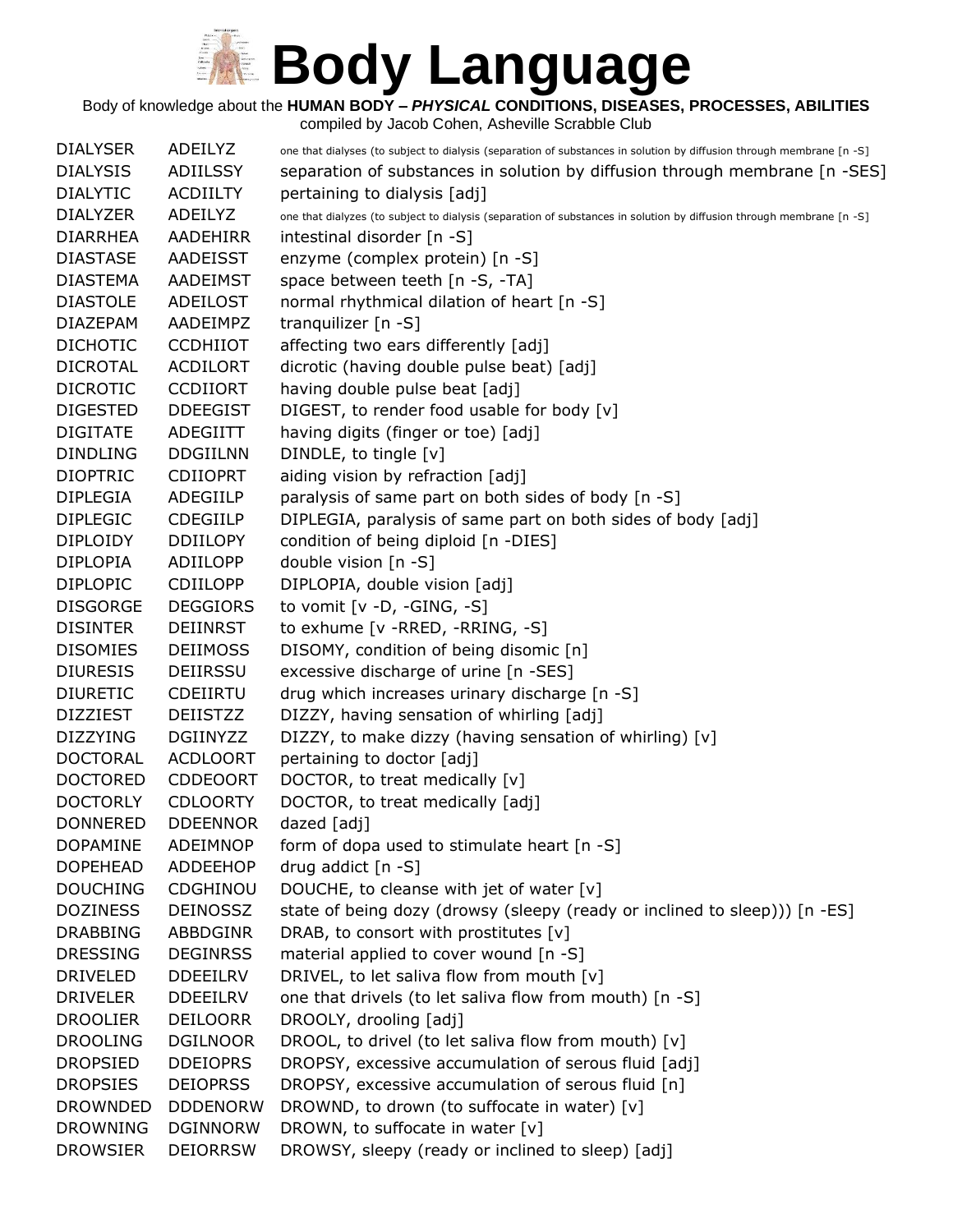Body of knowledge about the **HUMAN BODY –** *PHYSICAL* **CONDITIONS, DISEASES, PROCESSES, ABILITIES**

| <b>DROWSILY</b> | <b>DILORSWY</b> | DROWSY, sleepy (ready or inclined to sleep) [adv]                          |
|-----------------|-----------------|----------------------------------------------------------------------------|
| <b>DRUGGIER</b> | DEGGIRRU        | DRUGGY, affected by drugs [adj]                                            |
| <b>DRUGGING</b> | <b>DGGGINRU</b> | DRUG, to affect with drug (medicinal substance) [v]                        |
| <b>DRUGGIST</b> | <b>DGGIRSTU</b> | pharmacist [n -S]                                                          |
| <b>DRUGLESS</b> | <b>DEGLRSSU</b> | being without drugs [adj]                                                  |
| <b>DRUNKARD</b> | ADDKNRRU        | one who is habitually drunk [n -S]                                         |
| <b>DRUNKEST</b> | <b>DEKNRSTU</b> | DRUNK, intoxicated [adj]                                                   |
| <b>DRUNKISH</b> | <b>DHIKNRSU</b> | somewhat drunk [adj]                                                       |
| <b>DUCKTAIL</b> | ACDIKLTU        | style of haircut [n -S]                                                    |
| <b>DUMBBELL</b> | <b>BBDELLMU</b> | weight lifted for muscular exercise [n -S]                                 |
| <b>DUMBSHOW</b> | <b>BDHMOSUW</b> | presentation in which communication is solely by signs and gestures [n -S] |
| <b>DUODENAL</b> | ADDELNOU        | DUODENUM, first portion of small intestine [adj]                           |
| <b>DUODENUM</b> | <b>DDEMNOUU</b> | first portion of small intestine [n -S or -NA]                             |
| <b>DWARFISH</b> | <b>ADFHIRSW</b> | resembling dwarf (extremely small person) [adj]                            |
| <b>DWARFISM</b> | <b>ADFIMRSW</b> | condition of stunted growth [n -S]                                         |
| <b>DYSLALIA</b> | AADILLSY        | inability to articulate speech [n -S]                                      |
| <b>DYSLEXIA</b> | ADEILSXY        | impairment of ability to read [n -S]                                       |
| <b>DYSPEPSY</b> | <b>DEPPSSYY</b> | indigestion [n -SIES]                                                      |
| <b>DYSPNEAL</b> | ADELNPSY        | dyspnea (labored breathing) [adj]                                          |
| <b>DYSPNEIC</b> | <b>CDEINPSY</b> | dyspnea (labored breathing) [adj]                                          |
| <b>DYSPNOEA</b> | <b>ADENOPSY</b> | dyspnea (labored breathing) [n -S]                                         |
| <b>DYSPNOIC</b> | <b>CDINOPSY</b> | dyspnoea (dyspnea (labored breathing)) [adj]                               |
| <b>DYSTAXIA</b> | AADISTXY        | form of muscular tremor [n -S]                                             |
| <b>DYSTOCIA</b> | <b>ACDIOSTY</b> | difficult labor and delivery in childbirth [n -S]                          |
| <b>DYSTONIA</b> | ADINOSTY        | condition of disordered tonicity of muscle tissue [n -S                    |
| <b>DYSTONIC</b> | <b>CDINOSTY</b> | DYSTONIA, condition of disordered tonicity of muscle tissue [adj]          |
|                 |                 | E <sub>8s</sub>                                                            |
| <b>EARSTONE</b> | <b>AEENORST</b> | otolith (hard mass that forms in inner ear) [n -S]                         |
| <b>EARWAXES</b> | AAEERSWX        | EARWAX, cerumen (waxy secretion of ear) [n]                                |
| <b>ECRASEUR</b> | <b>ACEERRSU</b> | surgical instrument [n -S]                                                 |
| <b>ECTOGENE</b> | <b>CEEEGNOT</b> | gene involved in development of embryo in artificial conditions [n -S]     |
| <b>EDUCABLE</b> | ABCDEELU        | mildly retarded person [n -S]                                              |
| <b>EFFECTER</b> | <b>CEEEFFRT</b> | effector (bodily organ that responds to nerve impulse) [n -S]              |
| <b>EFFECTOR</b> | <b>CEEFFORT</b> | bodily organ that responds to nerve impulse [n -S]                         |
| <b>EFFERENT</b> | <b>EEEFFNRT</b> | organ or part conveying nervous impulses to effector [n -S]                |
| <b>EFFETELY</b> | <b>EEEFFLTY</b> | EFFETE, exhausted of vigor or energy [adv]                                 |
| <b>EGESTING</b> | <b>EEGGINST</b> | EGEST, to discharge from body [v]                                          |
| <b>EGESTION</b> | <b>EEGINOST</b> | act of egesting (to discharge from body) [n -S                             |
| <b>EGESTIVE</b> | <b>EEEGISTV</b> | EGESTION, act of egesting (to discharge from body) [adj]                   |
| <b>ELASTASE</b> | AAEELSST        | enzyme (complex protein) [n -S]                                            |
| <b>ELBOWING</b> | <b>BEGILNOW</b> | ELBOW, to jostle [v]                                                       |
| <b>EMACIATE</b> | AACEEIMT        | to make thin $[v -D, -TING, -S]$                                           |
| <b>EMBALMER</b> | ABEELMMR        | one that embalms [n -S]                                                    |
| <b>EMBOLISM</b> | <b>BEILMMOS</b> | obstruction of blood vessel by embolus [n -S]                              |
| <b>EMBRYOID</b> | <b>BDEIMORY</b> | mass of tissue that resembles embryo [n -S]                                |
| <b>EMESISES</b> | <b>EEEIMSSS</b> | EMESIS, act of vomiting [n]                                                |
| <b>EMPOISON</b> | <b>EIMNOOPS</b> | to embitter (to make bitter) [v -ED, -ING, -S]                             |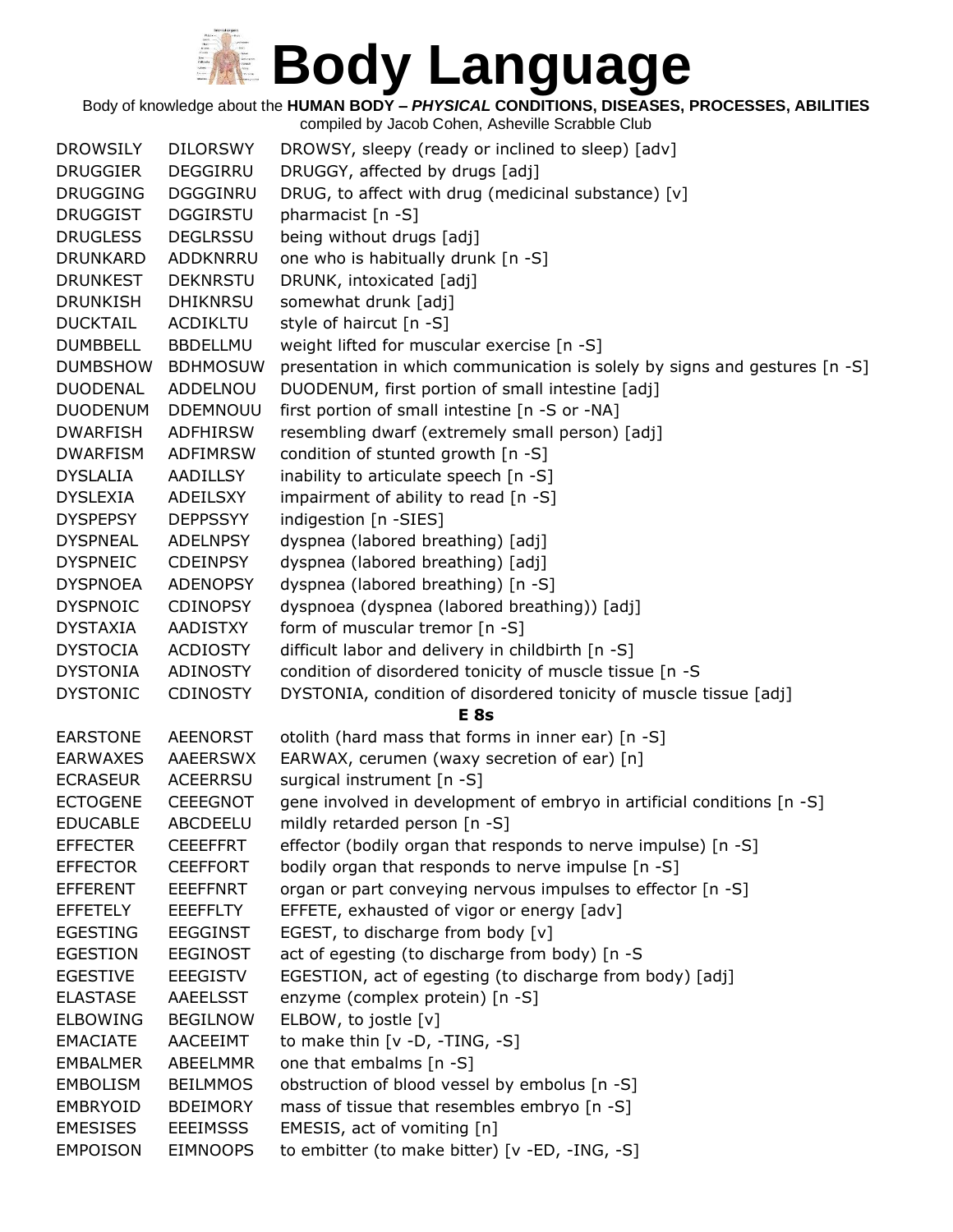Body of knowledge about the **HUMAN BODY –** *PHYSICAL* **CONDITIONS, DISEASES, PROCESSES, ABILITIES**

| <b>EMPYEMIC</b> | <b>CEEIMMPY</b> | EMPYEMA, collection of pus in body cavity [adj]                                      |
|-----------------|-----------------|--------------------------------------------------------------------------------------|
| <b>ENCYSTED</b> | <b>CDEENSTY</b> | ENCYST, to enclose in cyst [v]                                                       |
| <b>ENDAMAGE</b> | AADEEGMN        | to damage (to injure (to do or cause injury to)) [v -D, -GING, -S]                   |
| <b>ENDERMIC</b> | <b>CDEEIMNR</b> | acting by absorption through skin [adj]                                              |
| <b>ENDOCAST</b> | <b>ACDENOST</b> | cast of cranial cavity [n -S]                                                        |
| <b>ENDODERM</b> | <b>DDEEMNOR</b> | innermost germ layer of embryo [n -S]                                                |
| <b>ENDOSOME</b> | <b>DEEMNOOS</b> | cellular particle [n -S]                                                             |
| <b>ENDOSTEA</b> | ADEENOST        | ENDOSTEUM, bone membrane [n]                                                         |
| <b>ENDPLATE</b> | ADEELNPT        | type of nerve terminal [n -S]                                                        |
| <b>ENERVATE</b> | <b>AEEENRTV</b> | to deprive of strength or vitality [v -D, -TING, -S]                                 |
| <b>ENFEEBLE</b> | <b>BEEEEFLN</b> | to make feeble (weak) [v -D, -LING, -S]                                              |
| <b>ENTERICS</b> | <b>CEEINRST</b> | family of bacteria [n]                                                               |
| <b>ENTODERM</b> | <b>DDEEMNOR</b> | endoderm (innermost germ layer of embryo) [n -S]                                     |
| <b>ENURESIS</b> | <b>EEINRSSU</b> | involuntary urination [n -ES or -SES]                                                |
| <b>ENURETIC</b> | <b>CEEINRTU</b> | one who is affected by enuresis (involuntary urination) [n -S]                       |
| <b>EPENDYMA</b> | <b>ADEEMNPY</b> | membrane lining certain body cavities [n -S]                                         |
| <b>EPHEDRIN</b> | <b>DEEHINPR</b> | alkaloid used to treat allergies [n -S]                                              |
| EPIDEMIC        | <b>CDEEIIMP</b> | rapid spread of disease [n -S]                                                       |
| EPIDURAL        | ADEILPRU        | injection to produce loss of sensation [n -S]                                        |
| <b>EPILATOR</b> | AEILOPRT        | agent for removing hair [n -S]                                                       |
| <b>EPILEPSY</b> | <b>EEILPPSY</b> | disorder of nervous system [n -SIES]                                                 |
| <b>EPIMYSIA</b> | AEIIMPSY        | EPIMYSIUM, muscle sheath [n]                                                         |
| <b>ERECTILE</b> | <b>CEEEILRT</b> | capable of being raised upright [adj]                                                |
| <b>ERETHISM</b> | <b>EEHIMRST</b> | abnormal irritability [n -S]                                                         |
| <b>ERGOTISM</b> | <b>EGIMORST</b> | poisoning produced by eating ergot-infected grain [n -S]                             |
| <b>ERINGOES</b> | <b>EEGINORS</b> | ERINGO, eryngo (medicinal herb) [n]                                                  |
| <b>ERUCTATE</b> | ACEERTTU        | to eruct (to belch) [v -D, -TING, -S]                                                |
| <b>ERUCTING</b> | <b>CEGINRTU</b> | ERUCT, to belch (to expel gas through mouth) [v]                                     |
| <b>ERYNGOES</b> | <b>EEGNORSY</b> | ERYNGO, medicinal herb [n]                                                           |
| <b>ERYTHEMA</b> | AEEHMRTY        | redness of skin [n -S]                                                               |
| <b>ERYTHRON</b> | <b>EHNORRTY</b> | bodily organ consisting of red blood cells [n -S]                                    |
| <b>ESOPHAGI</b> | <b>AEGHIOPS</b> | ESOPHAGUS, tubes connecting mouth to stomach [n]                                     |
| <b>ESTERASE</b> | <b>AEEERSST</b> | type of enzyme (complex protein) [n -S]                                              |
| <b>ESTHESIA</b> | <b>AEEHISST</b> | ability to receive sensation [n -S]                                                  |
| <b>ESTHESIS</b> | <b>EEHISSST</b> | esthesia (ability to receive sensation) [n -SES, -ES]                                |
| <b>ESTROGEN</b> | <b>EEGNORST</b> | female sex hormone promoting or producing estrus [n -S]                              |
| <b>ETHERIFY</b> | <b>EEFHIRTY</b> | to convert into ether (volatile liquid used as anesthetic) [v -FIED, -ING, -FIES]    |
| <b>ETHERISE</b> | <b>EEEHIRST</b> | etherize (to treat with ether (volatile liquid used as anesthetic) [v -D, -SING, -S] |
| <b>ETHERISH</b> | <b>EEHHIRST</b> | resembling ether (volatile liquid used as anesthetic) [adj]                          |
| <b>ETHERIZE</b> | <b>EEEHIRTZ</b> | to treat with ether (volatile liquid used as anesthetic) [v -D, -ZING, -S]           |
| <b>ETIOLOGY</b> | <b>EGILOOTY</b> | study of causes of diseases [n -GIES]                                                |
| <b>EUPEPSIA</b> | AEEIPPSU        | good digestion [n -S]                                                                |
| <b>EUPEPTIC</b> | <b>CEEIPPTU</b> | EUPEPSY, eupepsia (good digestion) [adj]                                             |
| <b>EUPNOEIC</b> | <b>CEEINOPU</b> | EUPNOEA, eupnea (normal breathing [adj]                                              |
| <b>EUSTRESS</b> | <b>EERSSSTU</b> | beneficial stress [n -ES]                                                            |
| <b>EUTROPHY</b> | <b>EHOPRTUY</b> | healthful nutrition [n -HIES]                                                        |
| <b>EVACUANT</b> | <b>AACENTUV</b> | cathartic medicine [n -S]                                                            |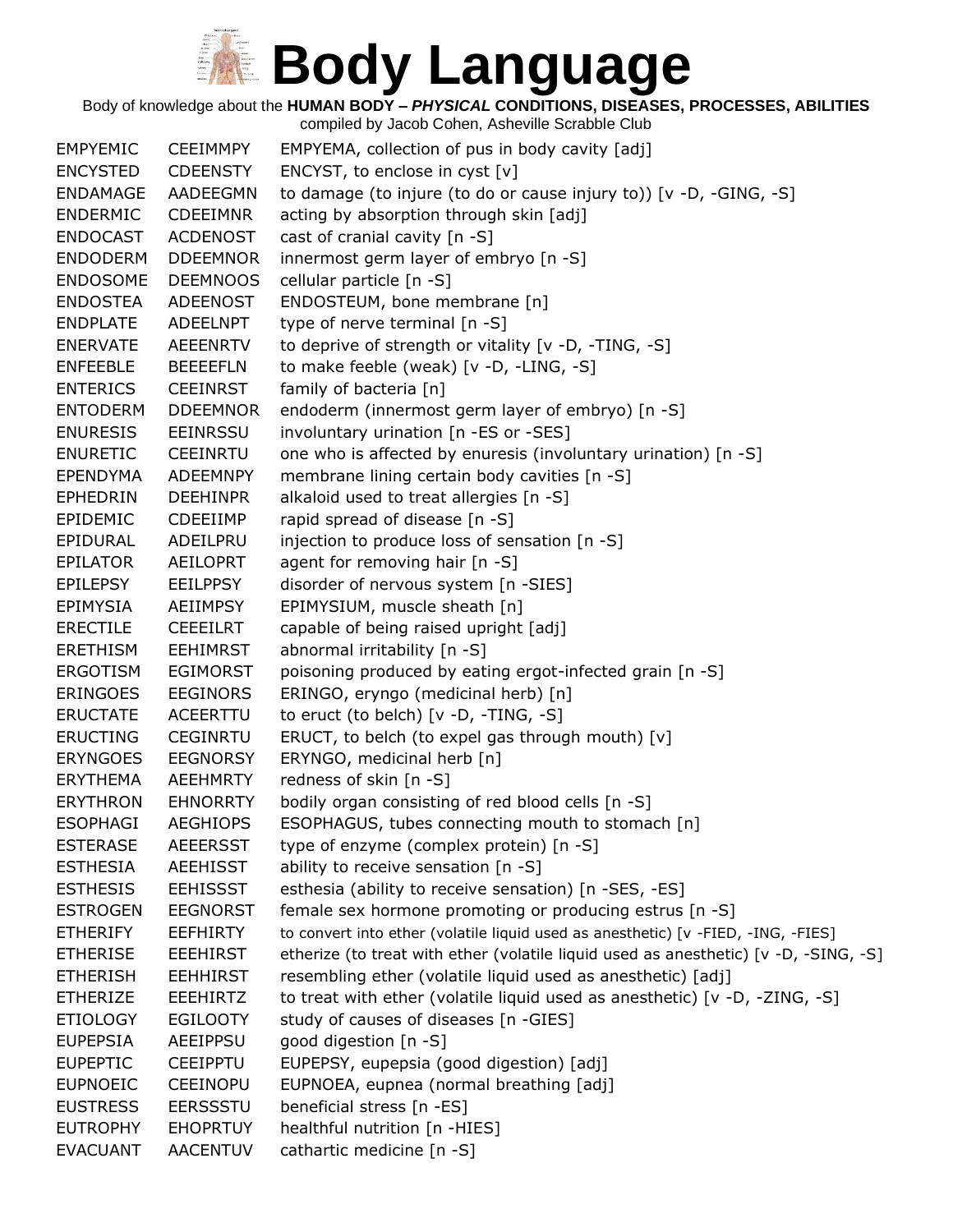Body of knowledge about the **HUMAN BODY –** *PHYSICAL* **CONDITIONS, DISEASES, PROCESSES, ABILITIES**

| <b>EXANTHEM</b> | <b>AEEHMNTX</b> | skin eruption [n -S]                                                                                     |
|-----------------|-----------------|----------------------------------------------------------------------------------------------------------|
| <b>EXCITANT</b> | <b>ACEINTTX</b> | stimulant [n -S]                                                                                         |
| <b>EXCRETAL</b> | <b>ACEELRTX</b> | EXCRETA, excreted (to separate and eliminate from organic body) matter [adj]                             |
| <b>EXCRETER</b> | <b>CEEERRTX</b> | one that excretes [n -S]                                                                                 |
| <b>EXHALANT</b> | <b>AAEHLNTX</b> | something that exhales (to expel air or vapor) [n -S]                                                    |
| <b>EXHALENT</b> | <b>AEEHLNTX</b> | exhalant (something that exhales (to expel air or vapor) )[n -S]                                         |
| <b>EXOCRINE</b> | <b>CEEINORX</b> | external secretion [n -S]                                                                                |
| <b>EXOCYTIC</b> | <b>CCEIOTXY</b> | pertaining to cellular excretion [adj]                                                                   |
| <b>EXOTOXIN</b> | <b>EINOOTXX</b> | excreted toxin [n -S]                                                                                    |
| <b>EXTENSOR</b> | <b>EENORSTX</b> | muscle that extends limb [n -S]                                                                          |
| <b>EXTUBATE</b> | ABEETTUX        | to remove tube from [v -D, -TING, -S]                                                                    |
| <b>EYEBLACK</b> | ABCEEKLY        | dark pigment applied under eyes [n -S]                                                                   |
| <b>EYEBLINK</b> | <b>BEEIKLNY</b> | instant $[n - S]$                                                                                        |
| <b>EYEDNESS</b> | <b>DEEENSSY</b> | preference for use of one eye over other [n -ES]                                                         |
| <b>EYEDROPS</b> | <b>DEEOPRSY</b> | medicated solution for eyes applied in drops [n]                                                         |
| <b>EYEGLASS</b> | <b>AEEGLSSY</b> | lens used to aid vision [n -ES]                                                                          |
| <b>EYELINER</b> | EEEILNRY        | makeup for eyes [n -S]                                                                                   |
| <b>EYEPATCH</b> | <b>ACEEHPTY</b> | patch worn to protect injured eye [n]                                                                    |
| <b>EYEPIECE</b> | <b>CEEEEIPY</b> | lens or lens group nearest eye in optical instrument [n -S]                                              |
| EYEPOINT        | <b>EEINOPTY</b> | point at which eye is placed in using optical instrument [n -S]                                          |
| <b>EYESHADE</b> | ADEEEHSY        | visor for shading eyes [n -S]                                                                            |
| <b>EYESIGHT</b> | <b>EEGHISTY</b> | ability to see [n -S]                                                                                    |
| <b>EYESTONE</b> | <b>EEENOSTY</b> | disk used to remove foreign matter from eye [n -S]                                                       |
| <b>EYETOOTH</b> | <b>EEHOOSTT</b> | cuspid [n -TEETH]                                                                                        |
| <b>EYEWATER</b> | <b>AEEERTWY</b> | eyewash [n -S]                                                                                           |
|                 |                 | <b>F</b> 8s                                                                                              |
| <b>FACELESS</b> | <b>ACEEFLSS</b> | lacking personal distinction or identity [adj]                                                           |
| <b>FACELIFT</b> | <b>ACEFFILT</b> | to perform plastic surgery on face [v -ED, -ING, -S]                                                     |
| <b>FACEMASK</b> | <b>AACEFKMS</b> | device to shield face [n -S]                                                                             |
| <b>FACEPALM</b> | <b>AACEFLMP</b> | to put one's palm on one's face to express disbelief or despair [v -ED, -ING, -S]                        |
| <b>FACIALLY</b> | <b>AACFILLY</b> | with respect to face [adv]                                                                               |
| <b>FAINTEST</b> | <b>AEFINSTT</b> | FAINT, lacking strength or vigor [adj]                                                                   |
| <b>FAINTING</b> | <b>AFGIINNT</b> | FAINT, to lose consciousness [v]                                                                         |
| <b>FAINTISH</b> | <b>AFHIINST</b> | somewhat faint [adj]                                                                                     |
| <b>FARADISE</b> | AADEFIRS        | to faradize (to treat with faradism (use of faradic current for therapeutic purposes)) [v -D, -SING, -S] |
| <b>FARADISM</b> | AADFIMRS        | use of faradic current for therapeutic purposes [n -S]                                                   |
| FARADIZE        | AADEFIRZ        | to treat with faradism (use of faradic current for therapeutic purposes)) [v -D, -ZING, -S]              |
| <b>FASCITIS</b> | <b>ACFIISST</b> | inflammation of connective tissue [n -ES]                                                                |
| <b>FATALITY</b> | AAFILTTY        | death resulting from unexpected occurrence [n -TIES]                                                     |
| <b>FATHERED</b> | <b>ADEEFHRT</b> | FATHER, to cause to exist [v]                                                                            |
| <b>FATHERLY</b> | <b>AEFHLRTY</b> | parental [adj]                                                                                           |
| <b>FATTENED</b> | <b>ADEEFNTT</b> | FATTEN, to make fat [v]                                                                                  |
| <b>FATTENER</b> | <b>AEEFNRTT</b> | one that fattens [n -S]                                                                                  |
| <b>FEBRIFIC</b> | <b>BCEFFIIR</b> | feverish (having fever) [adj]                                                                            |
| <b>FEEBLEST</b> | <b>BEEEFLST</b> | FEEBLE, weak [adj]                                                                                       |
| <b>FEEBLISH</b> | <b>BEEFHILS</b> | somewhat feeble (weak) [adj]                                                                             |
| <b>FELDSHER</b> | <b>DEEFHLRS</b> | medical worker in Russia [n -S]                                                                          |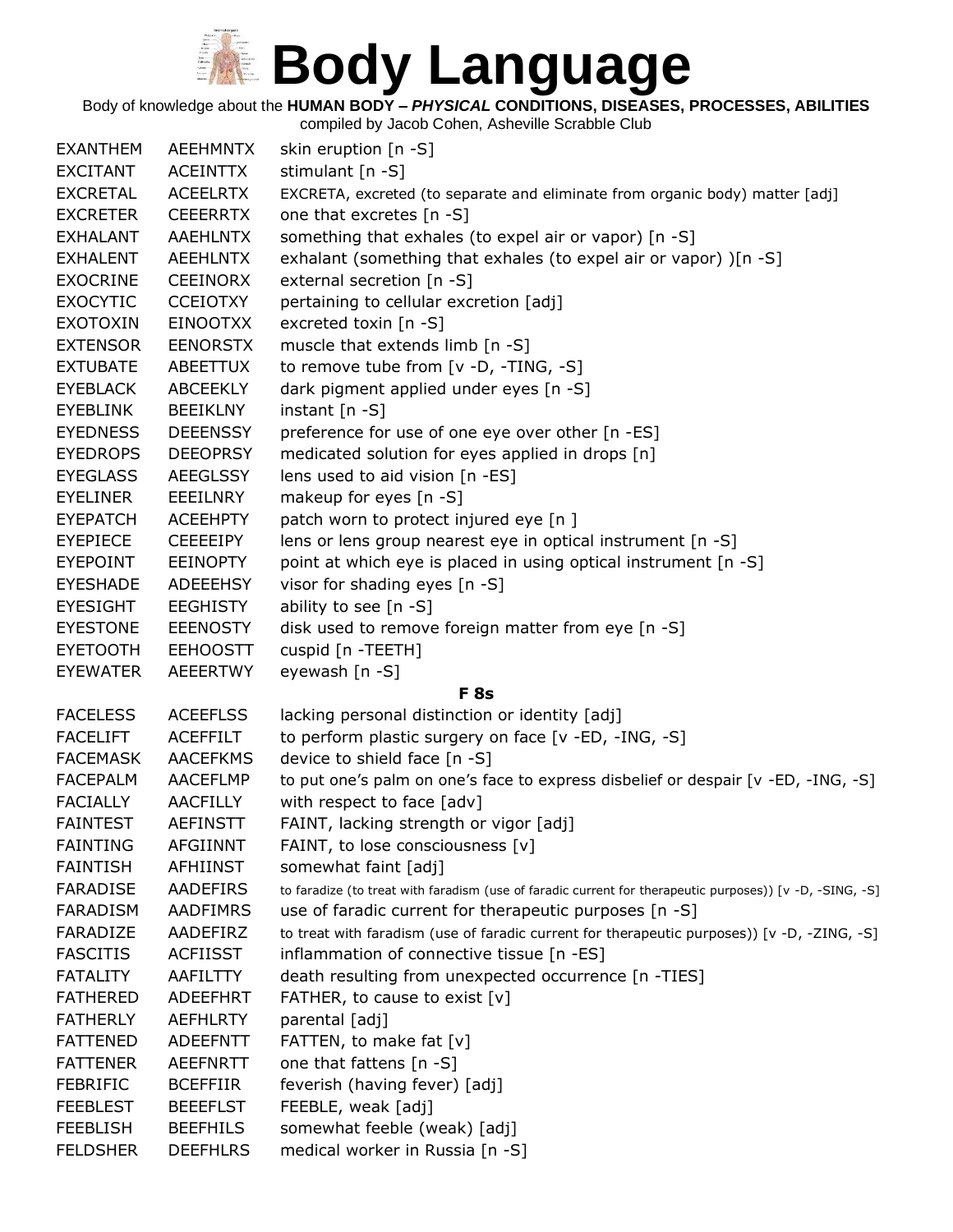Body of knowledge about the **HUMAN BODY –** *PHYSICAL* **CONDITIONS, DISEASES, PROCESSES, ABILITIES**

| <b>FELLATIO</b> | AEFILLOT        | oral stimulation of penis [n -S]                                                           |
|-----------------|-----------------|--------------------------------------------------------------------------------------------|
| <b>FELLATOR</b> | <b>AEFLLORT</b> | one that fellates (oral stimulation of penis) [n -S]                                       |
| <b>FENESTRA</b> | <b>AEEFNRST</b> | small anatomical opening [n -E]                                                            |
| <b>FENTANYL</b> | <b>AEFLNNTY</b> | narcotic opioid [n -S]                                                                     |
| <b>FESTERED</b> | <b>DEEEFRST</b> | FESTER, to generate pus [v]                                                                |
| <b>FETATION</b> | <b>AEFINOTT</b> | development of fetus [n -S]                                                                |
| <b>FETICIDE</b> | <b>CDEEFIIT</b> | killing of fetus [n -S]                                                                    |
| <b>FETOLOGY</b> | <b>EFGLOOTY</b> | branch of medicine dealing with fetus [n -GIES]                                            |
| <b>FEVERFEW</b> | <b>EEEFFRVW</b> | perennial herb [n -S]                                                                      |
| <b>FEVERING</b> | <b>EEFGINRV</b> | FEVER, to affect with fever (abnormal elevation of body temperature) [v]                   |
| <b>FEVERISH</b> | <b>EEFHIRSV</b> | having fever [adj]                                                                         |
| <b>FEVEROUS</b> | <b>EEFORSUV</b> | feverish (having fever) [adj]                                                              |
| <b>FIBROSIS</b> | <b>BFIIORSS</b> | development of excess fibrous tissue in bodily organ [n -SES]                              |
| <b>FIBROTIC</b> | <b>BCIIFORT</b> | FIBROSIS, development of excess fibrous tissue in bodily organ [adj]                       |
| <b>FINGERED</b> | <b>DEEFGINR</b> | FINGER, to touch with fingers (terminating members of hand) [v]                            |
| <b>FINGERER</b> | <b>EEFGINRR</b> | on that fingers (to touch with fingers (terminating members of hand)) [n -S]               |
| <b>FISSIPED</b> | <b>DEFIIPSS</b> | mammal that has separated toes [n -S]                                                      |
| <b>FISTULAR</b> | AFILRSTU        | FISTULA, duct formed by imperfect closing of wound [adj]                                   |
| <b>FLATFOOT</b> | <b>AFFLOOTT</b> | foot condition [n -FEET]                                                                   |
| <b>FLATLINE</b> | <b>AEFILNTT</b> | to register as having no brain waves or heartbeat [v -D, -NING, -S]                        |
| <b>FLATUSES</b> | <b>AEFLSSTU</b> | FLATUS, intestinal gas [n]                                                                 |
| <b>FLEABITE</b> | ABEEFILT        | bite of flea (parasitic insect) [n -S]                                                     |
| <b>FLESHIER</b> | <b>EEFHILRS</b> | FLESHY, having much flesh (soft body tissue) [adj]                                         |
| <b>FLESHING</b> | <b>EFGIHLNS</b> | FLESH, to plunge into flesh (soft body tissue) [v]                                         |
| <b>FLIRTIER</b> | EFIILRRT        | FLIRTY, given to flirting (to behave amorously) [adj]                                      |
| <b>FLIRTING</b> | <b>FGIILNRT</b> | FLIRT, to behave amorously [v]                                                             |
| <b>FLOSSING</b> | <b>FGILNOSS</b> | FLOSS, to clean between teeth with thread [v]                                              |
| <b>FLUSHING</b> | <b>FGHILNSU</b> | FLUSH, to blush (to become red) [v]                                                        |
| <b>FOETUSES</b> | <b>EEFOSSTU</b> | FOETUS, fetus (unborn organism carried within womb in later stages of its development) [n] |
| <b>FOLLICLE</b> | <b>CEFILLLO</b> | small bodily cavity [n -S]                                                                 |
| <b>FONTANEL</b> | <b>AEFLNNOT</b> | space in fetal and infantile skull [n -S]                                                  |
| <b>FOOTBATH</b> | <b>ABFHOOTT</b> | bath for foot [n -S]                                                                       |
| <b>FOOTLESS</b> | <b>EFLOOSST</b> | having no feet [adj]                                                                       |
| <b>FOOTLIKE</b> | <b>EFIKLOOT</b> | resembling foot [adj]                                                                      |
| <b>FOOTMARK</b> | <b>AFKMOORT</b> | mark left by foot on surface [n -S]                                                        |
| <b>FOOTPACE</b> | <b>ACEFOOPT</b> | walking pace [n -S]                                                                        |
| <b>FOOTREST</b> | <b>EFOORSTT</b> | support for feet [n -S]                                                                    |
| <b>FOOTSORE</b> | <b>EFOOORST</b> | having sore or tired feet [adj]                                                            |
| <b>FOOTSTEP</b> | <b>EFOOPSTT</b> | step with foot [n -S]                                                                      |
| <b>FOOTWORK</b> | <b>FKOOORTW</b> | use of feet [n -S]                                                                         |
| <b>FOOTWORN</b> | <b>FNOOORTW</b> | footsore (having sore or tired feet) [adj]                                                 |
| <b>FOREFEND</b> | <b>DEEFFNOR</b> | to forfend (to protect (to keep from harm, attack, or injury)) [v -ED, -ING, -S]           |
| <b>FOREHEAD</b> | ADEEFHOR        | part of face above eyes [n -S]                                                             |
| <b>FORELOCK</b> | <b>CEFKLOOR</b> | lock of hair at front of head [n -S]                                                       |
| <b>FOREMILK</b> | <b>EFIKLMOR</b> | milk secreted immediately after childbirth [n -S]                                          |
| <b>FOREPLAY</b> | <b>AEFLOPRY</b> | erotic stimulation preceding sexual intercourse [n -S]                                     |
| <b>FORESKIN</b> | <b>EFIKNORS</b> | prepuce (fold of skin covering penis) [n -S]                                               |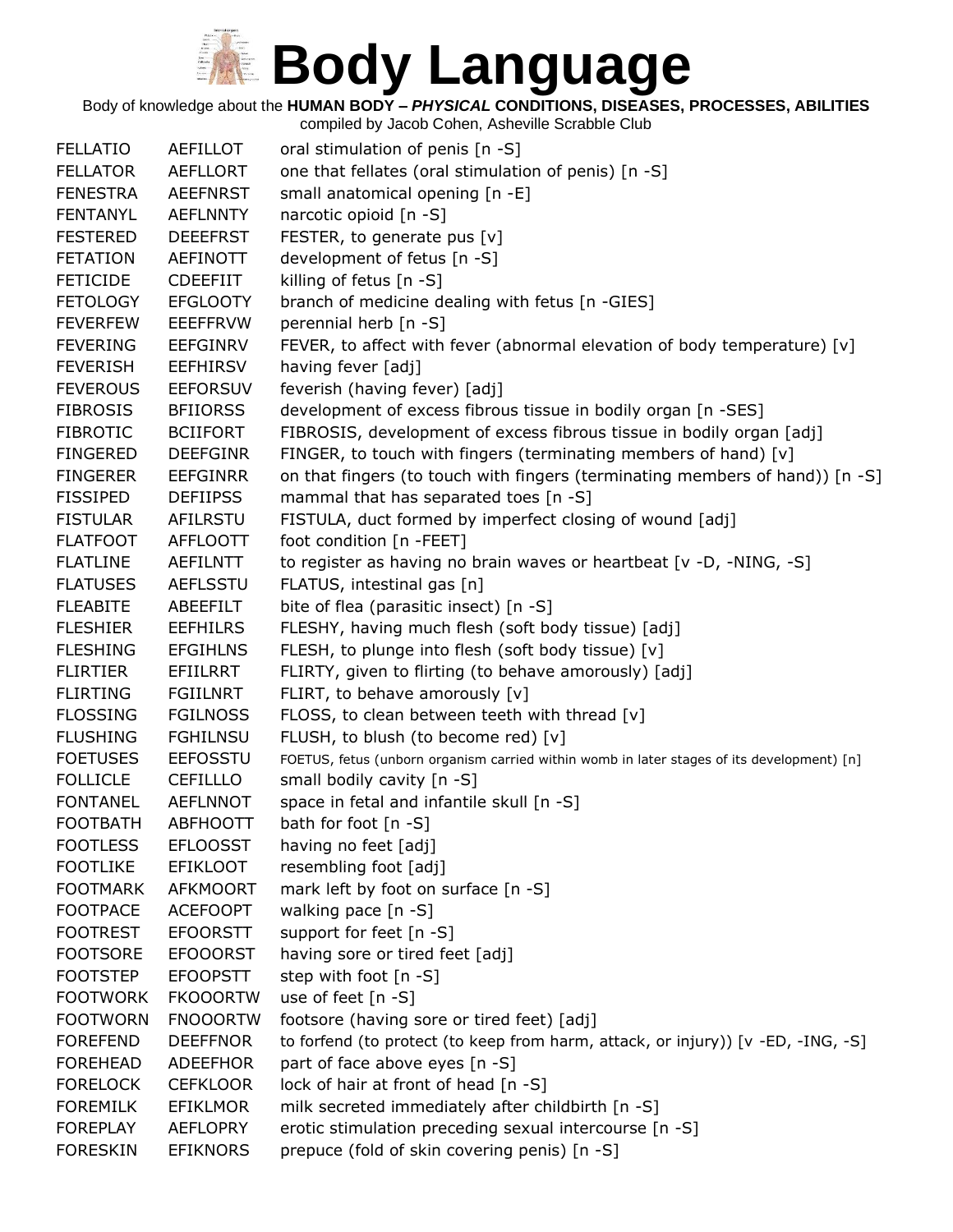Body of knowledge about the **HUMAN BODY –** *PHYSICAL* **CONDITIONS, DISEASES, PROCESSES, ABILITIES**

| <b>FORNICAL</b> | <b>ACFILNOR</b> | FORNIX, arched anatomical structure [adj]                                          |
|-----------------|-----------------|------------------------------------------------------------------------------------|
| <b>FORNICES</b> | <b>CEFINORS</b> | FORNIX, arched anatomical structure [n]                                            |
| <b>FOUREYED</b> | <b>DEEFORUY</b> | wearing glasses [adj]                                                              |
| <b>FOVEATED</b> | <b>ADEEFOTV</b> | FOVEA, shallow anatomical depression [adj]                                         |
| <b>FOVEOLAR</b> | <b>AEFLOORV</b> | FOVEOLA, small fovea [adj]                                                         |
| <b>FOVEOLET</b> | <b>EEFLOOTV</b> | foveola (small fovea) [n -S]                                                       |
| <b>FRAGGING</b> | <b>AFGGGINR</b> | act of one that frags [n -S] / FRAG, to injure with type of grenade [v]            |
| <b>FRAILEST</b> | <b>AEFILRST</b> | FRAIL, fragile (easily broken or damaged) [adj]                                    |
| <b>FREEBASE</b> | <b>ABEEEFRS</b> | to use form of cocaine that is inhaled $[v -D, -SING, -S]$                         |
| <b>FREMITUS</b> | EFIMRSTU        | palpable vibration [n -ES]                                                         |
| <b>FRENULAR</b> | AEFLNRRU        | FRENULUM, frenum (connecting fold of membrane) [adj]                               |
| <b>FRENULUM</b> | EFLMNRUU        | frenum (connecting fold of membrane) [n -S or -LA]                                 |
| <b>FRISETTE</b> | <b>EEFIRSTT</b> | frizette (frizzed fringe of hair) [n -S]                                           |
| <b>FRIZETTE</b> | <b>EEFIRTTZ</b> | frizzed fringe of hair [n -S]                                                      |
| <b>FRIZZIES</b> | <b>EFIIRSZZ</b> | frizzy hair [n]                                                                    |
| <b>FROSTBIT</b> | <b>BFIORSTT</b> | injured by extreme cold [adj] / FROSTBITE, to injure by extreme cold [v]           |
| <b>FROSTNIP</b> | <b>FINOPRST</b> | freezing of outer skin layers [n -S]                                               |
| <b>FROTTAGE</b> | <b>AEFFGORT</b> | masturbation by rubbing against another person [n -S]                              |
| <b>FROTTEUR</b> | EFORRTTU        | one who practices frottage (masturbation by rubbing against another person) [n -S] |
| <b>FROWNING</b> | <b>FGINNORW</b> | FROWN, to contract brow in displeasure [v]                                         |
| <b>FUCKFACE</b> | <b>ACCEFFKU</b> | offensive word [n -S]                                                              |
| <b>FUCKHEAD</b> | ACDEFHKU        | offensive word [n -S]                                                              |
| <b>FUMARASE</b> | AAEFMRSU        | enzyme (complex protein) [n -S]                                                    |
| <b>FUNERARY</b> | <b>AEFNRRUY</b> | pertaining to funeral (ceremony held for dead person) [adj]                        |
| <b>FUNEREAL</b> | AEEFLNRU        | funerary (pertaining to funeral (ceremony held for dead person)) [adj]             |
| <b>FUNICULI</b> | CFIILNUU        | funicles (cordlike anatomical structure) [n FUNICULI]                              |
| <b>FURCULAR</b> | <b>ACFLRRUU</b> | FURCULA, forked bone [adj]                                                         |
| <b>FURCULUM</b> | <b>CFLMRUUU</b> | FURCULA, forked bone [n -LA]                                                       |
| <b>FURFURES</b> | <b>EFFRRSUU</b> | FURFUR, dandruff [n]                                                               |
| <b>FURUNCLE</b> | <b>CEFLNRUU</b> | painful swelling of skin [n -S]                                                    |
| <b>FUSARIUM</b> | AFIMRSUU        | disease-causing fungus [n -S or -IA]                                               |
|                 |                 | G <sub>8s</sub>                                                                    |
| <b>GALANGAL</b> | AAAGGLLN        | medicinal plant [n -S]                                                             |
| <b>GAMMIEST</b> | <b>AEGIMMST</b> | GAMMY, lame (physically disabled) [adj]                                            |
| <b>GANGLIAL</b> | AAGGILLN        | gangliar (pertaining to ganglion (group of nerve cells)) [adj]                     |
| <b>GANGLIAR</b> | AAGGILNR        | pertaining to ganglion (group of nerve cells) [adj]                                |
| <b>GANGLION</b> | AGGILNNO        | group of nerve cells [n -LIA or -S]                                                |
| <b>GANGRENE</b> | <b>AEEGGNNR</b> | to suffer loss of tissue in part of body [v -D, -NING, -S]                         |
| <b>GARGLING</b> | AGGGILNR        | GARGLE, to rinse mouth or throat [v]                                               |
| <b>GAUNTEST</b> | AEGNSTTU        | GAUNT, emaciated [adj]                                                             |
| <b>GAWKIEST</b> | <b>AEGIKSTW</b> | GAWKY, awkward [adj]                                                               |
| <b>GELSEMIA</b> | <b>AEEGILMS</b> | medicinal plant roots [n]                                                          |
| <b>GERMFREE</b> | <b>EEEFGMRR</b> | free from germs [adj]                                                              |
| <b>GERMIEST</b> | <b>EEGIMRST</b> | GERMY, full of germs [adj]                                                         |
| <b>GERMLIKE</b> | <b>EEGIKLMR</b> | resembling germ (microorganism that causes disease) [adj]                          |
| <b>GERONTIC</b> | <b>CEGINORT</b> | pertaining to old age [adj]                                                        |
| <b>GESTICAL</b> | <b>ACEGILST</b> | gestic (pertaining to bodily motion) [adj]                                         |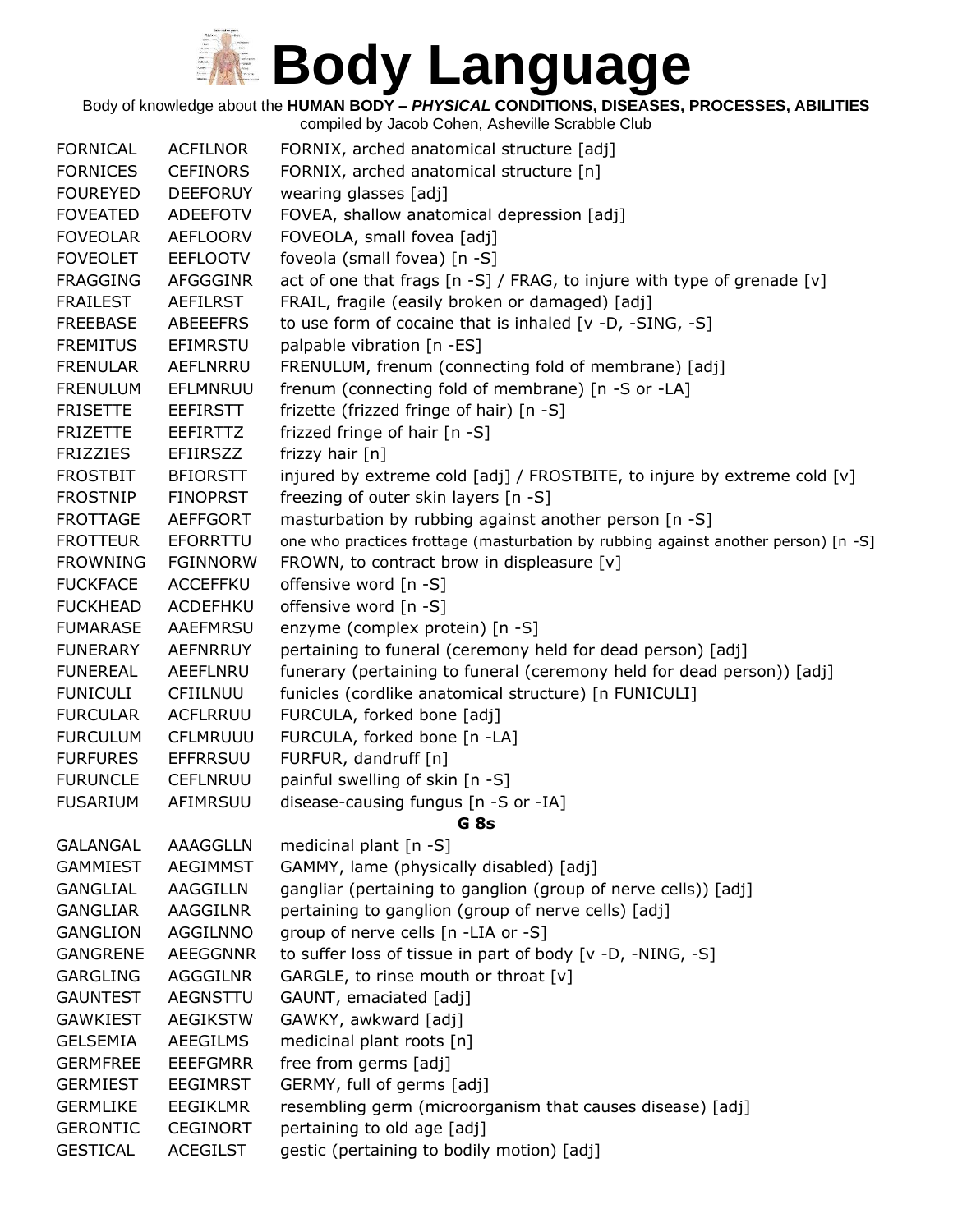Body of knowledge about the **HUMAN BODY –** *PHYSICAL* **CONDITIONS, DISEASES, PROCESSES, ABILITIES**

| <b>GESTURAL</b> | <b>AEGLRSTU</b> | pertaining to or consisting of gestures (expressive bodily motions) [adj] |
|-----------------|-----------------|---------------------------------------------------------------------------|
| <b>GESTURER</b> | <b>EEGRRSTU</b> | one that gestures (to express by bodily motion) [n -S]                    |
| GIANTISM        | AGIIMNST        | condition of being giant [n -S]                                           |
| <b>GIDDIEST</b> | <b>DDEGIIST</b> | GIDDY, dizzy [adj]                                                        |
| <b>GIFTEDLY</b> | <b>DEFGILTY</b> | in talented (special natural ability) manner [adv]                        |
| <b>GIMPIEST</b> | <b>EGIIMPST</b> | GIMPY, limping [adj]                                                      |
| GINGIVAL        | AGGIILNV        | GINGIVA, fleshy tissue that surrounds teeth [adj]                         |
| GINNIEST        | <b>EGIINNST</b> | GINNY, affected with gin (strong liquor) [adj]                            |
| GLABELLA        | AABEGLLL        | smooth area between eyebrows [n -E]                                       |
| <b>GLADIOLI</b> | ADGIILLO        | segments of sternum [n]                                                   |
| <b>GLANDULE</b> | ADEGLLNU        | small gland (secreting organ) [n -S]                                      |
| <b>GLAUCOMA</b> | AACGLMOU        | disease of eye [n -S]                                                     |
| <b>GLEETIER</b> | <b>EEEGILRT</b> | GLEETY, resembling mucus (viscid bodily fluid) [adj]                      |
| <b>GLEETING</b> | EEGGILNT        | GLEET, to discharge mucus from urethra [v]                                |
| <b>GLIOMATA</b> | AAGILMOT        | GLIOMA, type of tumor (abnormal swelling) [n]                             |
| <b>GLOUTING</b> | <b>GGILNOTU</b> | GLOUT, to scowl (to frown angrily) [v]                                    |
| <b>GLOWERED</b> | <b>DEEGLORW</b> | GLOWER, to scowl (to frown angrily) [v]                                   |
| <b>GLUCAGON</b> | <b>ACGGLNOU</b> | hormone (secretion of endocrine organs) [n -S]                            |
| <b>GLUMNESS</b> | <b>EGLMNSSU</b> | state of being glum (being in low spirits) [n -ES]                        |
| <b>GLUNCHED</b> | <b>CDEGHLNU</b> | GLUNCH, to frown [v]                                                      |
| <b>GLUNCHES</b> | <b>CEGHLNSU</b> | GLUNCH, to frown [v]                                                      |
| <b>GLUTCHED</b> | <b>CDEGHLTU</b> | GLUTCH, to drink or swallow [v]                                           |
| <b>GLUTCHES</b> | <b>CEGHLSTU</b> | GLUTCH, to drink or swallow [v]                                           |
| <b>GLUTTONY</b> | <b>GLNOTTUY</b> | excessive eating [n -NIES]                                                |
| <b>GLYCEMIA</b> | ACEGILMY        | presence of glucose in blood [n -S]                                       |
| <b>GLYCEMIC</b> | <b>CCEGILMY</b> | GLYCEMIA, presence of glucose in blood [adj]                              |
| <b>GNARRING</b> | <b>AGGINNRR</b> | GNAR, to snarl [v]                                                        |
| <b>GNASHING</b> | <b>AGGHINNS</b> | GNASH, to grind teeth together [v]                                        |
| <b>GNATHION</b> | AGHINNOT        | tip of chin $[n - S]$                                                     |
| <b>GNAWABLE</b> | AABEGLNW        | GNAW, to wear away by persistent biting [adj]                             |
| <b>GOGGLIER</b> | <b>EGGGILOR</b> | GOGGLY, wide-eyed [adj]                                                   |
| <b>GOGGLING</b> | <b>GGGGILNO</b> | GOGGLE, to stare with wide eyes [v]                                       |
| <b>GOITERED</b> | <b>DEEGIORT</b> | GOITER, enlargement of thyroid gland [adj]                                |
| <b>GOITROUS</b> | <b>GIOORSTU</b> | GOITER, enlargement of thyroid gland [adj]                                |
| <b>GONADIAL</b> | AADGILNO        | GONAD, sex gland [adj]                                                    |
| <b>GONENESS</b> | <b>EEGNNOSS</b> | state of exhaustion [n -ES]                                               |
| <b>GORBELLY</b> | <b>BGELLORY</b> | potbelly (protruding abdominal region) [n -LIES]                          |
| <b>GOUTIEST</b> | <b>EGIOSTTU</b> | GOUTY, affected with gout (metabolic disease) [adj]                       |
| <b>GRABBLER</b> | ABBEGLR         | one that grabbles (to grope (to feel about with hands)) [n -S]            |
| <b>GRACILIS</b> | <b>ACGIILRS</b> | thigh muscle [n -LES]                                                     |
| <b>GRASPING</b> | <b>AGGINPRS</b> | GRASP, to seize firmly with hand [v]                                      |
| <b>GRAVIDLY</b> | ADGILRVY        | GRAVID, pregnant (carrying developing fetus in uterus) [adv]              |
| <b>GRINNING</b> | <b>GGIINNNR</b> | GRIN, to smile broadly [v]                                                |
| <b>GRIPIEST</b> | <b>EGIIPRST</b> | GRIPY, causing sharp pains in bowels [adj]                                |
| <b>GRIPPIER</b> | <b>EGIIPPRR</b> | GRIPPY, affected by grippe (virus disease) [adj]                          |
| <b>GRIPPING</b> | <b>GGIINPPR</b> | to grasp (to seize firmly with hand) $[v]$                                |
| <b>GRITTING</b> | <b>GGIINRTT</b> | GRIT, to press teeth together [v]                                         |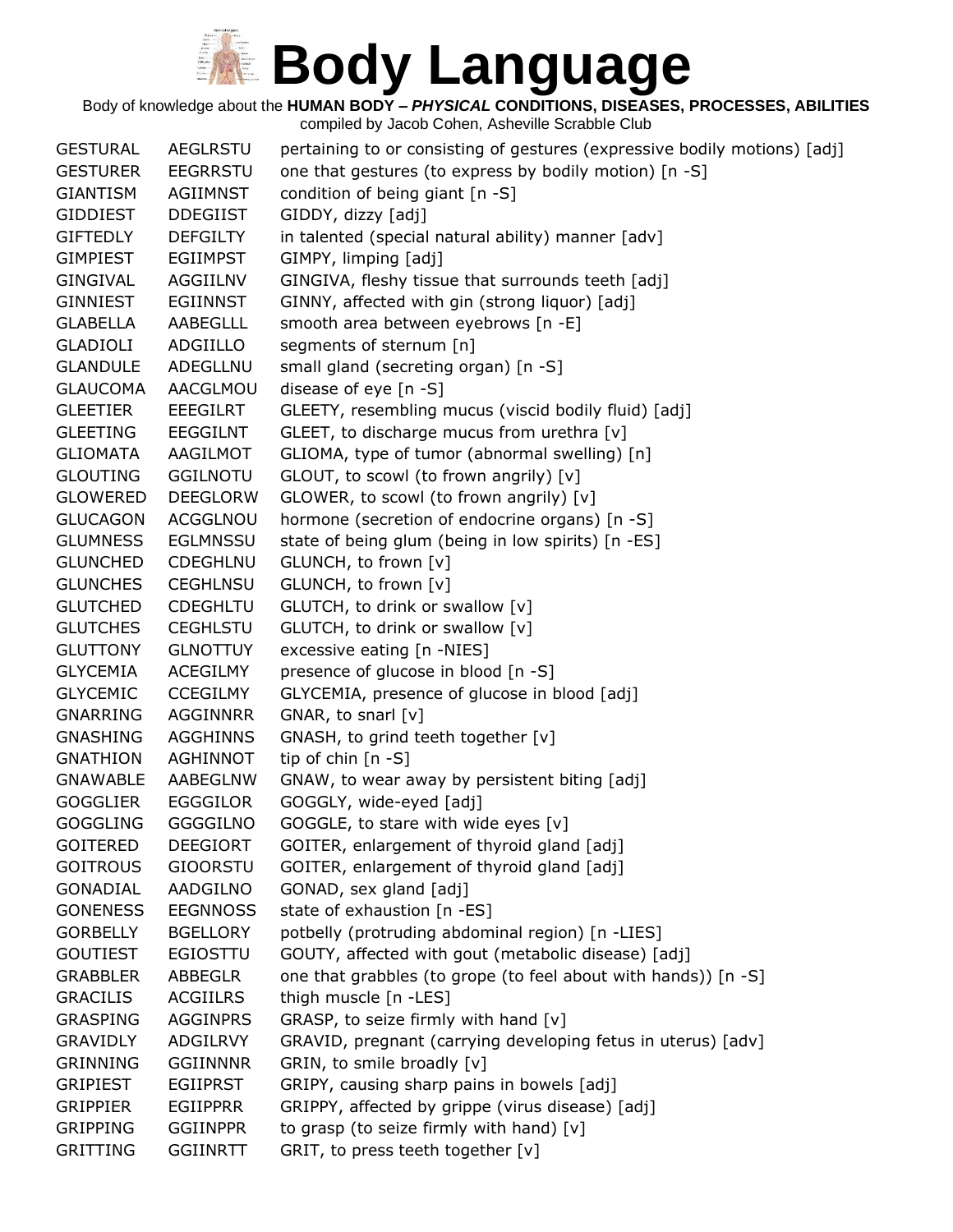Body of knowledge about the **HUMAN BODY –** *PHYSICAL* **CONDITIONS, DISEASES, PROCESSES, ABILITIES**

| <b>GRUELING</b> | <b>EGGILNRU</b> | exhausting experience [n -S] / GRUEL, to disable by hard work [v] |
|-----------------|-----------------|-------------------------------------------------------------------|
| <b>GRUELLED</b> | <b>DEEGLLRU</b> | GRUEL, to disable by hard work [v]                                |
| <b>GRUELLER</b> | EEGLLRRU        | grueler (one that gruels (to disable by hard work)) [n -S]        |
| <b>GRUNTING</b> | <b>GGINNRTU</b> | GRUNT, to utter deep, guttural sound [v]                          |
| <b>GUAIACUM</b> | AACGIMUU        | medicinal resin [n -S]                                            |
| <b>GUAIOCUM</b> | ACGIMOUU        | guaiacum (medicinal resin) [n -S]                                 |
| <b>GULOSITY</b> | <b>GILOSTUY</b> | gluttony [n -NIES]                                                |
| <b>GULPIEST</b> | <b>EGILPSTU</b> | GULPY, marked by gulping (to swallow rapidly) [adj]               |
| <b>GYNANDRY</b> | ADGNNRYY        | condition of having both male and female sexual organs [n -RIES]  |
| <b>GYNIATRY</b> | AGINRTYY        | treatment of women's diseases [n -RIES]                           |
|                 |                 | <b>H</b> 8s                                                       |
| <b>HAEMATAL</b> | AAAEHLMT        | hemal (pertaining to blood) [adj]                                 |
| <b>HAEMATIC</b> | AACEHIMT        | hematic (medicine for blood disease) [n -S]                       |
| <b>HAEMATIN</b> | AAEHIMNT        | hematin (heme (component of hemoglobin)) [n -S]                   |
| HAIRBALL        | AABHILLR        | ball of hair [n -S]                                               |
| HAIRBAND        | <b>AABDHINR</b> | headband [n -S]                                                   |
| HAIRGRIP        | <b>AGHIIPRR</b> | bobby pin [n -S]                                                  |
| HAIRIEST        | AEHIIRST        | HAIRY, covered with hair [adj]                                    |
| <b>HAIRLESS</b> | <b>AEHILRSS</b> | having no hair [adj]                                              |
| <b>HAIRLOCK</b> | ACHIKLOR        | lock of hair [n -S]                                               |
| <b>HAIRWORK</b> | AHIKORRW        | making of articles from hair [n -S]                               |
| <b>HALENESS</b> | <b>AEEHLNSS</b> | state of being hale (healthy (having good health)) [n -ES]        |
| <b>HALLUCAL</b> | AACHLLLU        | HALLUX, big toe [adj]                                             |
| <b>HALLUCES</b> | <b>ACEHLLSU</b> | HALLUX, big toe [n]                                               |
| <b>HAMULATE</b> | AAEHLMTU        | HAMULUS, small hook [adj]                                         |
| <b>HAMULOSE</b> | AEHLMOSU        | HAMULUS, small hook [adj]                                         |
| <b>HAMULOUS</b> | AHLMOSUU        | HAMULUS, small hook [adj]                                         |
| <b>HANDCLAP</b> | <b>AACDHLNP</b> | striking together of palms of hands [n -S]                        |
| <b>HANDGRIP</b> | <b>ADGHINPR</b> | grip by hand or hands [n -S]                                      |
| <b>HANDHOLD</b> | <b>ADDHHLNO</b> | handgrip [n -S]                                                   |
| <b>HANDLESS</b> | <b>ADEHLNSS</b> | having no hands [adj]                                             |
| <b>HANDLIKE</b> | ADEHIKLN        | resembling hand [adj]                                             |
| <b>HANDLING</b> | <b>ADGHILNN</b> | HANDLE, to touch with hands [v]                                   |
| <b>HANGNAIL</b> | AAGHILNN        | agnail (piece of loose skin at base of fingernail) [n -S]         |
| <b>HANGOVER</b> | <b>AEGHNORV</b> | physical effects following drinking binge [n -S]                  |
| <b>HANGRIER</b> | AEGHINRR        | HANGRY, hungry to point of irritability [adj]                     |
| <b>HAPLOPIA</b> | AAHILOPP        | normal vision $[n - S]$                                           |
| <b>HAPTENIC</b> | <b>ACEHINPT</b> | HAPTEN, substance similar to antigen [adj]                        |
| <b>HAPTICAL</b> | <b>AACHILPT</b> | haptic (pertaining to sense of touch) [adj]                       |
| <b>HARDBODY</b> | ABDDHORY        | attractive person with muscular body [n -DIES]                    |
| <b>HARLOTRY</b> | AHLORRTY        | prostitution [n -RIES]                                            |
| <b>HARRUMPH</b> | AHHMPRRU        | to make guttural sound [v -ED, -ING, -S]                          |
| <b>HASHEESH</b> | <b>AEEHHHSS</b> | hashish (mild narcotic) [n -ES]                                   |
| <b>HASHHEAD</b> | <b>AADEHHHS</b> | hashish addict [n -S]                                             |
| <b>HAUNCHED</b> | <b>ACDEHHNU</b> | HAUNCH, hindquarter [adj]                                         |
| <b>HAUNCHES</b> | <b>ACEHHNSU</b> | HAUNCH, hindquarter [n]                                           |
| <b>HAWKEYED</b> | ADEEHKWY        | having keen sight [adj]                                           |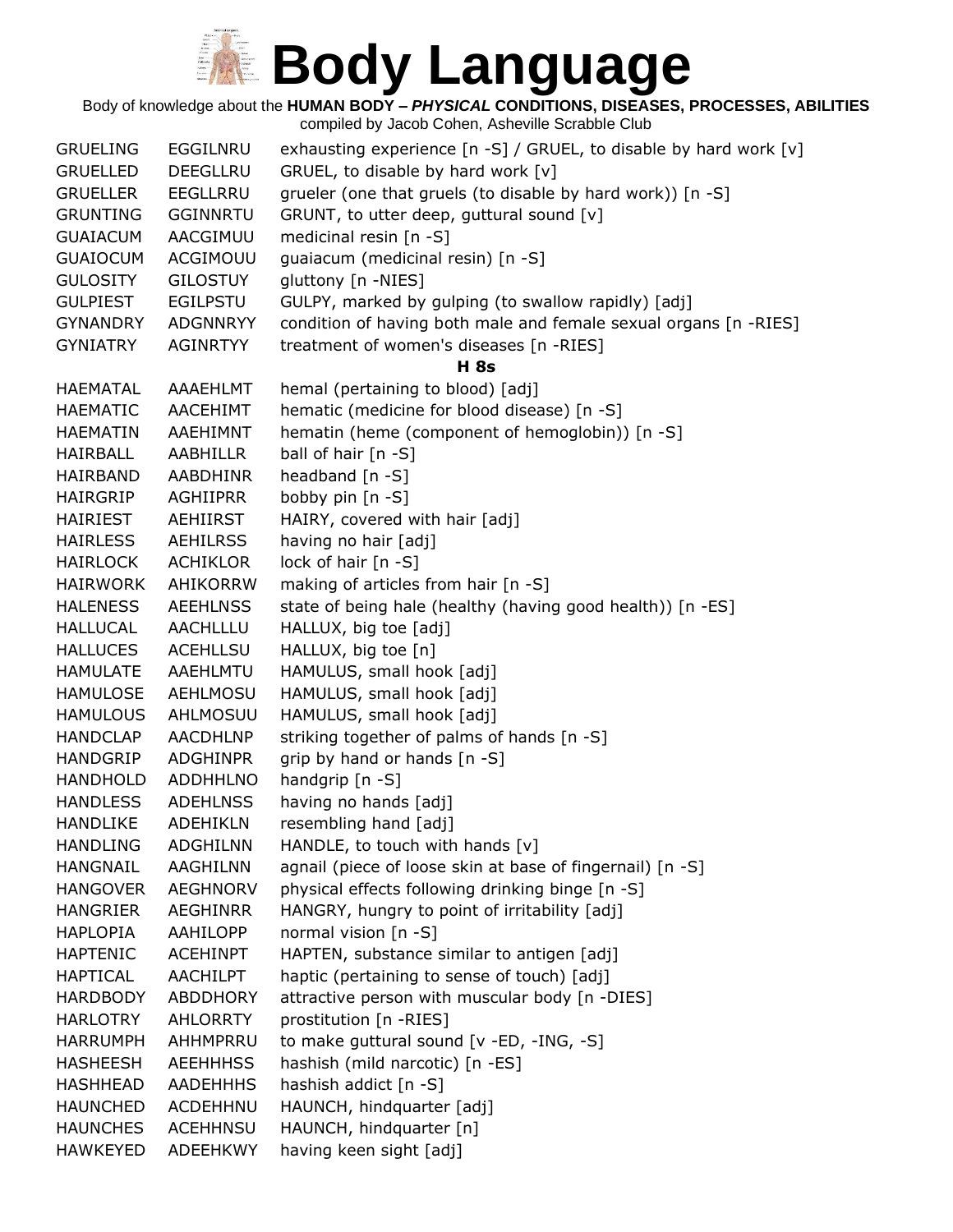Body of knowledge about the **HUMAN BODY –** *PHYSICAL* **CONDITIONS, DISEASES, PROCESSES, ABILITIES**

| <b>HAWKNOSE</b> | <b>AEHKNOSW</b> | large curved nose [-S]                                                            |
|-----------------|-----------------|-----------------------------------------------------------------------------------|
| HAZARDED        | AADDEHRZ        | HAZARD, to venture (to risk (to expose to risk (chance of injury or loss))) $[v]$ |
| <b>HEADACHE</b> | AACDEEHH        | pain inside head [n -S]                                                           |
| <b>HEADACHY</b> | <b>AACDEHHY</b> | having headache [adj -HIER, -HIEST]                                               |
| <b>HEADREST</b> | <b>ADEEHRST</b> | support for head [n -S]                                                           |
| <b>HEALABLE</b> | AABEEHLL        | HEAL, to make sound or whole [adj]                                                |
| <b>HEARSING</b> | <b>AEGHINRS</b> | HEARSE, to transport in hearse (vehicle to convey corpses) [v]                    |
| <b>HEMATINE</b> | AEEHIMNT        | hematin (heme (component of hemoglobin)) [n -S]                                   |
| HEMATOID        | ADEHIMOT        | resembling blood [adj]                                                            |
| <b>HEMATOMA</b> | AAEHMMOT        | swelling filled with blood [n -S or -TA]                                          |
| <b>HEMOCOEL</b> | <b>CEEHLMOO</b> | body cavity [n -S]                                                                |
| <b>HEMOCYTE</b> | <b>CEEHMOTY</b> | blood cell [n -S]                                                                 |
| <b>HEMOLYZE</b> | <b>EEHLMOYZ</b> | to break down red blood cells [v -D, -ZING, -S]                                   |
| <b>HEMOSTAT</b> | <b>AEHMOSTT</b> | instrument for reducing bleeding [n -S]                                           |
| HEPATIZE        | AEEHIPTZ        | to convert tissue into firm mass [v -D, -ZING, -S]                                |
| <b>HEPATOMA</b> | <b>AAEHMOPT</b> | tumor of liver [n -S or -TA]                                                      |
| <b>HERNIATE</b> | <b>AEEHINRT</b> | to protrude through abnormal bodily opening [v -D, -TING, -S]                     |
| <b>HERPESES</b> | <b>EEEHPRSS</b> | HERPES, skin infection [n]                                                        |
| <b>HERPETIC</b> | <b>CEEHIPRT</b> | HERPES, skin infection [adj]                                                      |
| <b>HETAERIC</b> | ACEEHIRT        | HETAERA, concubine [adj]                                                          |
| <b>HICCOUGH</b> | <b>CCGHHIOU</b> | to hiccup (to make peculiar sounding spasmodic inhalation) [v -ED, -ING, -S]      |
| <b>HICCUPED</b> | CCDEHIPU        | HICCUP, to make peculiar-sounding spasmodic inhalation [v]                        |
| <b>HIDROSIS</b> | <b>DHIIORSS</b> | abnormal perspiration [n -SES]                                                    |
| <b>HIDROTIC</b> | <b>CDHIIORT</b> | drug that indices perspiration [n -S]                                             |
| <b>HIRPLING</b> | <b>GHIILNPR</b> | HIRPLE, to limp [v]                                                               |
| <b>HISTAMIN</b> | AHIIMNST        | amine released in allergic reactions [n -S]                                       |
| <b>HOBBLING</b> | <b>BBGHILNO</b> | HOBBLE, to limp [v]                                                               |
| <b>HONGIING</b> | <b>GGHIINNO</b> | HONGI, to greet another by pressing noses together [v]                            |
| <b>HOOKWORM</b> | <b>HKMOOORW</b> | parasitic worm [n -S]                                                             |
| <b>HOPPLING</b> | <b>GHILNOPP</b> | HOPPLE, to hobble (to limp (to walk lamely)) [v]                                  |
| HORDEOLA        | <b>ADEHLOOR</b> | swellings of eyelid [n]                                                           |
| <b>HORMONAL</b> | <b>AHLMNOOR</b> | HORMONE, secretion of endocrine organs [adj]                                      |
| <b>HORMONIC</b> | <b>CHIMNOOR</b> | HORMONE, secretion of endocrine organs [adj]                                      |
| <b>HUNGOVER</b> | <b>EGHNORUV</b> | suffering from hangover [adj]                                                     |
| <b>HUNKIEST</b> | <b>EHIKNSTU</b> | HUNKY, muscular and attractive [adj]                                              |
| <b>HYDRAGOG</b> | ADGGHORY        | purgative causing watery discharges [n -S]                                        |
| <b>HYDROPIC</b> | <b>CDHIOPRY</b> | affected with hydropsy (dropsy (excessive accumulation of serous fluid)) [adj]    |
| <b>HYDROPSY</b> | <b>DHOPRSYY</b> | dropsy (excessive accumulation of serous fluid) [n -SIES]                         |
| <b>HYOIDEAN</b> | ADEHINOY        | HYOID, bone of tongue [adj]                                                       |
| <b>HYOSCINE</b> | <b>CEHINOSY</b> | sedative (drug that induces calm state) [n S]                                     |
| <b>HYPEREST</b> | <b>EEHPRSTY</b> | HYPER, hyperactive [adj]                                                          |
| <b>HYPEROPE</b> | <b>EEHOPPRY</b> | farsighted person [n -S]                                                          |
| <b>HYPHEMIA</b> | <b>AEHHIMPY</b> | deficiency of blood [n -S]                                                        |
| <b>HYPNOTIC</b> | <b>CHINOPTY</b> | sleep-inducing drug [n -S]                                                        |
| <b>HYPODERM</b> | <b>DEHMOPRY</b> | skin layer [n -S]                                                                 |
| <b>HYPOPNEA</b> | <b>AHENOPPY</b> | abnormally shallow breathing [n -S]                                               |
| <b>HYPOPYON</b> | <b>HNOOPPYY</b> | accumulation of pus in eye [n -S]                                                 |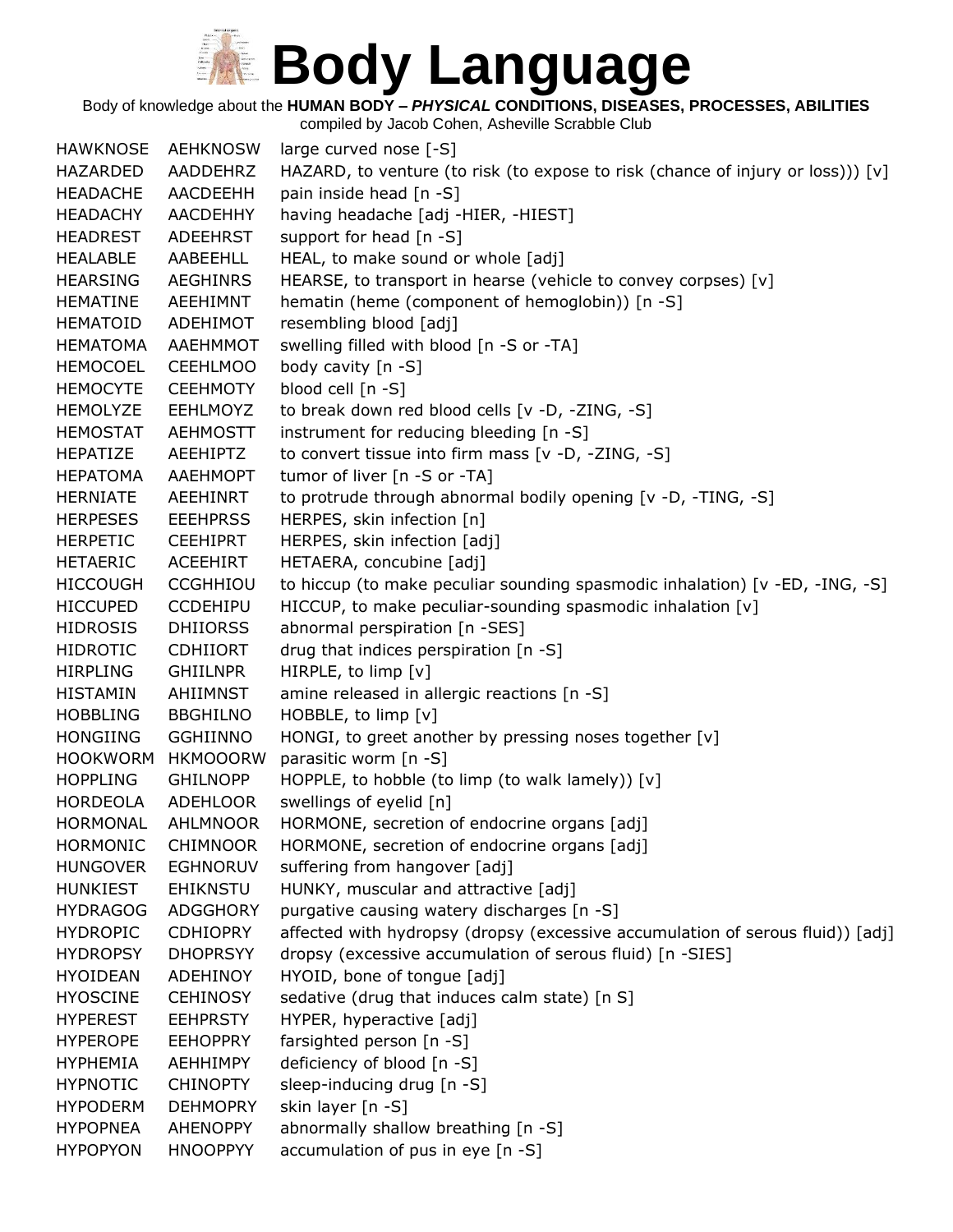

Body of knowledge about the **HUMAN BODY –** *PHYSICAL* **CONDITIONS, DISEASES, PROCESSES, ABILITIES**

compiled by Jacob Cohen, Asheville Scrabble Club

#### **I 8s**

| <b>IATRICAL</b> | <b>AACIILRT</b> | iatric (pertaining to medicine) [adj]                                                 |
|-----------------|-----------------|---------------------------------------------------------------------------------------|
| <b>IBOGAINE</b> | ABEGIINO        | alkaloid used as antidepressant [n -S]                                                |
| <b>ICHOROUS</b> | <b>CHIOORSU</b> | ICHOR, watery discharge from wound [adj]                                              |
| <b>IDIOTYPE</b> | <b>DEIIOPTY</b> | structure of antibody [n -S]                                                          |
| <b>IMBALMER</b> | ABILMMR         | embalmer (one that embalms) [n -S]                                                    |
| <b>IMIPENEM</b> | EEIIMMNP        | antibacterial [n -S]                                                                  |
| <b>IMMOTILE</b> | <b>EIILMMOT</b> | lacking mobility (ability to move) [adj]                                              |
| <b>IMMUNEST</b> | <b>EIMMNSTU</b> | IMMUNE, protected from disease [adj]                                                  |
| <b>IMMUNISE</b> | EIIMMNSU        | to immunize (to protect from disease) [v -D, -SING, -S]                               |
| <b>IMMUNITY</b> | <b>IIMMNTUY</b> | state of being protected from disease [n -TIES]                                       |
| IMMUNIZE        | EIIMMNUZ        | to protect from disease [v -D, -ZING, -S]                                             |
| <b>IMPETIGO</b> | <b>EGIIMOPT</b> | skin disease [n -S]                                                                   |
| <b>IMPOTENT</b> | <b>EIMNOPTT</b> | one that is powerless [n -S]                                                          |
| <b>INCISURE</b> | <b>CEIINRSU</b> | notch or cleft of body part [n -S]                                                    |
| <b>INCUDATE</b> | <b>ACDEINTU</b> | incudal (pertaining to incus (bone in middle ear)) [adj]                              |
| <b>INFECTED</b> | <b>CDEEFINT</b> | INFECT, to contaminate with disease-producing germs [v]                               |
| <b>INFECTER</b> | <b>CEEFINRT</b> | one that infects [n -S]                                                               |
| <b>INFECTOR</b> | <b>CEFINORT</b> | infecter [n -S]                                                                       |
| <b>INFECUND</b> | CDEFINNU        | barren (unproductive (not productive)) [adj]                                          |
| INFIRMED        | <b>DEFIIMNR</b> | INFIRM, to weaken or destroy validity of [v]                                          |
| <b>INFIRMLY</b> | <b>FIILMNRY</b> | in feeble (weak (lacking strength (capacity for exertion or endurance))) manner [adv] |
| <b>INGESTED</b> | <b>DEEGINST</b> | INGEST, to take into body [v]                                                         |
| <b>INGUINAL</b> | AGIILNNU        | pertaining to groin [adj]                                                             |
| <b>INHALANT</b> | AAHILNNT        | something that is inhaled [n -S]                                                      |
| <b>INHALING</b> | <b>AGHIILNN</b> | INHALE, to take into lungs [v]                                                        |
| <b>INJURIES</b> | EIIJNRSU        | INJURY, harm inflicted or suffered [n]                                                |
| <b>INJURING</b> | GIIJNNRU        | INJURE, to do or cause injury to [v]                                                  |
| <b>INOCULUM</b> | <b>CILMNOUU</b> | material used in inoculation [n -LA, -S]                                              |
| <b>INOTROPE</b> | <b>EINOOPRT</b> | drug for controlling force of muscular contractions [n -S]                            |
| <b>INSOMNIA</b> | AIIMNNOS        | chronic inability to sleep [n -S]                                                     |
| <b>INTERSEX</b> | <b>EEINRSTX</b> | person having characteristics of both sexes [n -ES]                                   |
| <b>INTIMACY</b> | <b>ACIIMNTY</b> | state of being closely associated [n -CIES]                                           |
| <b>INTUBATE</b> | ABEINTTU        | to insert tube into $[v -D, -TING, -S]$                                               |
| <b>INVIABLE</b> | ABEIILNV        | not viable (capable of living) [adj]                                                  |
| <b>INVIABLY</b> | ABIILNVY        | INVIABLE, not viable (capable of living) [adv]                                        |
| <b>INVIRILE</b> | EIIILNRV        | not virile (having masculine vigor) [adj]                                             |
| <b>IODOPSIN</b> | <b>DIINOOPS</b> | pigment in retina [n -S]                                                              |
| <b>IRITISES</b> | <b>EIIIRSST</b> | IRITIS, inflammation of iris [n]                                                      |
| <b>ISCHEMIA</b> | <b>ACEHIIMS</b> | type of anemia (disorder of blood) [n -S]                                             |
| <b>ISCHEMIC</b> | <b>CCEHIIMS</b> | ISCHEMIA, type of anemia (disorder of blood) [adj]                                    |
| <b>ISOZYMIC</b> | <b>CIIMOSYZ</b> | ISOZYME, type of enzyme (complex protein) [adj]                                       |
| <b>ITCHIEST</b> | <b>CHEIISTT</b> | ITCHY, causing itching sensation [adj]                                                |
|                 |                 | J <sub>8s</sub>                                                                       |
| <b>JEOPARDY</b> | <b>ADEJOPRY</b> | risk of loss or injury [n -DIES]                                                      |
| <b>JONESING</b> | <b>EGIJNNOS</b> | JONES, to have strong craving for something [v]                                       |
| <b>JOWLIEST</b> | <b>EIJLOSTW</b> | JOWLY, having prominent jowls [adj]                                                   |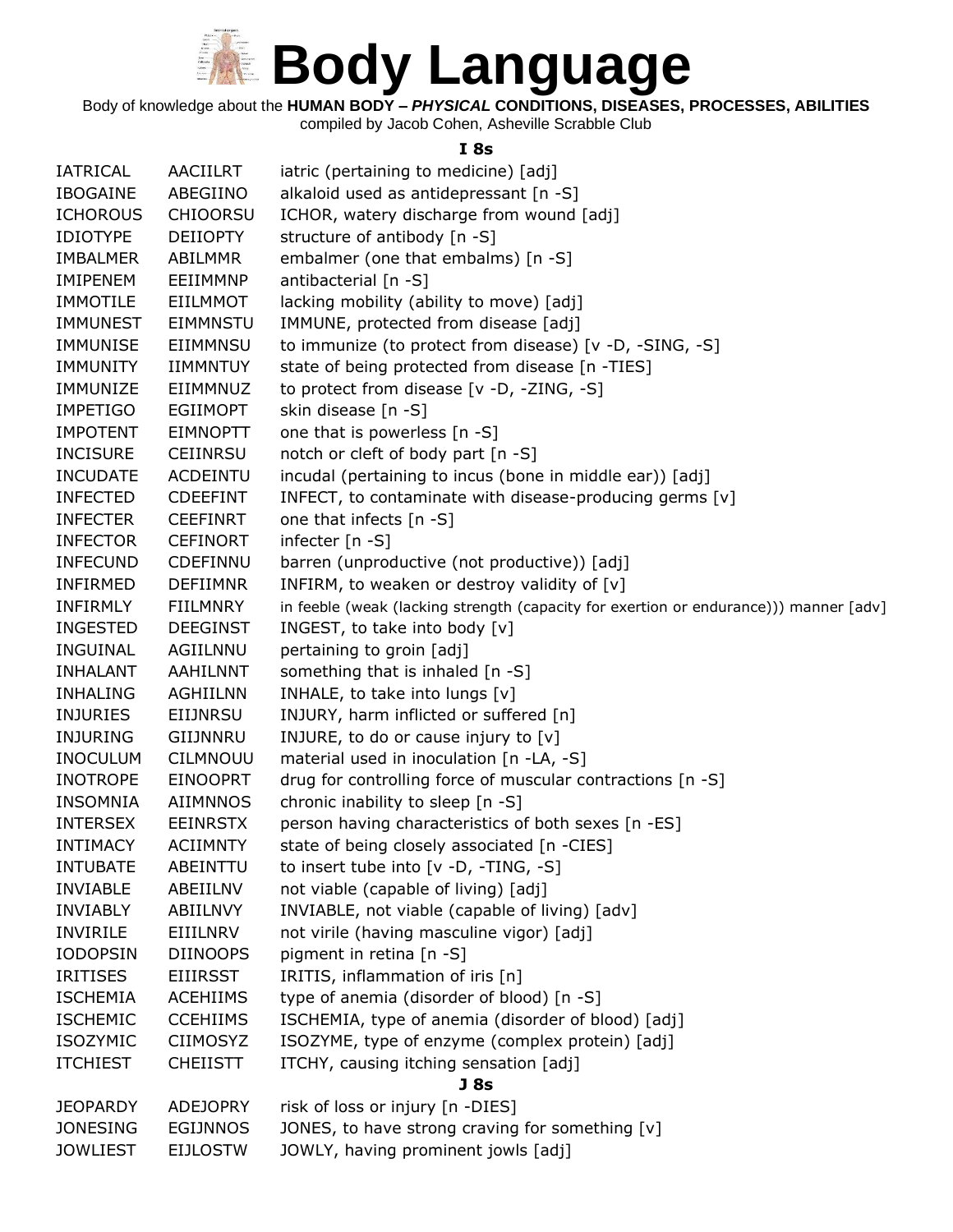Body of knowledge about the **HUMAN BODY –** *PHYSICAL* **CONDITIONS, DISEASES, PROCESSES, ABILITIES**

| <b>JUGULATE</b> | <b>AEGJLTUU</b> | to suppress disease by extreme measures [v -D, -TING, -S]             |
|-----------------|-----------------|-----------------------------------------------------------------------|
|                 |                 | <b>K</b> 8s                                                           |
| KALLIDIN        | ADIIKLLN        | hormone (secretion of endocrine organs) [n -S]                        |
| KELOIDAL        | <b>ADIKKLLO</b> | KELOID, scar caused by excessive growth of fibrous tissue [adj]       |
| <b>KEPHALIN</b> | AEHIKLNP        | cephalin (bodily chemical) [n -S]                                     |
| <b>KERATOMA</b> | <b>AAEKMORT</b> | skin disease [n -S or -TA]                                            |
| <b>KERATOSE</b> | <b>AEEKORST</b> | of or resembling horny tissue [adj]                                   |
| <b>KETAMINE</b> | <b>AEEIKMNT</b> | general anesthetic [n -S]                                             |
| <b>KINESICS</b> | <b>CEIIKNSS</b> | study of body motion in relation to communication [n]                 |
| <b>KISSABLE</b> | <b>ABEIKLSS</b> | KISS, to touch with lips as sign of affection [adj]                   |
| <b>KISSABLY</b> | ABIKLSSY        | KISS, to touch with lips as sign of affection [adv]                   |
| KISSIEST        | <b>EIIKSSST</b> | KISSY, inclined to kiss [adj]                                         |
| <b>KLUTZIER</b> | <b>EIKLRTUZ</b> | KLUTZY, clumsy (awkward (lacking skill, dexterity, or grace)) [adj]   |
| <b>KNEELING</b> | <b>EEGIKLNN</b> | KNEEL, to rest on knees [v]                                           |
| <b>KNEESIES</b> | <b>EEEIKNSS</b> | pressing of one's knees against another person's knees [n KNEESIES]   |
| <b>KNOCKOUT</b> | <b>CKKNOOTU</b> | blow that induces unconsciousness [n -S]                              |
| <b>KYPHOSIS</b> | <b>HIKOPSSY</b> | abnormal curvature of spine [n -SES]                                  |
| <b>KYPHOTIC</b> | <b>CHIKOPTY</b> | KYPHOSIS, abnormal curvature of spine [adj]                           |
|                 |                 | <b>L</b> 8s                                                           |
| LABIALLY        | AABILLLY        | by means of lips [adv]                                                |
| LACRIMAL        | <b>AACILLMR</b> | small bone in eye socket [n -S]                                       |
| LACRYMAL        | <b>AACLLMRY</b> | lacrimal (small bone in eye socket) [n -S]                            |
| <b>LACTEOUS</b> | <b>ACELOSTU</b> | resembling milk [adj]                                                 |
| LAETRILE        | AEEILLRT        | drug derived from apricot pits [n -S]                                 |
| <b>LAMENESS</b> | <b>AEELMNSS</b> | state of being lame (physically disabled) [n -ES]                     |
| LANGUISH        | AGHILNSU        | to lose vigor or vitality [v -ED, -ING, -ES]                          |
| <b>LANKNESS</b> | <b>AEKLNNSS</b> | state of being lank (long and slender) [n -ES]                        |
| LARYNGES        | <b>AEGLNRSY</b> | LARYNX, organ of respiratory tract [n]                                |
| <b>LARYNXES</b> | <b>AELNRSXY</b> | LARYNX, organ of respiratory tract [n]                                |
| LAUDANUM        | AADLMNUU        | type of opium preparation [n -S]                                      |
| LAXATIVE        | AAEILTVX        | drug that stimulates evacuation of bowels [n -S]                      |
| <b>LEADENED</b> | <b>ADDEEELN</b> | LEADEN, to make dull or sluggish [v]                                  |
| <b>LEANNESS</b> | <b>AEELNNSS</b> | state of being lean (having little fat) [n -ES]                       |
| <b>LECHERED</b> | <b>CEEHLRS</b>  | LECHER, to engage in lechery [v]                                      |
| <b>LEGERITY</b> | <b>EEGILRTY</b> | quickness of mind or body [n -TIES]                                   |
| <b>LEGGIEST</b> | <b>EEGGILST</b> | LEGGY, having long legs [adj]                                         |
| LEMNISCI        | <b>CEIILMNS</b> | LEMNISCUS, band of nerve fibers [n]                                   |
| LENITIVE        | EEIILNTV        | soothing medicine [n -S]                                              |
| <b>LEPROTIC</b> | <b>CEILOPRT</b> | leprous (affected with leprosy) [adj]                                 |
| <b>LESIONED</b> | <b>DEEILNOS</b> | LESION, to cause abnormal change in structure of organ [v]            |
| <b>LETCHING</b> | <b>CEGHILNT</b> | LETCH, to lech (to engage in lechery) $[v]$                           |
| LETHARGY        | <b>AEGHLRTY</b> | drowsiness; sluggishness [n -GIES]                                    |
| <b>LEUCEMIA</b> | ACEEILMU        | leukemia (disease of blood-forming organs) [n -S]                     |
| <b>LEUCEMIC</b> | CCEEILMU        | LEUCEMIA, leukemia (disease of blood-forming organs) [adj]            |
| <b>LEUCOSIS</b> | CEILOSSU        | leukosis (leukemia (disease of blood-forming organs)) [n -SES]        |
| <b>LEUCOTIC</b> | <b>CCEILOTU</b> | LEUCOSIS, leukosis (leukemia (disease of blood-forming organs)) [adj] |
| LEUKEMIA        | AEEIKLMU        | disease of blood-forming organs [n -S]                                |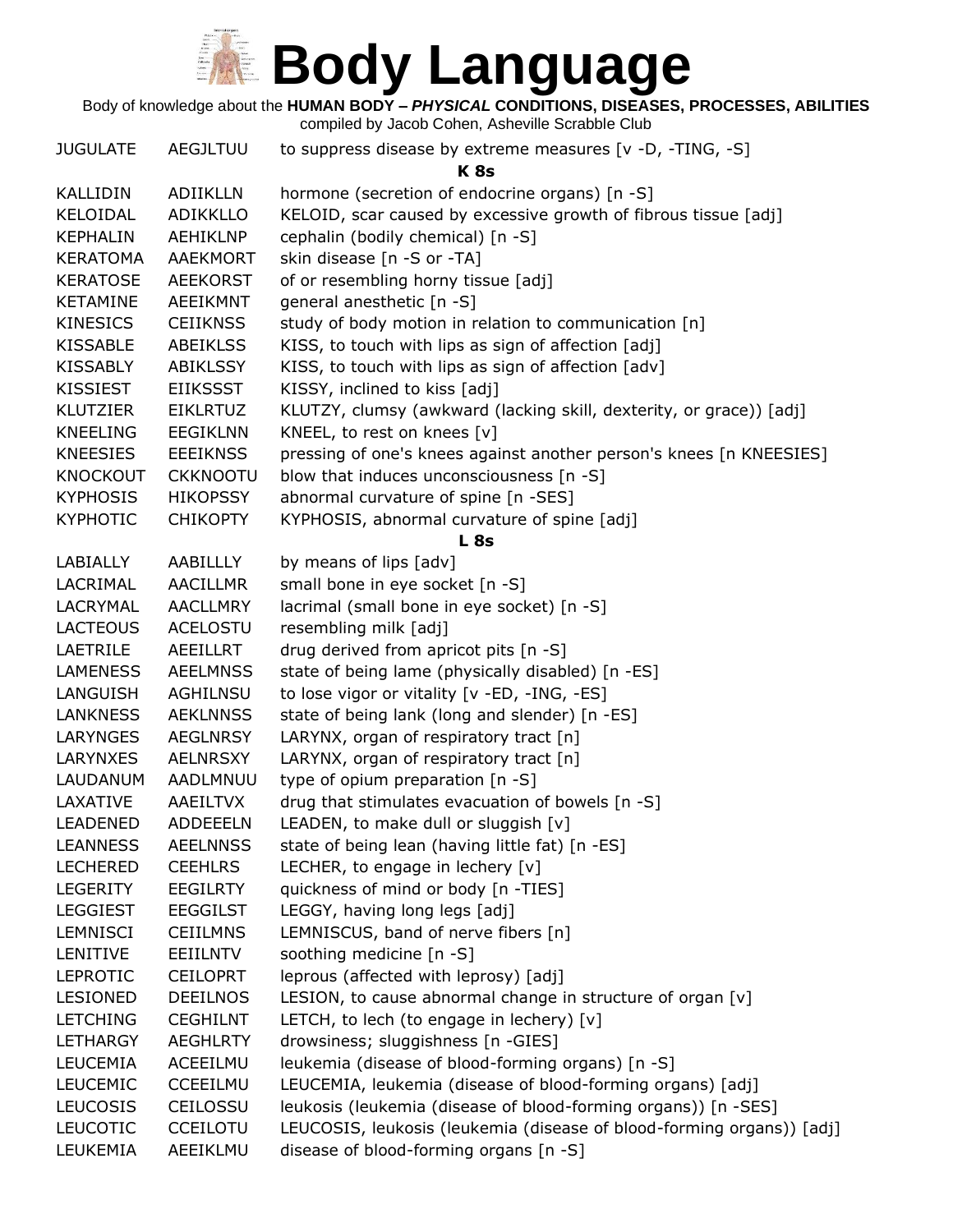Body of knowledge about the **HUMAN BODY –** *PHYSICAL* **CONDITIONS, DISEASES, PROCESSES, ABILITIES**

| <b>LEUKEMIC</b> | CEEIKLMU        | one affected with leukemia [n -S]                                                                   |
|-----------------|-----------------|-----------------------------------------------------------------------------------------------------|
| <b>LEUKOSIS</b> | <b>EIKLOSSU</b> | leukemia (disease of blood-forming organs) [n -SES]                                                 |
| <b>LEUKOTIC</b> | <b>CEIKLOTU</b> | LEUKOSIS, leukemia (disease of blood-forming organs) [adj]                                          |
| <b>LEVODOPA</b> | <b>ADELOOPV</b> | form of dopa (drug to treat Parkinson's disease) [n -S]                                             |
| LIENTERY        | <b>EEILNRTY</b> | form of diarrhea [n -RIES]                                                                          |
| <b>LIFEBELT</b> | <b>BEEFILLT</b> | life preserver shaped like a belt [n -S]                                                            |
| <b>LIFEBUOY</b> | <b>BEFILOUY</b> | life preserver shaped like a ring [n -S]                                                            |
| <b>LIFECARE</b> | <b>ACEEFILR</b> | housing and health services for elderly [n -S]                                                      |
| <b>LIFELESS</b> | <b>EEFILLSS</b> | having no life [adj]                                                                                |
| LIFELIKE        | <b>EEFIIKLL</b> | resembling living thing [adj]                                                                       |
| <b>LIFELINE</b> | <b>EEFIILLN</b> | rope used to aid person in distress [n -S]                                                          |
| <b>LIFELONG</b> | <b>EFGILLNO</b> | lasting for lifetime [adj]                                                                          |
| LIFESPAN        | <b>AEFILNPS</b> | lifetime (period of living existence) [n -S]                                                        |
| LIFETIME        | EEFIILMT        | period of living existence [n -S]                                                                   |
| <b>LIGAMENT</b> | <b>AEGILMNT</b> | band of firm, fibrous tissue [n -S]                                                                 |
| <b>LIMBLESS</b> | <b>BEILLMSS</b> | having no arms or legs [adj]                                                                        |
| <b>LIMPNESS</b> | <b>EILMNPSS</b> | state of being limp (lacking rigidity (state of being rigid (not flexible; strict, harsh))) [n -ES] |
| <b>LIMPSIER</b> | <b>EIILMPRS</b> | LIMPSEY, limpsy (lacking strength or vigor) [adj] / LIMPSY [adj]                                    |
| LINIMENT        | EIILMNNT        | medicinal liquid [n -S]                                                                             |
| <b>LIPGLOSS</b> | <b>GILLOPSS</b> | cosmetic for making lips glossy [n -ES]                                                             |
| <b>LIPLINER</b> | EIILLNPR        | cosmetic applied to outline lips [n -S]                                                             |
| <b>LIPOCYTE</b> | <b>CEILOPTY</b> | fat-producing cell [n -S]                                                                           |
| <b>LIPOMATA</b> | AAILMOPT        | LIPOMA, tumor of fatty tissue [n]                                                                   |
| <b>LIPSTICK</b> | <b>CIIKLPST</b> | cosmetic used to color lips [n -S]                                                                  |
| LISTERIA        | <b>AEIILRST</b> | rod-shaped bacterium [n -S]                                                                         |
| <b>LISTLESS</b> | <b>EILLSSST</b> | languid [adj]                                                                                       |
| <b>LITERACY</b> | <b>ACEILRTY</b> | ability to read and write [n -CIES]                                                                 |
| LITHEMIA        | AEHIILMT        | excess of uric acid in blood [n -S]                                                                 |
| <b>LITHEMIC</b> | <b>CEHIILMT</b> | LITHEMIA, excess of uric acid in blood [adj]                                                        |
| <b>LIVERISH</b> | <b>EHIILRSV</b> | having disorder of liver (bodily organ) [adj]                                                       |
| <b>LIVIDITY</b> | <b>DIIILTVY</b> | state of being livid (having skin abnormally discolored) [n -TIES]                                  |
| <b>LOBATELY</b> | <b>ABELLOTY</b> | LOBATE, having lobes (rounded, projecting anatomical part) [adv]                                    |
| <b>LOBELESS</b> | <b>BEELLOSS</b> | lacking lobe (rounded, projecting anatomical part) [adj]                                            |
| <b>LOBELINE</b> | <b>BEEILLNO</b> | poisonous alkaloid [n -S]                                                                           |
| <b>LOBOTOMY</b> | <b>BLMOOOTY</b> | type of surgical operation [n -MIES]                                                                |
| LOCOWEED        | <b>CDEELOOW</b> | plant that causes poisoning when eaten by livestock [n -S]                                          |
| <b>LOGINESS</b> | <b>EGILNOSS</b> | state of being logy (sluggish (displaying little movement or activity)) [n -ES]                     |
| <b>LONGHEAD</b> | <b>ADEGHLNO</b> | person having long skull [n -S]                                                                     |
| <b>LORDOSIS</b> | <b>DILOORSS</b> | curvature of spinal column [n -SES]                                                                 |
| <b>LORDOTIC</b> | <b>CDILOORT</b> | LORDOSIS, curvature of spinal column [adj]                                                          |
| <b>LOVELOCK</b> | <b>CEKLLOOV</b> | lock of hair hanging separately [n -S]                                                              |
| <b>LUNGLESS</b> | <b>EGLLNSSU</b> | having no lung [adj]                                                                                |
| <b>LUSTIEST</b> | <b>EILSSTTU</b> | LUSTY, full of vigor [adj]                                                                          |
| LUXATING        | <b>AGILNTUX</b> | LUXATE, to put out of joint [v]                                                                     |
| LUXATION        | <b>AILNOTUX</b> | act of luxating (to put out of joint) [n -S]                                                        |
| <b>LYMPHOID</b> | <b>DHILMOPY</b> | LYMPH, body fluid containing white blood cells [adj]                                                |
| <b>LYMPHOMA</b> | AHLMMOPY        | type of tumor (abnormal swelling) [n -S or -TA]                                                     |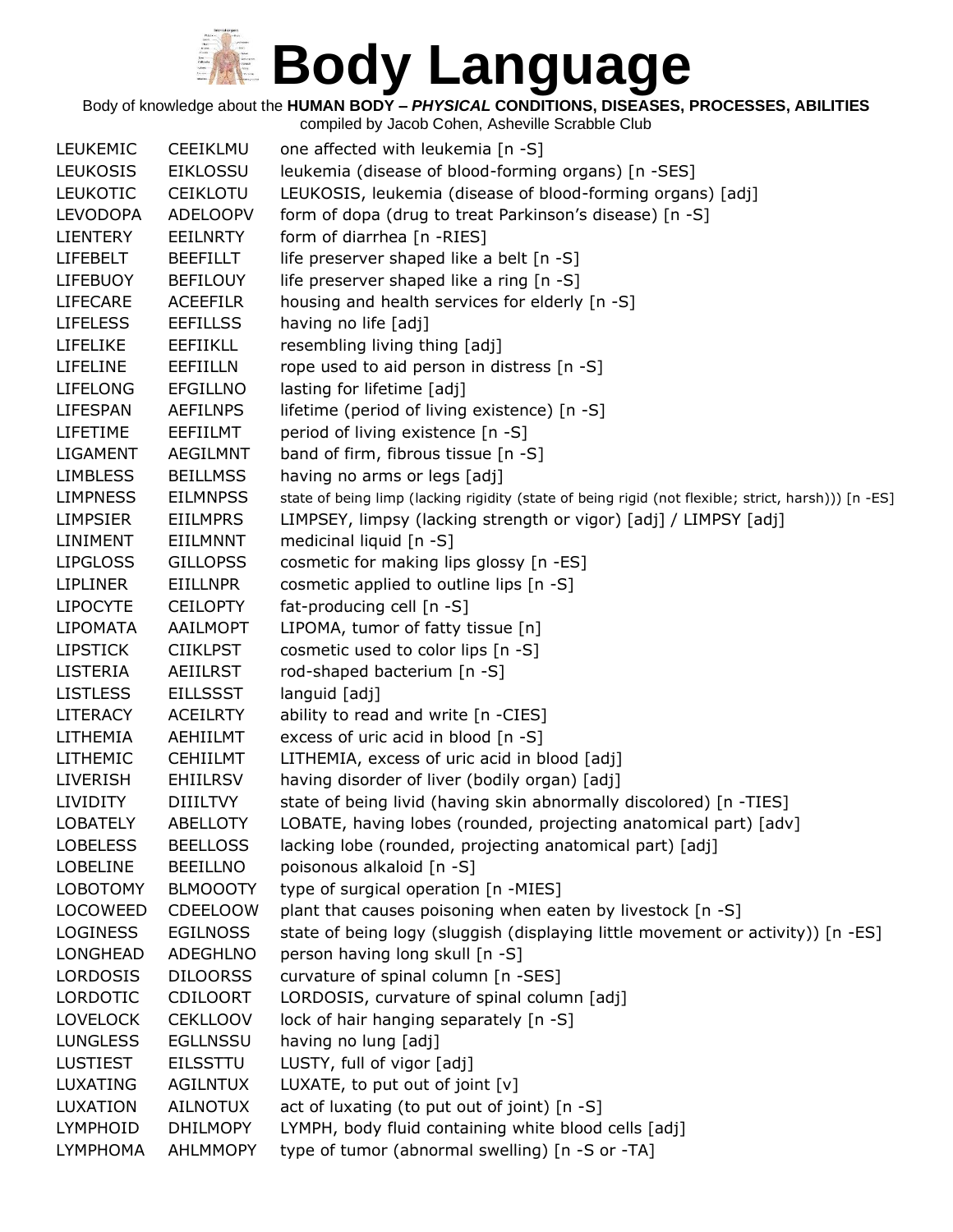Body of knowledge about the **HUMAN BODY –** *PHYSICAL* **CONDITIONS, DISEASES, PROCESSES, ABILITIES**

| <b>LYMPHOUS</b> | <b>HLMOPSUY</b> | LYMPH, body fluid containing white blood cells [adj]                                     |
|-----------------|-----------------|------------------------------------------------------------------------------------------|
| LYSOZYME        | <b>ELMOSYYZ</b> | enzyme (complex protein) [n -S]                                                          |
|                 |                 | <b>M</b> 8s                                                                              |
| <b>MACCABAW</b> | AAABCCMW        | maccaboy (type of snuff) [n -S]                                                          |
| <b>MACCABOY</b> | AABCCMOY        | type of snuff $[n -S]$                                                                   |
| <b>MACCOBOY</b> | <b>ABCCMOOY</b> | maccaboy (type of snuff) [n -S]                                                          |
| <b>MACULATE</b> | AACELMTU        | to mark with spots $[v -D, -TING, -S]$                                                   |
| <b>MAGDALEN</b> | AADEGLMN        | reformed prostitute [n -S]                                                               |
| MAGNESIA        | AAEGIMNS        | medicinal compound [n -S]                                                                |
| MAGNESIC        | <b>ACEGIMNS</b> | MAGNESIA, medicinal compound [adj]                                                       |
| MAINLINE        | AEIILMNN        | to inject narcotic into major vein [v -D, -NING, -S]                                     |
| <b>MALADIES</b> | AADEILMS        | MALADY, illness (sickness [n]                                                            |
| MALARIAL        | AAAILLMR        | MALARIA, infectious disease [adj]                                                        |
| MALARIAN        | AAAILMNR        | MALARIA, infectious disease [adj]                                                        |
| <b>MALINGER</b> | AEGILMNR        | to feign illness in order to avoid duty or work [v -ED, -ING, -S]                        |
| MALLEOLI        | AEILLLMO        | bony protuberances of ankle [n]                                                          |
| <b>MAMMITIS</b> | AIIMMMST        | mastitis (inflammation of breast) [n -IDES]                                              |
| MANDIBLE        | ABDEILMN        | bone of lower jaw [n -S]                                                                 |
| <b>MANICURE</b> | ACEIMNRU        | to trim and polish fingernails of [v -D, -RING, -S]                                      |
| MANNIKIN        | <b>AIIKMNNN</b> | manikin (anatomical model of human body) [n -S]                                          |
| <b>MANSCAPE</b> | <b>AACEMNPS</b> | to trim or shave man's body hair to enhance appearance [v -D, -PING, -S]                 |
| <b>MANUALLY</b> | AALLMNUY        | by means of hands [adv]                                                                  |
| MANUBRIA        | AABIMNRU        | MANUBRIUM, handle-shaped anatomical part [n]                                             |
| MARASMIC        | <b>AACIMMRS</b> | MARASMUS, wasting away of body [adj]                                                     |
| <b>MARASMUS</b> | <b>AAMMRSSU</b> | wasting away of body [n -ES]                                                             |
| MARYJANE        | AAEJMNRY        | marijuana [n -S]                                                                         |
| <b>MASSAGER</b> | <b>AAEGMRSS</b> | one that massages (to manipulate parts of body for remedial or hygienic purposes) [n -S] |
| <b>MASSETER</b> | <b>AEEMRSST</b> | muscle that raises lower jaw [n -S]                                                      |
| <b>MASSEUSE</b> | AEEMSSSU        | woman who massages [n -S]                                                                |
| MASTITIC        | <b>ACIIMSTT</b> | MASTITIS, inflammation of breast [adj]                                                   |
| <b>MASTITIS</b> | <b>AIIMSSTT</b> | inflammation of breast [n -IDES]                                                         |
| <b>MEATUSES</b> | <b>AEEMSSTU</b> | MEATUS, natural body passage [n]                                                         |
| <b>MECONIUM</b> | CEIMMNOU        | first fecal excretion of newborn child [n -S]                                            |
| MEDICAID        | ACDDEIIM        | type of governmental health program [n -sS                                               |
| MEDICANT        | <b>ACDEIMNT</b> | healing substance [n -S]                                                                 |
| MEDICARE        | <b>ACDEEIMR</b> | type of governmental health program [n -S]                                               |
| MEDICATE        | <b>ACDEEIMT</b> | to treat with medicine [v -D, -TING, -S]                                                 |
| MEDICIDE        | <b>CDEEIIM</b>  | medically assisted suicide [n-S]                                                         |
| <b>MEDICINE</b> | CDEEIIMN        | to administer medicine [v -D, -NING, -S]                                                 |
| MEGADOSE        | <b>ADEEGMOS</b> | abnormally large dose [n -S]                                                             |
| <b>MELANISM</b> | AEILMMNS        | abnormally dark pigmentation of skin [n -S]                                              |
| MELANIST        | <b>AEILMNST</b> | melanic (one who is affected with melanism) [n -S]                                       |
| <b>MELANOMA</b> | AAELMMNO        | darkly pigmented tumor [n -S or -TA]                                                     |
| <b>MELANOUS</b> | AELMNOSU        | having dark skin and hair [adj]                                                          |
| <b>MEMBRANE</b> | ABEEMMNR        | thin, pliable layer of tissue [n -S]                                                     |
| <b>MENARCHE</b> | <b>ACEEHMNR</b> | first occurrence of menstruation [n -HIES]                                               |
| <b>MENINGES</b> | <b>EEGIMNNS</b> | MENINX, any of membranes enclosing brain and spinal cord [n]                             |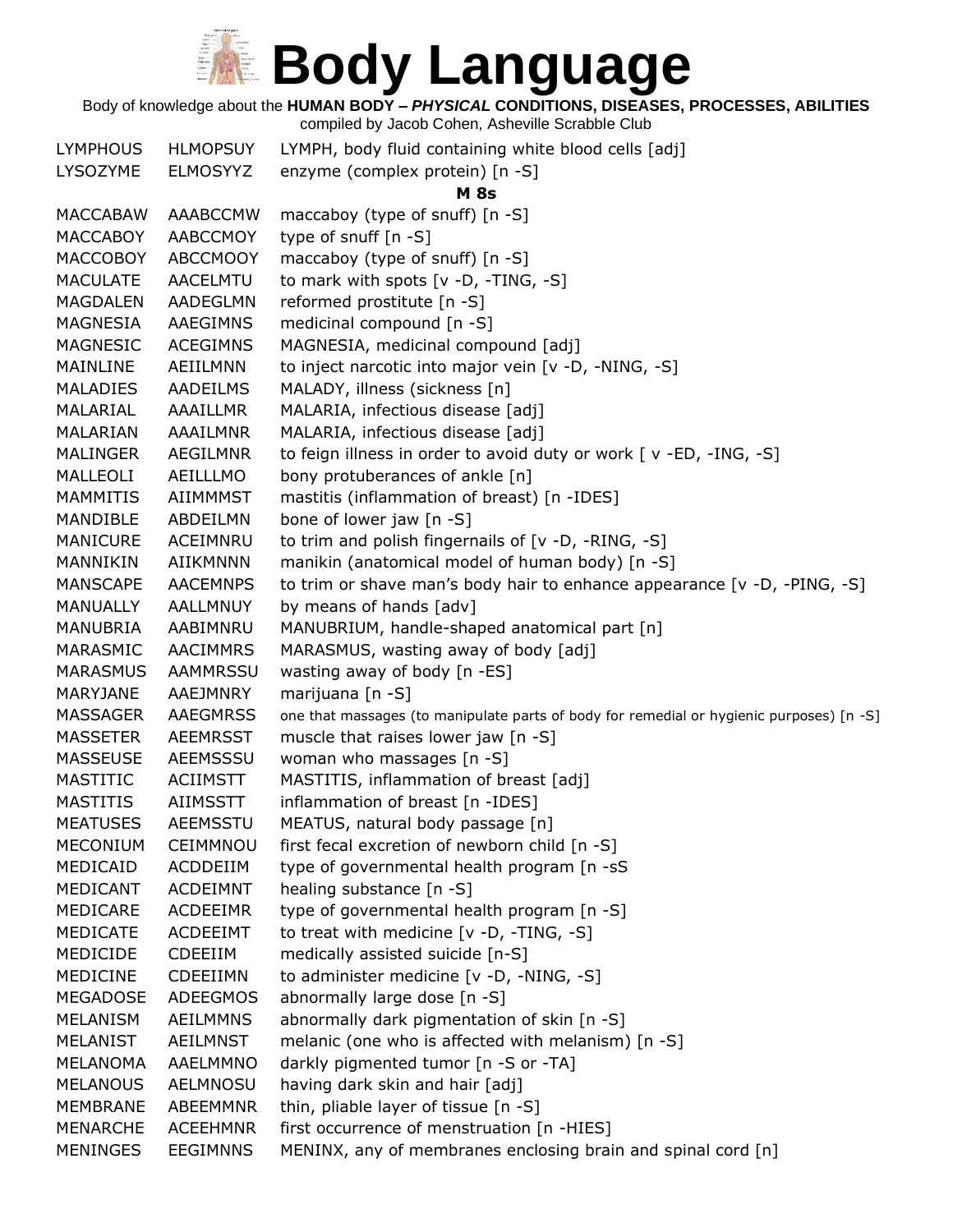Body of knowledge about the **HUMAN BODY –** *PHYSICAL* **CONDITIONS, DISEASES, PROCESSES, ABILITIES**

| <b>MENISCAL</b> | <b>ACEILMNS</b> | MENISCUS, crescent-shaped body [adj]                                    |
|-----------------|-----------------|-------------------------------------------------------------------------|
| <b>MENISCUS</b> | <b>CEIMNSSU</b> | crescent-shaped body [n -ES or -CI]                                     |
| <b>METHADON</b> | <b>ADEHMNOT</b> | narcotic drug $[n - S]$                                                 |
| <b>METRITIS</b> | <b>EIIMRSTT</b> | inflammation of uterus [n -ES]                                          |
| MIDBRAIN        | ABDIIMNR        | middle region of brain [n -S]                                           |
| <b>MIDLIFER</b> | <b>DEFIILMR</b> | middle-aged person [n -S]                                               |
| MIGRAINE        | AEGIIMNR        | severe headache [n -S]                                                  |
| MILIARIA        | AAIIILMR        | skin disease [n -S]                                                     |
| MILIARIA        | AAIIILMR        | skin disease [n -S]                                                     |
| MINIPILL        | <b>IIILLMNP</b> | birth control pill containing no estrogen [n -S]                        |
| <b>MIOSISES</b> | <b>EIIMOSSS</b> | MIOSIS, excessive contraction of pupil of eye [n]                       |
| <b>MISCARRY</b> | <b>ACIMRRSY</b> | to be unsuccessful [v -RIED, -ING, -RIES]                               |
| <b>MISERIES</b> | <b>EEIIMRSS</b> | MISERY, state of great suffering [n]                                    |
| <b>MISLABOR</b> | ABILMORS        | to labor badly [v -ED, -ING, -S]                                        |
| <b>MISTOUCH</b> | <b>CHIMOSTU</b> | to touch improperly [v -ED, -ING, -ES]                                  |
| <b>MOBILITY</b> | <b>BIILMOTY</b> | ability to move [n -TIES]                                               |
| <b>MODIOLUS</b> | <b>DILMOOSU</b> | bony shaft of middle ear [n -LI]                                        |
| <b>MOLESKIN</b> | <b>EIKLMNOS</b> | cotton fabric (used as dressing) [n -S]                                 |
| <b>MOLLUSCA</b> | <b>ACLLOMSU</b> | MOLLUSCUM, skin disease [n]                                             |
| <b>MONOCYTE</b> | <b>CEMNOOTY</b> | type of white blood cell [n -S]                                         |
| <b>MONOKINE</b> | <b>EIKMNNOO</b> | substance secreted by white blood cells [n -S]                          |
| <b>MONOSOME</b> | <b>EMMNOOOS</b> | unpaired chromosome [n -S]                                              |
| <b>MONOSOMY</b> | <b>MMNOOOSY</b> | condition of having one unpaired chromosome [n -MIES]                   |
| MORBIFIC        | <b>BCFIIMOR</b> | causing disease [adj]                                                   |
| MORBILLI        | <b>BIILLMOR</b> | virus disease [n]                                                       |
| MORIBUND        | <b>BDIMNORU</b> | being about to die [adj]                                                |
| <b>MORTALLY</b> | ALLMORTY        | fatally (in fatal (causing or capable of causing death) manner) [adv]   |
| <b>MORTUARY</b> | <b>AMORRTUY</b> | place where dead bodies are kept until burial [n -RIES]                 |
| <b>MOTHERED</b> | <b>DEEHMORT</b> | MOTHER, to give birth to [v]                                            |
| <b>MOTILITY</b> | IILMOTTY        | ability to move [n -TIES]                                               |
| <b>MOTIVITY</b> | <b>IIMOTTVY</b> | ability to move [n -TIES]                                               |
| <b>MUCINOID</b> | CDIIMNOU        | MUCIN, protein secreted by mucous membranes [adj]                       |
| <b>MUCINOUS</b> | <b>CIMNOSUU</b> | MUCIN, protein secreted by mucous membranes [adj]                       |
| <b>MUCOSITY</b> | <b>CIMOSTUY</b> | state of being mucous (secreting or containing mucus) [n -TIES]         |
| <b>MUMMYING</b> | <b>GIMMMNUY</b> | MUMMY, to mummify (to preserve by embalming) [v]                        |
| <b>MUSCLIER</b> | <b>CEILMRSU</b> | MUSCLY, composed of muscle (tissue that produces bodily movement) [adj] |
| <b>MUSCULAR</b> | <b>ACLMRSUU</b> | pertaining to muscle [adj]                                              |
| <b>MUSTACHE</b> | <b>ACEHMSTU</b> | growth of hair on upper lip [n -S]                                      |
| <b>MUTENESS</b> | <b>EEMNSSTU</b> | state of being mute (characterized by absence of speech) [n -ES]        |
| <b>MUTILATE</b> | AEILMTTU        | to deprive of limb or other essential part [v -D, -TING, -S]            |
| <b>MUZZLING</b> | GILMNUZZ        | MUZZLE, to put covering over mouth of to prevent biting or eating [v]   |
| <b>MYCETOMA</b> | <b>ACEMMOTY</b> | fungous infection [n -S or -TA]                                         |
| <b>MYELINIC</b> | <b>CEIILMNY</b> | MYELIN, fatty substance that encases certain nerve fibers [adj]         |
| <b>MYELITIS</b> | <b>EIILMSTY</b> | inflammation of bone marrow [n -TIDES or -TES or -ES]                   |
| <b>MYOBLAST</b> | <b>ABLMOSTY</b> | cell capable of giving rise to muscle cells [n -S]                      |
| <b>MYOGENIC</b> | <b>CEGIMNOY</b> | originating in muscle tissue [adj]                                      |
| <b>MYOLOGIC</b> | CGILMOOY        | MYOLOGY, study of muscles [adj]                                         |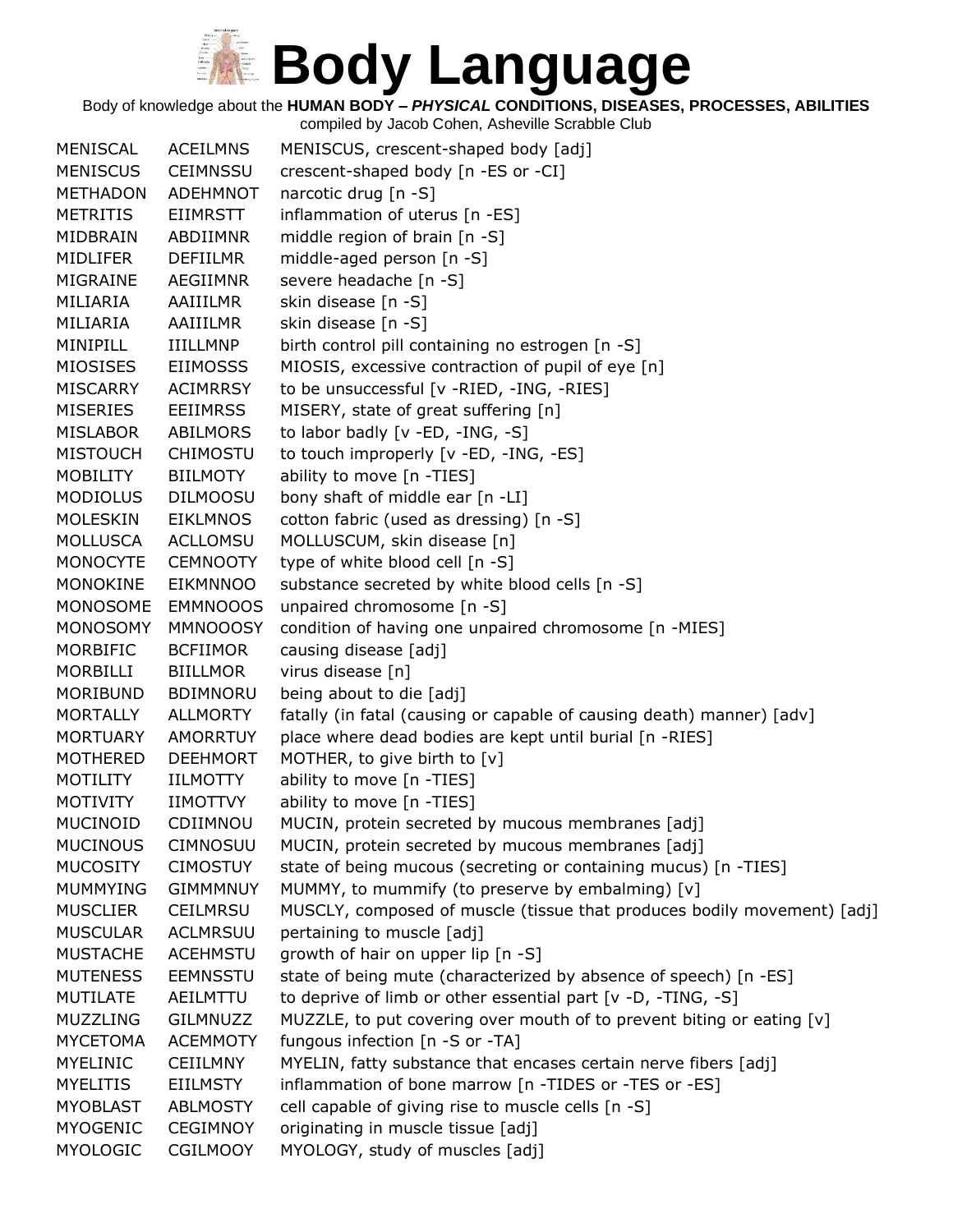Body of knowledge about the **HUMAN BODY –** *PHYSICAL* **CONDITIONS, DISEASES, PROCESSES, ABILITIES**

| <b>MYOPATHY</b> | <b>AHMOPTYY</b> | disorder of muscle tissue [n -HIES]                                  |
|-----------------|-----------------|----------------------------------------------------------------------|
| <b>MYOSCOPE</b> | <b>CEMOOPSY</b> | instrument for measuring muscular contractions [n -S]                |
| <b>MYOSISES</b> | <b>EIMOSSSY</b> | MYOSIS, miosis (excessive contraction of pupil of eye) [n]           |
| <b>MYOSITIS</b> | <b>IIMOSSTY</b> | muscular pain from infection [n -TES]                                |
| <b>MYOTONIA</b> | <b>AIMNOOTY</b> | temporary muscular rigidity [n -S]                                   |
| <b>MYOTONIC</b> | <b>CIMNOOTY</b> | MYOTONIA, temporary muscular rigidity [adj]                          |
| <b>MYXEDEMA</b> | ADEEMMXY        | disease caused by decreased activity of thyroid gland [n -S]         |
| <b>MYXOCYTE</b> | <b>CEMOTXYY</b> | large cell found in mucous tissue [n -S]                             |
| <b>MYXOMATA</b> | <b>AAMMOTXY</b> | MYXOMA, tumor composed of mucous tissue [n]                          |
|                 |                 | <b>N</b> 8s                                                          |
| NAILFOLD        | <b>ADFILLNO</b> | fold of skin around fingernail [n -S]                                |
| <b>NAPROXEN</b> | <b>AENNOPRX</b> | anti-inflammatory drug [n -S]                                        |
| <b>NARCOSIS</b> | <b>ACINORSS</b> | drug-induced stupor [n -SES]                                         |
| <b>NARCOTIC</b> | <b>ACCINORT</b> | drug that dulls senses [n -S]                                        |
| NASALISE        | <b>AAEILNSS</b> | to nasalize (to produce sounds nasally) [v -D, -SING, -S]            |
| NASALISM        | <b>AAILMNSS</b> | nasality (quality or instance of being produced nasally) [n -S]      |
| NASALITY        | <b>AAILNSTY</b> | quality or instance of being produced nasally [n -TIES]              |
| NASALIZE        | AAEILNSZ        | to produce sounds nasally [v -D, -ZING, -S]                          |
| NATALITY        | AAILNTTY        | birth rate [n -TIES]                                                 |
| <b>NAUSEANT</b> | <b>AAENNSTU</b> | agent that induces nausea [n -S]                                     |
| <b>NAUSEATE</b> | AAEENSTU        | to affect with nausea [v -D, -TING, -S]                              |
| <b>NAUSEOUS</b> | <b>AENOSSUU</b> | affected with nausea [adj]                                           |
| <b>NECKLIKE</b> | <b>CEEIKKLN</b> | resembling neck [adj]                                                |
| <b>NECROPSY</b> | <b>CENOPRSY</b> | to perform autopsy on [v -SIED, -ING, -SIES]                         |
| <b>NECROSIS</b> | <b>CEINORSS</b> | death of living tissue [n -SES]                                      |
| <b>NECROTIC</b> | <b>CCEINORT</b> | NECROSIS, death of living tissue [adj]                               |
| <b>NEOMYCIN</b> | <b>CEIMNNOY</b> | antibiotic drug [n -S]                                               |
| <b>NEOPLASM</b> | <b>AELMNOPS</b> | tumor (abnormal swelling) [n -S]                                     |
| <b>NEPENTHE</b> | <b>EEEHNNPT</b> | drug that indices forgetfulness [n -S]                               |
| <b>NEPHRISM</b> | <b>EHIMNPRS</b> | ill health caused by kidney disease [n -S]                           |
| NEURALLY        | <b>AELLNRUY</b> | NEURAL, pertaining to nervous system [adv]                           |
| <b>NEURAXON</b> | <b>AENNORUX</b> | part of neuron [n -S]                                                |
| <b>NEURITIC</b> | <b>CEIINRTU</b> | one affected with neuritis [n -S]                                    |
| <b>NEURITIS</b> | <b>EIINRSTU</b> | inflammation of nerve [n -IDES or -ES]                               |
| NEURONAL        | AELNNORU        | NEURON, basic cellular unit of nervous system [adj]                  |
| <b>NEURONIC</b> | CEINNORU        | NEURON, basic cellular unit of nervous system [adj]                  |
| <b>NEUTERED</b> | <b>DEEENRTU</b> | NEUTER, to castrate (to remove testes of) [v]                        |
| <b>NICOTINE</b> | CEIINNOT        | poisonous alkaloid in tobacco [n -S]                                 |
| <b>NIDATING</b> | ADGIINNT        | NIDATE, to become implanted in uterus [v]                            |
| <b>NIDATION</b> | ADIINNOT        | act of nidating (to become implanted in uterus) [n -S]               |
| <b>NODOSITY</b> | <b>DINOOSTY</b> | state of being nodose (having nodes (swollen enlargement)) [n -TIES] |
| <b>NODULOUS</b> | <b>DLNOOSUU</b> | NODULE, small node [adj]                                             |
| <b>NONFATAL</b> | <b>AAFLNNOT</b> | not fatal (causing or capable of causing death) [adj]                |
| <b>NONNASAL</b> | <b>AALNNNOS</b> | not involving nose [adj]                                             |
| <b>NONOBESE</b> | <b>BEENNOOS</b> | not obese [adj]                                                      |
| <b>NONTOXIC</b> | <b>CINNOOTX</b> | something that is not toxic [n -S]                                   |
| <b>NONUNION</b> | INNNNOOU        | failure of broken bone to heal [n -S]                                |
|                 |                 |                                                                      |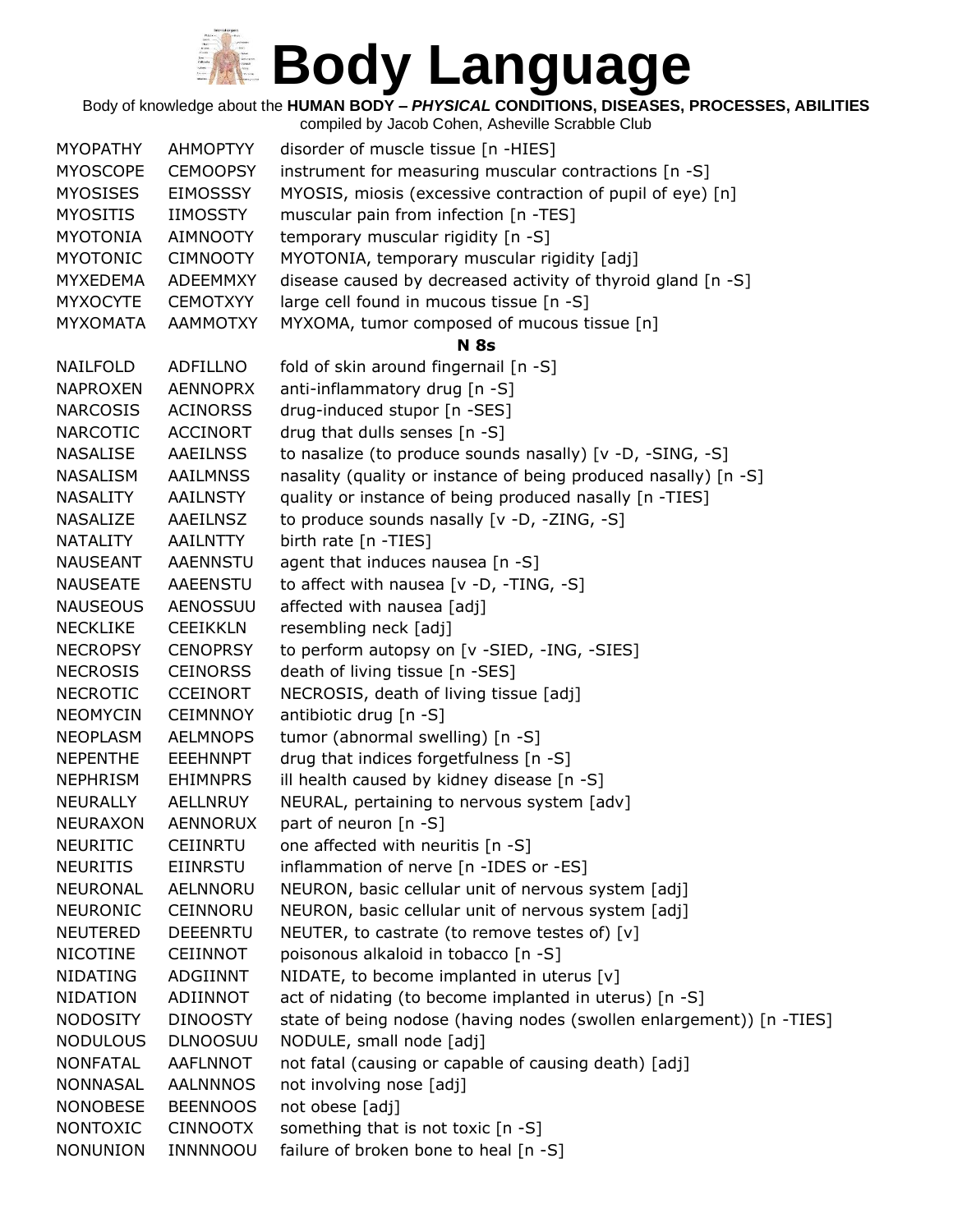Body of knowledge about the **HUMAN BODY –** *PHYSICAL* **CONDITIONS, DISEASES, PROCESSES, ABILITIES**

| <b>NONVIRAL</b> | AILNNORV        | not viral (pertaining to or caused by virus) [adj]                                      |
|-----------------|-----------------|-----------------------------------------------------------------------------------------|
| <b>NONVOCAL</b> | <b>ACLNNOOV</b> | one that does not involve voice [n -S]                                                  |
| <b>NOSELESS</b> | <b>EELNOSSS</b> | having no nose [adj]                                                                    |
| <b>NOSELIKE</b> | <b>EEIKLNOS</b> | resembling nose [adj]                                                                   |
| <b>NOSOLOGY</b> | <b>GLNOOOSY</b> | classification of diseases [n -GIES]                                                    |
| <b>NUCLEASE</b> | <b>ACEELNSU</b> | enzyme (complex protein) [n -S]                                                         |
| <b>NUMBNESS</b> | <b>BEMNNSSU</b> | state of being numb (lacking sensation) [n -ES]                                         |
| <b>NUTRIENT</b> | EINNRTTU        | nourishing substance [n -S]                                                             |
| <b>NUZZLING</b> | GILNNUZZ        | NUZZLE, to push with nose [v]                                                           |
| <b>NYSTATIN</b> | <b>AINNSTTY</b> | antibiotic [n -S]                                                                       |
|                 |                 | <b>08s</b>                                                                              |
| <b>OBITUARY</b> | <b>ABIORTUY</b> | published notice of death [n -RIES]                                                     |
| <b>OCCLUSAL</b> | <b>ACCLLOSU</b> | pertaining to biting surface of tooth [adj]                                             |
| <b>OCULARLY</b> | <b>ACLLORUY</b> | by means of eyes or sight [adv]                                                         |
| ODONTOID        | <b>DDINOOOT</b> | toothlike vertebral projection [n -S]                                                   |
| <b>OEDEMATA</b> | AADEEMOT        | OEDEMA, edema (excessive accumulation of serous fluid) [n]                              |
| <b>OEDIPEAN</b> | ADEEINOP        | oedipal (pertaining to libidinal feelings in child toward parent of opposite sex) [adj] |
| OEILLADE        | ADEEILLO        | amorous look [n -S]                                                                     |
| <b>OESTRIOL</b> | <b>EILOORST</b> | estriol (estrogen (female sex hormone promoting or producing estrus)) [n -S]            |
| <b>OESTRONE</b> | <b>EENOORST</b> | estrone (estrogen female sex hormone promoting or producing estrus)) [n -S]             |
| <b>OINTMENT</b> | <b>EIMNNOTT</b> | viscous preparation applied to skin as medicine or cosmetic [n -S]                      |
| OLIGURIA        | AGIILORU        | reduced excretion of urine [n -S]                                                       |
| <b>OLIGURIC</b> | CGIILORU        | OLIGURIA, reduced excretion of urine [adj]                                              |
| <b>ONCOGENE</b> | <b>CEEGNNOO</b> | gene that causes cell to become cancerous [n -S]                                        |
| <b>ONCOLOGY</b> | <b>CGLNOOOY</b> | science of tumors [n -GIES]                                                             |
| <b>OPERCELE</b> | <b>CEEELOPR</b> | opercule (anatomical part that serves as lid or cover) [n -S]                           |
| <b>OPERCULA</b> | ACELOPRU        | opercules (anatomical part that serves as lid or cover) [n OPERCULA]                    |
| <b>OPERCULE</b> | <b>CEELOPRU</b> | anatomical part that serves as lid or cover [n -S]                                      |
| <b>OPIATING</b> | AGIINOPT        | OPIATE, to treat with opium [v]                                                         |
| <b>OPIUMISM</b> | <b>IIMMOPSU</b> | opium addiction [n -S]                                                                  |
| <b>OPPONENS</b> | <b>ENNOOPPS</b> | muscle of thumb [n OPPONENS]                                                            |
| <b>OPSONIFY</b> | <b>FINOOPSY</b> | to opsonize (to form opsonins (antibody of blood serum in) [v -FIED, -ING, -FIES]       |
| OPSONISE        | <b>EINOOPSS</b> | opsonize (to form opsonins (antibody of blood serum in) in) [v -D, -SING, -S]           |
| OPSONIZE        | <b>EINOOPSZ</b> | to form opsonins (antibody of blood serum in) in [v -D, -ZING, -S]                      |
| <b>OPTICIAN</b> | ACIINOPT        | one who makes or deals in optical goods [n -S]                                          |
| ORCHITIC        | <b>CCHIIORT</b> | ORCHITIS, inflammation of testicle [adj]                                                |
| <b>ORCHITIS</b> | <b>CHIIORST</b> | inflammation of testicle [n -ES]                                                        |
| ORGASMED        | <b>ADEGMORS</b> | ORGASM, to experience orgasm (climax of sexual excitement) [v]                          |
| ORGASMIC        | <b>ACGIMORS</b> | ORGASM, to experience orgasm (climax of sexual excitement) [adj]                        |
| ORGASTIC        | <b>ACGIORST</b> | ORGASM, to experience orgasm (climax of sexual excitement) [adj]                        |
| ORINASAL        | AAILNORS        | sound pronounced through both mouth and nose [n -S]                                     |
| <b>ORTHOSIS</b> | <b>HIOORSST</b> | orthotic (brace for weak joints or muscles) [n -SES]                                    |
| ORTHOTIC        | <b>CHIOORTT</b> | brace for weak joints or muscles [n -S]                                                 |
| <b>OSCITANT</b> | <b>ACINOSTT</b> | yawning [adj]                                                                           |
| <b>OSCULATE</b> | <b>ACELOSTU</b> | to kiss (to touch with lips as sign of affection) [v -D, -TING, -S]                     |
| OSSIFIED        | <b>DEFIIOSS</b> | OSSIFY, to convert into bone [v]                                                        |
| <b>OSSIFIER</b> | <b>EFIIORSS</b> | one that ossifies (to convert into bone) [n -S]                                         |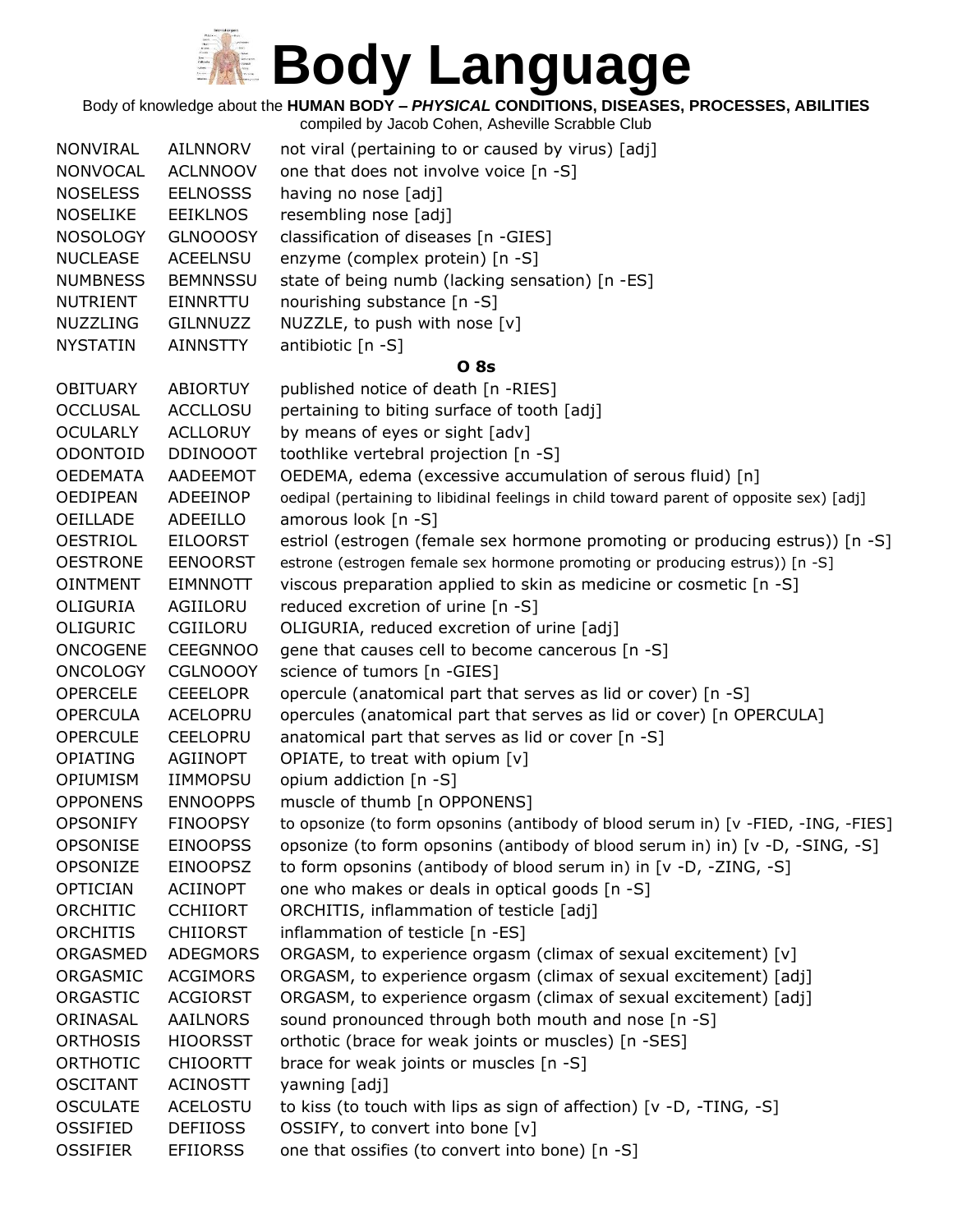Body of knowledge about the **HUMAN BODY –** *PHYSICAL* **CONDITIONS, DISEASES, PROCESSES, ABILITIES**

| <b>OSSIFIES</b> | <b>EFIIOSSS</b> | OSSIFY, to convert into bone [v]                                |
|-----------------|-----------------|-----------------------------------------------------------------|
| <b>OSTEITIC</b> | <b>CEIIOSTT</b> | OSTEITIS, inflammation of bone [adj]                            |
| <b>OSTEITIS</b> | <b>EIIOSSTT</b> | inflammation of bone [n -IDES]                                  |
| <b>OSTEOSIS</b> | <b>EIOOSSST</b> | formation of bone [n -SES or -ES]                               |
| <b>OSTIOLAR</b> | <b>AILOORST</b> | OSTIOLE, small bodily opening [adj]                             |
| <b>OSTOMIES</b> | <b>EIMOOSST</b> | OSTOMY, type of surgical operation [n]                          |
| <b>OTALGIES</b> | AEGILOST        | OTALGY, otalgia (pain in ear) [n]                               |
| <b>OTITIDES</b> | <b>DEIIOSTT</b> | OTITIS, inflammation of ear [n]                                 |
| <b>OTITISES</b> | <b>EIIOSSTT</b> | OTITIS, inflammation of ear [n]                                 |
| <b>OTOSCOPE</b> | <b>CEOOOPST</b> | instrument for examining ear [n -S]                             |
| <b>OTOSCOPY</b> | <b>COOOPSTY</b> | use of otoscope (instrument for examining ear) [n -PIES]        |
| <b>OTOTOXIC</b> | CIOOOTTX        | adversely affecting hearing or balance [adj]                    |
| <b>OUTBLUSH</b> | <b>BHLOSTUU</b> | to surpass in blushing [v -ED, -ING, -ES]                       |
| <b>OUTFROWN</b> | <b>FNOORTUW</b> | to frown more than $[v - ED, -ING, -S]$                         |
| <b>OUTGLARE</b> | AEGLORTU        | to surpass in glaring [v -D, -RING, -S]                         |
| <b>OUTLIVER</b> | EILORTUV        | one that outlives (to live longer than) [n -S]                  |
| <b>OUTSIGHT</b> | <b>GHIOSTTU</b> | power of perceiving external things [n -S]                      |
| <b>OUTSLEEP</b> | <b>EELOPSTU</b> | to sleep later than [v -LEPT, -ING, -S]                         |
| <b>OUTSMELL</b> | <b>ELLMOSTU</b> | to surpass in smelling [v -ED or -LT, -ING, -S]                 |
| <b>OUTSMILE</b> | <b>EILMOSTU</b> | to surpass in smiling [v -D, -LING, -S]                         |
| <b>OUTSNORE</b> | <b>ENOORSTU</b> | to surpass in snoring [v -D, -RING, -S]                         |
| <b>OUTSPEAK</b> | <b>AEKOPSTU</b> | to outdo in speaking [v -POKE, POKEN, -ING, -S]                 |
| <b>OUTSTARE</b> | AEORSTTU        | to outface (to confront unflinchingly) [v -D, -RING, -S]        |
| <b>OUTSTATE</b> | AEOSTTTU        | to surpass in stating [v -D, -TING, -S]                         |
| <b>OUTTHROB</b> | <b>BHOORTTU</b> | to surpass in throbbing [v -BBED, -BBING, -S]                   |
| <b>OUTTHROW</b> | <b>HOORTTUW</b> | to throw farther or more accurately than [v -REW, -N, -ING, -S] |
| <b>OVARITIS</b> | <b>AIIORSTV</b> | inflammation of ovary [n -IDES]                                 |
| <b>OVERBITE</b> | <b>BEEIORTV</b> | faulty closure of teeth [n -S]                                  |
| <b>OVERDOSE</b> | <b>DEEOORSV</b> | to give excessive dose to [v -D, -SING, -S]                     |
| <b>OVERFEED</b> | <b>DEEEFORV</b> | to feed too much [v OVERFED, -ING, -S]                          |
| <b>OVERSICK</b> | <b>CEIKORSV</b> | too sick [adj]                                                  |
| <b>OVERTHIN</b> | <b>EHINORTV</b> | to thin excessively [v -NNED, -NNING, -S]                       |
| <b>OVERTIRE</b> | EEIORRTV        | to tire excessively [v -D, -RING, -S]                           |
| <b>OVERWEAK</b> | <b>AEEKORVW</b> | too weak [adj]                                                  |
| <b>OVERWEAR</b> | <b>AEEORRVW</b> | to wear out [v -WORE, -WORN, -ING, -S]                          |
| <b>OVERWORK</b> | <b>EKOORRVW</b> | to cause to work too hard [v -ED, -WROUGHT, -ING, -S]           |
| <b>OXAZEPAM</b> | <b>AAEMOPXZ</b> | tranguilizing drug [n -S]                                       |
| OXIDASIC        | ACDIIOSX        | OXIDASE, oxidizing enzyme [adj]                                 |
| <b>OXIMETER</b> | <b>EEIMORTX</b> | instrument for measuring amount of oxygen in blood [n -S]       |
| <b>OXYTOCIC</b> | <b>CCIOOTXY</b> | drug that hastens process of childbirth [n -S]                  |
| <b>OXYTOCIN</b> | <b>CINOOTXY</b> | pituitary hormone [n -S]                                        |
|                 |                 | <b>P</b> 8s                                                     |
| <b>PAINCHES</b> | <b>ACEHINPS</b> | PAINCH, paunch (belly or abdomen) [n]                           |
| <b>PAINLESS</b> | <b>AEILNPSS</b> | not causing pain [adj]                                          |
| <b>PALLIATE</b> | AAEILLPT        | to conceal seriousness of [v -D, -TING, -S]                     |
| PALMATED        | AADELMPT        | palmate (resembling open hand) [adj]                            |
| PALMBALL        | AABLLLMP        | baseball pitched from palm and thumb [n -S]                     |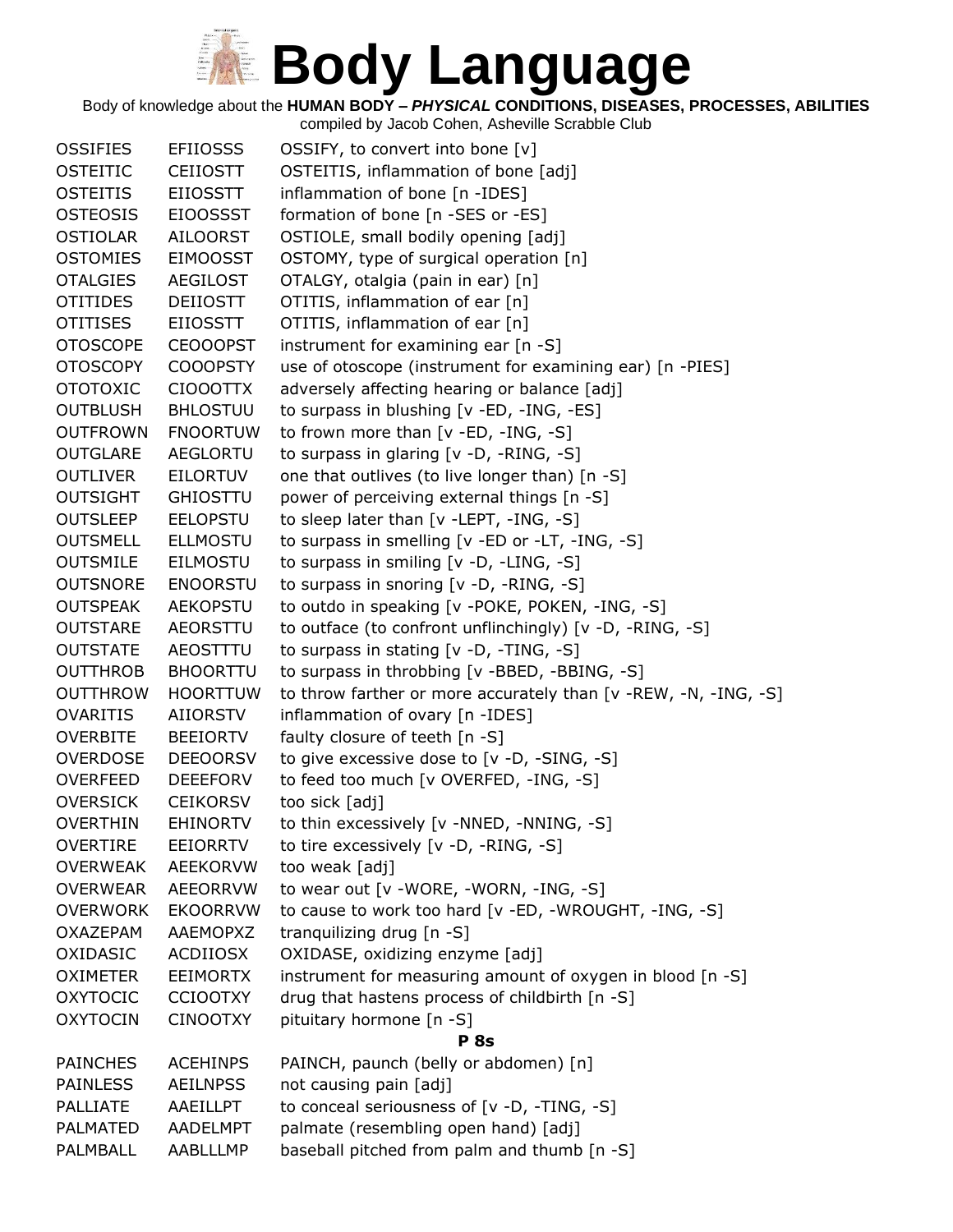Body of knowledge about the **HUMAN BODY –** *PHYSICAL* **CONDITIONS, DISEASES, PROCESSES, ABILITIES** compiled by Jacob Cohen, Asheville Scrabble Club

PALPABLE AABELLPP capable of being felt [adj] PALPABLY AABLLPPY PALPABLE, capable of being felt [adv] PALPATOR AALOPPRT one that palpates (to examine by touch) [n -S] PALPEBRA AABELPPR eyelid (lid of skin that can be closed over eyeball) [n -S or -E] PALSYING AGILNPSY PALSY, to paralyze (to render incapable of movement)  $[v]$ PALUDISM ADILMPSU malaria (infectious disease) [n -S] PANACEAN AAACENNP PANACEA, remedy for all diseases or ills [adj] PANCREAS AACENPRS large gland (secreting organ) [n -ES] PANDEMIC ACDEIMNP widespread disease [n -S] PAPULOSE AELOPPSU PAPULE, pimple (inflamed swelling of skin) [adj] PAPULOUS ALOPPSUU PAPULE, pimple (inflamed swelling of skin) [adj] PARAFORM AAFMOPRR substance used as antiseptic [n -S] PARALYSE AAELPRSY to paralyze (to render incapable of movement) [v -D, -SING, -S] PARALYZE AAELPRYZ to render incapable of movement [v -D, -ZING, -S] PARASITE AAEIPRST organism that lives and feeds on or in another organism [n -S] PARIETAL AAEILPRT bone of skull [n -S] PARIETES AEEIPRST PARIES, wall of organ [n] PAROSMIA AAIMOPRS distortion of sense of smell [n -S] PAROXYSM AMOPRSXY sudden fit or attack [n -S] PASTIEST AEIPSSTT PASTY, pale and unhealthy in appearance [adj] PASTILLE AEILLPST lozenge (small, often medicated candy) [n -S] PATELLAR AAELLPRT PATELLA, flat movable bone at front of knee [adj] PATHOGEN AEGHNOPT any disease-producing organism [n -S] PAUNCHED ACDEHNPU PAUNCH, belly or abdomen [adj] PAUNCHES ACEHNPSU PAUNCH, belly or abdomen [n] PEAKIEST AEEIKPST PEAKY, sickly (appearing as if sick) [adj] PEARLIES AEEILPRS teeth (one of hard structures attached in row to each jaw) [n PEARLIES] PEARTEST AEEPRSTT PEART, lively (full of energy) [adj] PECTORAL ACELOPRT something worn on breast [n -S] PEDATELY ADEELPTY PEDATE, resembling foot (terminal part of leg on which body stands and moves) [adv] PEDERAST ADEEPRST man who engages in sexual activities with boys [n -S] PEDICLED CDDEEILP PEDICLE, pedicel (slender basal part of organism) [adj] PEDICURE CDEEIPRU to administer cosmetic treatment to feet and toenails [v -D, -RING, -S] PELLAGRA AAEGLLPR niacin-deficiency disease [n -S] PELVISES EEILPSSV PELVIS, part of skeleton [n] PEMOLINE EEILMNOP drug used as stimulant [n -S] PEMPHIGI EGHIIMPP PEMPHIGUS, rare skin disorder [n] PERCEIVE CEEEIPRV to become aware of through senses [v -D, -VING, -S] PERINEAL AEEILNPR PERINEUM, region of body at lower end of trunk [adj] PERINEUM EEIMNPRU region of body at lower end of trunk [n -EA] PERIOTIC CEIIOPRT surrounding ear [adj] PERISHED DEEHIPRS PERISH, to die (to cease living) [v] PERISHES EEHIPRSS PERISH, to die (to cease living) [v] PERONEAL AEELNOPR pertaining to fibula (bone of leg) [adj] PERSPIRY EIPPRRSY PERSPIRE, to give off moisture through pores of skin [adj]

PERVERSE EEEPRRSV willfully deviating from desired or expected conduct [adj]

PERVIEST EEIPRSTV PERVY, sexually perverted [adj]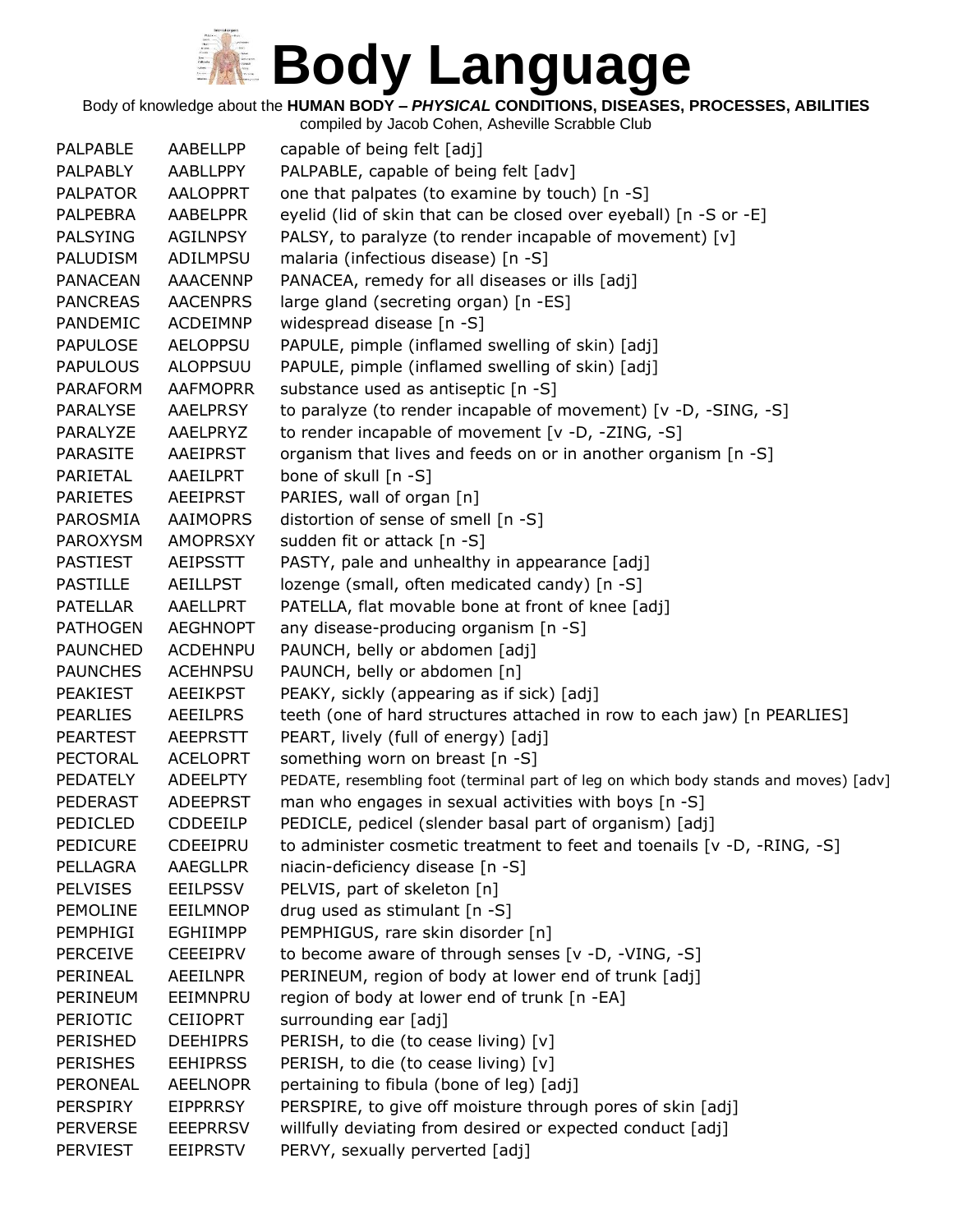Body of knowledge about the **HUMAN BODY –** *PHYSICAL* **CONDITIONS, DISEASES, PROCESSES, ABILITIES**

| <b>PESTHOLE</b> | <b>EEHLOPST</b> | place liable to epidemic disease [n -S]                                                       |
|-----------------|-----------------|-----------------------------------------------------------------------------------------------|
| <b>PETECHIA</b> | <b>ACEEHIPT</b> | small hemorrhagic spot on body surface [n -E]                                                 |
| <b>PETROSAL</b> | <b>AELOPRST</b> | part of temporal bone [n -S]                                                                  |
| <b>PETTABLE</b> | ABEELPTT        | capable of being petted [adj]                                                                 |
| PHALANGE        | AAEGHLNP        | any bone of finger or toe [n -S]                                                              |
| <b>PHALLISM</b> | <b>AHILLMPS</b> | worship of phallus as symbolic of nature's creative power [n -S]                              |
| <b>PHALLIST</b> | <b>AHILLPST</b> | one who practices phallism (worship of phallus as symbolic of nature's creative power) [n -S] |
| <b>PHARMACY</b> | <b>AACHMPRY</b> | drugstore [n -CIES]                                                                           |
| <b>PHERESIS</b> | <b>EEHIPRSS</b> | withdrawal of blood, removing some components, returning remaining [n -SES]                   |
| PHILTRUM        | <b>HILMPRTU</b> | indentation between upper lip and nose [n -RA]                                                |
| PHIMOSIS        | <b>HIIMOPSS</b> | abnormal constriction of opening of prepuce [n -SES]                                          |
| PHIMOTIC        | <b>CHIIMOPT</b> | PHIMOSIS, abnormal constriction of opening of prepuce [adj]                                   |
| <b>PHOSGENE</b> | <b>EEGHNOPS</b> | poisonous gas (used in World War I) [n -S]                                                    |
| PHOSPHIN        | <b>HHINOPPS</b> | poisonous gas [n -S]                                                                          |
| <b>PHOTOPIA</b> | AHIOOPPT        | vision in bright light [n -S]                                                                 |
| <b>PHOTOPIC</b> | <b>CHIOOPPT</b> | PHOTOPIA, vision in bright light [adj]                                                        |
| <b>PHTHISIC</b> | <b>CHHIIPST</b> | phthisis (disease of lungs) [n -S]                                                            |
| <b>PHTHISIS</b> | <b>HHIIPSST</b> | disease of lungs [n -SES]                                                                     |
| <b>PHYLAXIS</b> | AHILPSXY        | inhibiting of infection by body [n -ES]                                                       |
| PHYSICAL        | <b>ACHILPSY</b> | medical examination of body [n -S]                                                            |
| PHYSIQUE        | <b>EHIPQSUY</b> | form or structure of body [n -S]                                                              |
| <b>PILEWORT</b> | <b>EILOPRTW</b> | medicinal plant [n -S]                                                                        |
| PIMPLIER        | <b>EIILMPPR</b> | PIMPLY, covered with pimples (inflamed swelling of skin) [adj]                                |
| <b>PINCHING</b> | <b>CGHIINNP</b> | PINCH, to squeeze between two edges or surfaces [v]                                           |
| PINDLING        | <b>DGIILNNP</b> | puny or sickly [adj]                                                                          |
| PINKROOT        | <b>IKNOOPRT</b> | medicinal plant root [n -S]                                                                   |
| <b>PISIFORM</b> | <b>FIIMOPRS</b> | small bone of wrist [n -S]                                                                    |
| <b>PISSHOLE</b> | <b>EHILOPSS</b> | offensive word [n -S]                                                                         |
| PISSIEST        | <b>EIIPSSST</b> | PISSY, offensive word [adj]                                                                   |
| <b>PLANKTER</b> | <b>AEKLNPRT</b> | any organism that is element of plankton [n -S]                                               |
| <b>PLANULAR</b> | AALLNPRU        | PLANULA, free-swimming larva of certain organisms [adj]                                       |
| <b>PLATELET</b> | <b>AEELLPTT</b> | small, flattened body [n-S]                                                                   |
| <b>PLEURISY</b> | <b>EILPRSUY</b> | inflammation of pleura [n -SIES]                                                              |
| <b>PLEXUSES</b> | <b>EELPSSUX</b> | PLEXUS, interlacing of parts [n]                                                              |
| PLUMBISM        | <b>BILMMPSU</b> | lead poisoning $[n - S]$                                                                      |
| <b>POCKIEST</b> | <b>CEIKOPST</b> | POCKY, covered with pocks [adj]                                                               |
| <b>POCKMARK</b> | <b>ACKKMOPR</b> | to mark with scars caused by eruptive disease [v -ED, -ING, -S]                               |
| PODAGRAL        | <b>AADGLOPR</b> | PODAGRA, gout in foot [adj]                                                                   |
| PODAGRIC        | <b>ACDGIOPR</b> | PODAGRA, gout in foot [adj]                                                                   |
| <b>PODIATRY</b> | <b>ADIOPRTY</b> | study and treatment of human foot [n -RIES]                                                   |
| POISONED        | <b>DEINOOPS</b> | POISON, to administer harmful substance to [v]                                                |
| <b>POISONER</b> | <b>EINOOPRS</b> | one that poisons (to administer harmful substance to) [n -S]                                  |
| POLLICAL        | <b>ACILLLOP</b> | POLLEX, innermost digit of forelimb [adj]                                                     |
| <b>POLLICES</b> | <b>CEILLOPS</b> | POLLEX, innermost digit of forelimb [n]                                                       |
| <b>POLYDRUG</b> | <b>DGLOPRUY</b> | pertaining to use of several drugs together [adj]                                             |
| <b>POLYPNEA</b> | <b>AELNOPPY</b> | rapid breathing [n -S]                                                                        |
| <b>POLYURIA</b> | AILOPRUY        | excessive urination [n -S]                                                                    |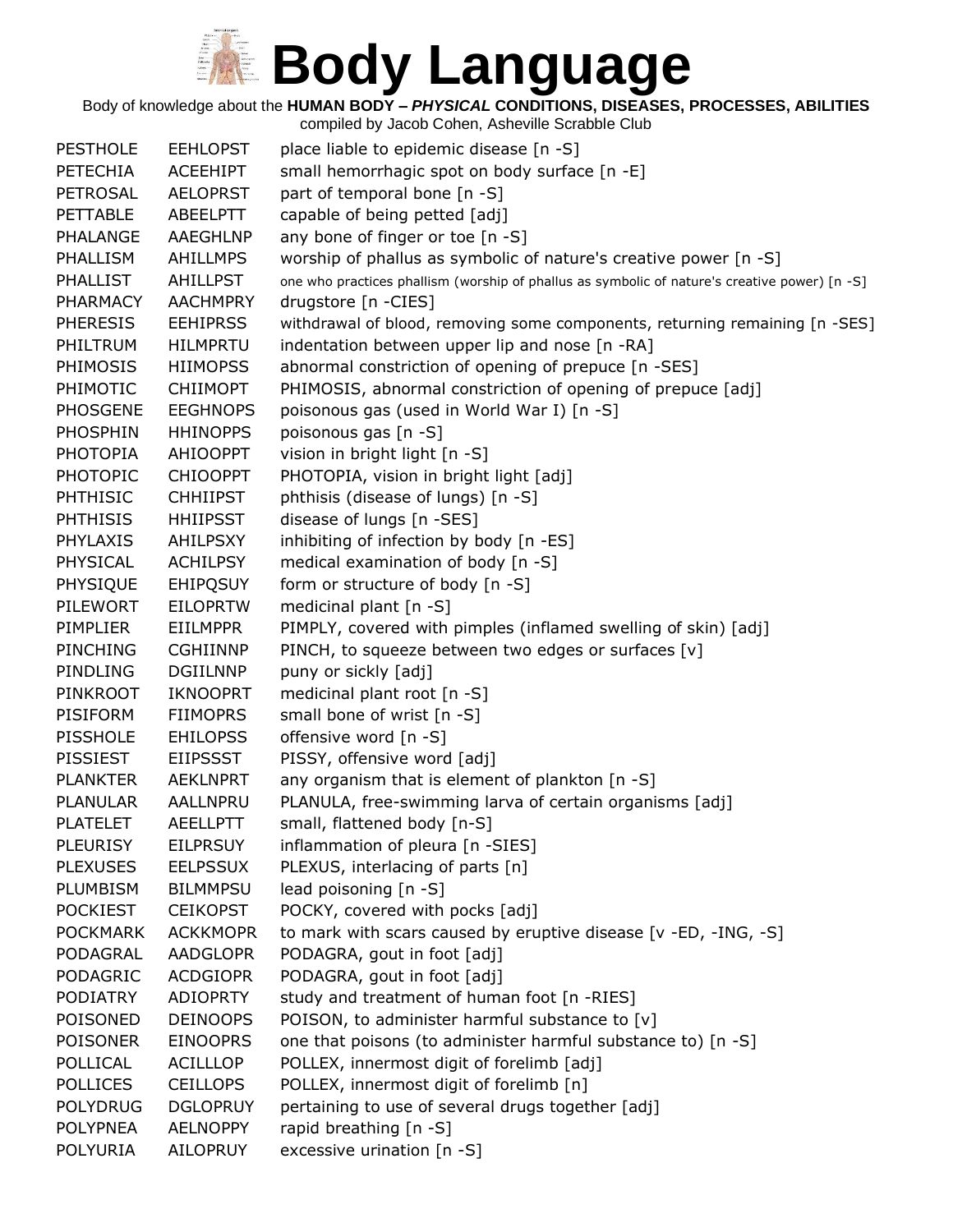Body of knowledge about the **HUMAN BODY –** *PHYSICAL* **CONDITIONS, DISEASES, PROCESSES, ABILITIES**

| <b>POLYURIC</b> | <b>CILOPRUY</b> | POLYURIA, excessive urination [adj]                                       |
|-----------------|-----------------|---------------------------------------------------------------------------|
| <b>PONYTAIL</b> | <b>AILNOPTY</b> | hairstyle [n -S]                                                          |
| <b>POPLITEI</b> | <b>EIILOPPT</b> | POPLITEUS, muscle at back of knee [n]                                     |
| <b>POPLITIC</b> | <b>CIILOPPT</b> | pertaining to part of leg behind knee [adj]                               |
| <b>PORNIEST</b> | <b>EINOPRST</b> | PORNY, pornographic [adj]                                                 |
| <b>POSOLOGY</b> | <b>GLOOOPSY</b> | branch of medicine that deals with drug dosages [n -GIES]                 |
| <b>POSTANAL</b> | <b>AALNOPST</b> | situated behind anus [adj]                                                |
| <b>POSTCAVA</b> | <b>AACOPSTV</b> | vein in higher vertebrates [n -S or -E]                                   |
| <b>POSTDRUG</b> | <b>DGOPRSTU</b> | following taking of drug [adj]                                            |
| <b>POSTORAL</b> | <b>ALOOPRST</b> | situated behind mouth [adj]                                               |
| <b>POSTURAL</b> | <b>ALOPRSTU</b> | pertaining to position of body [adj]                                      |
| <b>POSTURER</b> | <b>EOPRRSTU</b> | one that postures (to assume particular position) [n -S]                  |
| <b>POTBELLY</b> | <b>BELLOPTY</b> | protruding abdominal region [n -LIES]                                     |
| <b>POULTICE</b> | <b>CEILOPTU</b> | to apply healing substance to [v -D, -CING, -S]                           |
| <b>POUTIEST</b> | <b>EIOPSTTU</b> | POUTY, tending to pout (to protrude lips in ill humor) [adj]              |
| <b>POXVIRUS</b> | <b>IOPRSUVX</b> | type of virus (any of class of submicroscopic pathogens) [n -ES]          |
| <b>PRATFALL</b> | AAFLLPRT        | fall on buttocks [n -S]                                                   |
| PRATIQUE        | AEIPQRTU        | clearance given ship by health authority of port [n -S]                   |
| <b>PREBIRTH</b> | <b>BEHIPRRT</b> | period preceding child's birth [n -S]                                     |
| PREDEATH        | ADEEHPRT        | period preceding person's death [n -S]                                    |
| <b>PREGGERS</b> | <b>EEGGPRRS</b> | pregnant (carrying developing fetus in uterus) [adj]                      |
| PREGNANT        | <b>AEGNNPRT</b> | carrying developing fetus in uterus [adj]                                 |
| <b>PREMEDIC</b> | <b>CDEEIMPR</b> | premed (student preparing for study of medicine) [n -S]                   |
| <b>PREMOLAR</b> | <b>AELMOPRR</b> | tooth (one of hard structures attached in row to each jaw) [n -S]         |
| <b>PREMOTOR</b> | <b>EMOOPRRT</b> | pertaining to part of frontal lobe of brain [adj]                         |
| PRENATAL        | AAELNPRT        | prior to birth [adj]                                                      |
| <b>PREPUBIS</b> | <b>BEIPPRSU</b> | bone situated in front of pubic bone [n -BES]                             |
| PRERENAL        | <b>AEELNPRR</b> | situated in front of kidney [adj]                                         |
| <b>PRESLEEP</b> | <b>EEELPPRS</b> | preceding sleep [adj]                                                     |
| PRIAPEAN        | AAEINPPR        | priapic (phallic (pertaining to phallus (penis))) [adj]                   |
| PRIAPISM        | <b>AIIMPPRS</b> | persistent erection of penis [n -S]                                       |
| <b>PROCAINE</b> | <b>ACEINOPR</b> | compound used as local anesthetic [n -S]                                  |
| <b>PRODROME</b> | <b>DEMOOPRR</b> | sign of impending disease [n -S or -MATA]                                 |
| <b>PRODRUGS</b> | <b>DGOPRRSU</b> | PRODRUG, inactive chemical substance that becomes active drug in body [n] |
| <b>PROGERIA</b> | <b>AEGIOPRR</b> | premature aging [n -S]                                                    |
| <b>PROGNOSE</b> | <b>EGNOOPRS</b> | to forecast probable course of disease [v -D, -SING, S]                   |
| <b>PROLAPSE</b> | <b>AELOPPRS</b> | to fall or slip out of place [v -D, -SING, -S]                            |
| <b>PRONATOR</b> | <b>ANOOPRRT</b> | forearm or forelimb muscle [n -S or -ES]                                  |
| <b>PROPHAGE</b> | <b>AEGHOPPR</b> | form of virus [n -S]                                                      |
| <b>PROSTATE</b> | <b>AEOPRSTT</b> | gland in male mammals [n -S]                                              |
| <b>PROTEASE</b> | <b>AEEOPRST</b> | enzyme (complex protein) [n -S]                                           |
| <b>PROTOZOA</b> | <b>AOOOPRTZ</b> | unicellular microscopic organisms [n PROTOZOA]                            |
| <b>PROVIRAL</b> | AILOPRRV        | PROVIRUS, form of virus [adj]                                             |
| <b>PROVIRUS</b> | <b>IOPRRSUV</b> | form of virus [n -ES]                                                     |
| <b>PRURIENT</b> | EINPRRTU        | having lustful thoughts or desires [adj]                                  |
| <b>PRURITIC</b> | <b>CIIPRRTU</b> | PRURITUS, intense itching [adj]                                           |
| <b>PRURITUS</b> | IPRRSTUU        | intense itching [n -ES]                                                   |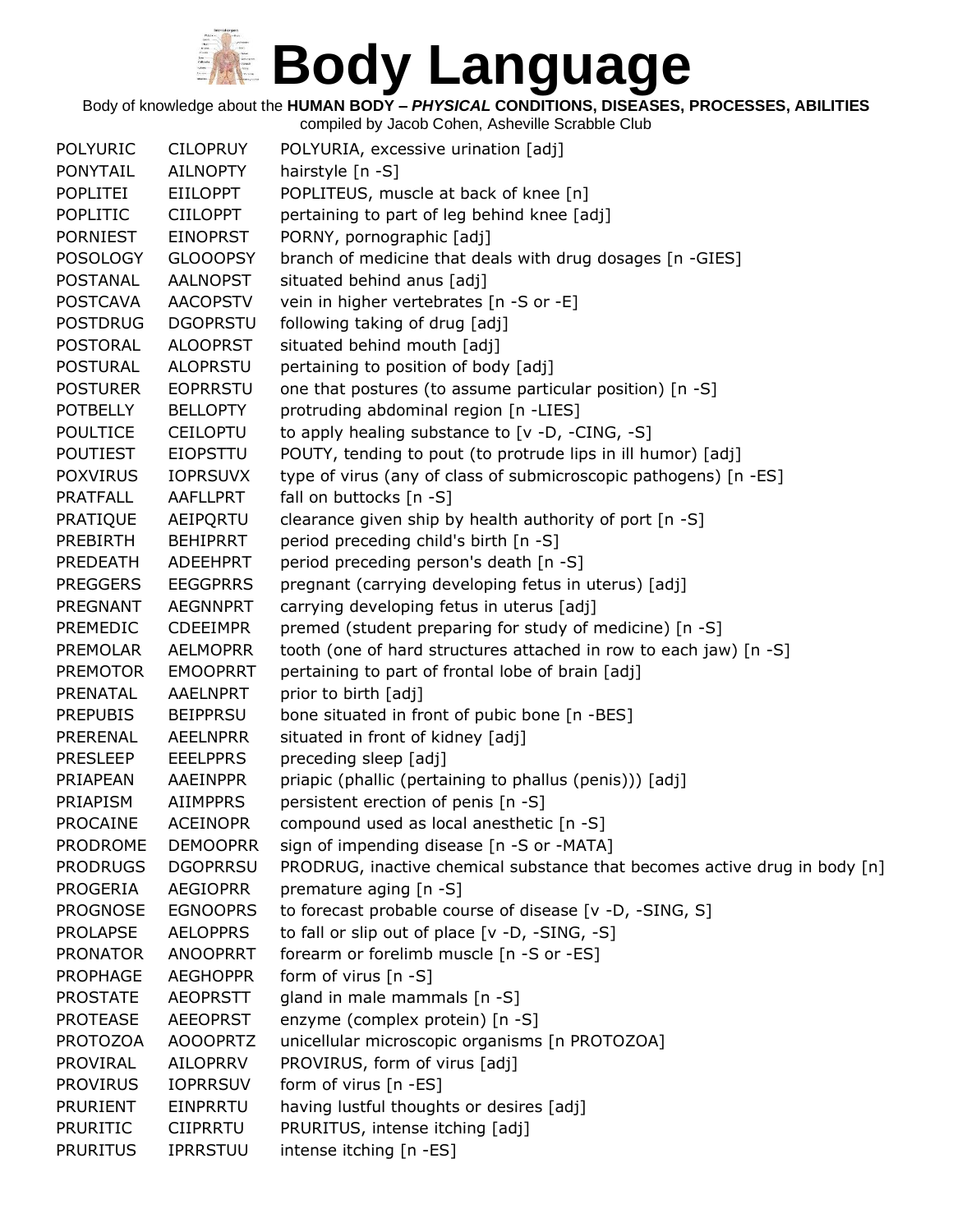Body of knowledge about the **HUMAN BODY –** *PHYSICAL* **CONDITIONS, DISEASES, PROCESSES, ABILITIES**

| <b>PSILOCIN</b> | <b>CIILNOPS</b> | hallucinogenic drug [n -S]                                                  |
|-----------------|-----------------|-----------------------------------------------------------------------------|
| <b>PSILOSIS</b> | <b>IILOPSSS</b> | tropical disease [n -SES]                                                   |
| <b>PSILOTIC</b> | <b>CIILOPST</b> | PSILOSIS, tropical disease [adj]                                            |
| <b>PSORALEN</b> | <b>AELNOPRS</b> | drug used to treat psoriasis [n -S]                                         |
| <b>PTERYGIA</b> | <b>AEGIPRTY</b> | fleshy growths over cornea [n PTERYGIA]                                     |
| <b>PTERYLAE</b> | <b>AEELPRTY</b> | PTERYLA, feathered area on skin of bird [n]                                 |
| <b>PTYALISM</b> | <b>AILMPSTY</b> | excessive flow of saliva [n -S]                                             |
| <b>PUBERTAL</b> | ABELPRTU        | PUBERTY, period of sexual maturation [adj]                                  |
| <b>PULMONIC</b> | <b>CILMNOPU</b> | pertaining to lungs [adj]                                                   |
| <b>PULMOTOR</b> | <b>LMOOPRTU</b> | respiratory device [n -S]                                                   |
| PUPILARY        | AILPPRUY        | pupilar (pertaining to part of eye) [adj]                                   |
| <b>PURBLIND</b> | <b>BDILNPRU</b> | partially blind [adj]                                                       |
| <b>PURPURIC</b> | <b>CIPPRRUU</b> | pertaining to purpura (disease characterized by purple spots on skin) [adj] |
| <b>PURULENT</b> | <b>ELNPRTUU</b> | secreting pus [adj]                                                         |
| <b>PUSSIEST</b> | <b>EIPSSSTU</b> | PUSSY, full of pus [adj]                                                    |
| <b>PUSTULAR</b> | ALPRSTUU        | PUSTULE, small elevation of skin containing pus [adj]                       |
| <b>PUSTULED</b> | <b>DELPSTUU</b> | PUSTULE, small elevation of skin containing pus [adj]                       |
| <b>PYELITIC</b> | <b>CEIILPTY</b> | PYELITIS, inflammation of pelvis or kidney [adj]                            |
| <b>PYELITIS</b> | <b>EIILPSTY</b> | inflammation of pelvis or kidney [n -ES]                                    |
| <b>PYGMYISM</b> | <b>GIMMPSYY</b> | stunted or dwarfish condition [n -S]                                        |
| <b>PYODERMA</b> | <b>ADEMOPRY</b> | pus-causing skin disease [n -S]                                             |
| <b>PYOGENIC</b> | <b>CEGINOPY</b> | producing pus [adj]                                                         |
| <b>PYORRHEA</b> | <b>AEHOPRRY</b> | discharge of pus [n -S]                                                     |
| <b>PYRENOID</b> | <b>DEINOPRY</b> | protein body of certain lower organisms [n -S]                              |
| PYREXIAL        | AEILPRXY        | PYREXIA, fever [adj]                                                        |
|                 |                 | Q 8s                                                                        |
| QUAALUDE        | AADELQUU        | sedative drug [n -S]                                                        |
| QUACKERY        | <b>ACEKQRUY</b> | fraudulent practice [n -RIES]                                               |
| QUACKISH        | ACHIKQSU        | fraudulent [adj]                                                            |
| QUACKISM        | ACIKMQSU        | quackery (fraudulent practice) [n -S]                                       |
| QUEASIER        | AEEIQRSU        | QUEASY, easily nauseated [adj]                                              |
| QUEASILY        | AEILQSUY        | QUEASY, easily nauseated [adv]                                              |
| QUEAZIER        | AEEIQRUZ        | QUEAZY, queasy (easily nauseated) [adj]                                     |
| QUINSIED        | DEIINQSU        | QUINSY, inflammation of tonsils [adj]                                       |
| QUINSIES        | EIINQSSU        | QUINSY, inflammation of tonsils [n]                                         |
|                 |                 | <b>R</b> 8s                                                                 |
| <b>RABIETIC</b> | ABCEIIRT        | RABIES, infectious virus disease [adj]                                      |
| <b>RACHIDES</b> | <b>ACDEHIRS</b> | RACHIS, spinal column [n]                                                   |
| <b>RACHISES</b> | <b>ACEHIRSS</b> | RACHIS, spinal column [n]                                                   |
| <b>RACHITIC</b> | <b>ACCHIIRT</b> | RACHITIS, rickets (disease resulting from vitamin D deficiency) [adj]       |
| <b>RACHITIS</b> | <b>ACHIIRST</b> | rickets (disease resulting from vitamin D deficiency) [n -IDES]             |
| RADIALIA        | <b>AAADIILR</b> | RADIALE, bone of carpus [n]                                                 |
| <b>RALPHING</b> | <b>AGHILNPR</b> | RALPH, to vomit [v]                                                         |
| <b>RASHLIKE</b> | <b>AEHIKLRS</b> | RASH, skin eruption [adj]                                                   |
| <b>RATSBANE</b> | <b>AABENRST</b> | rat poison [n -S]                                                           |
| <b>RAWBONED</b> | <b>ABDENORW</b> | having little flesh [adj]                                                   |
| READDICT        | ACDDEIRT        | to addict again [v -ED, -ING, -S]                                           |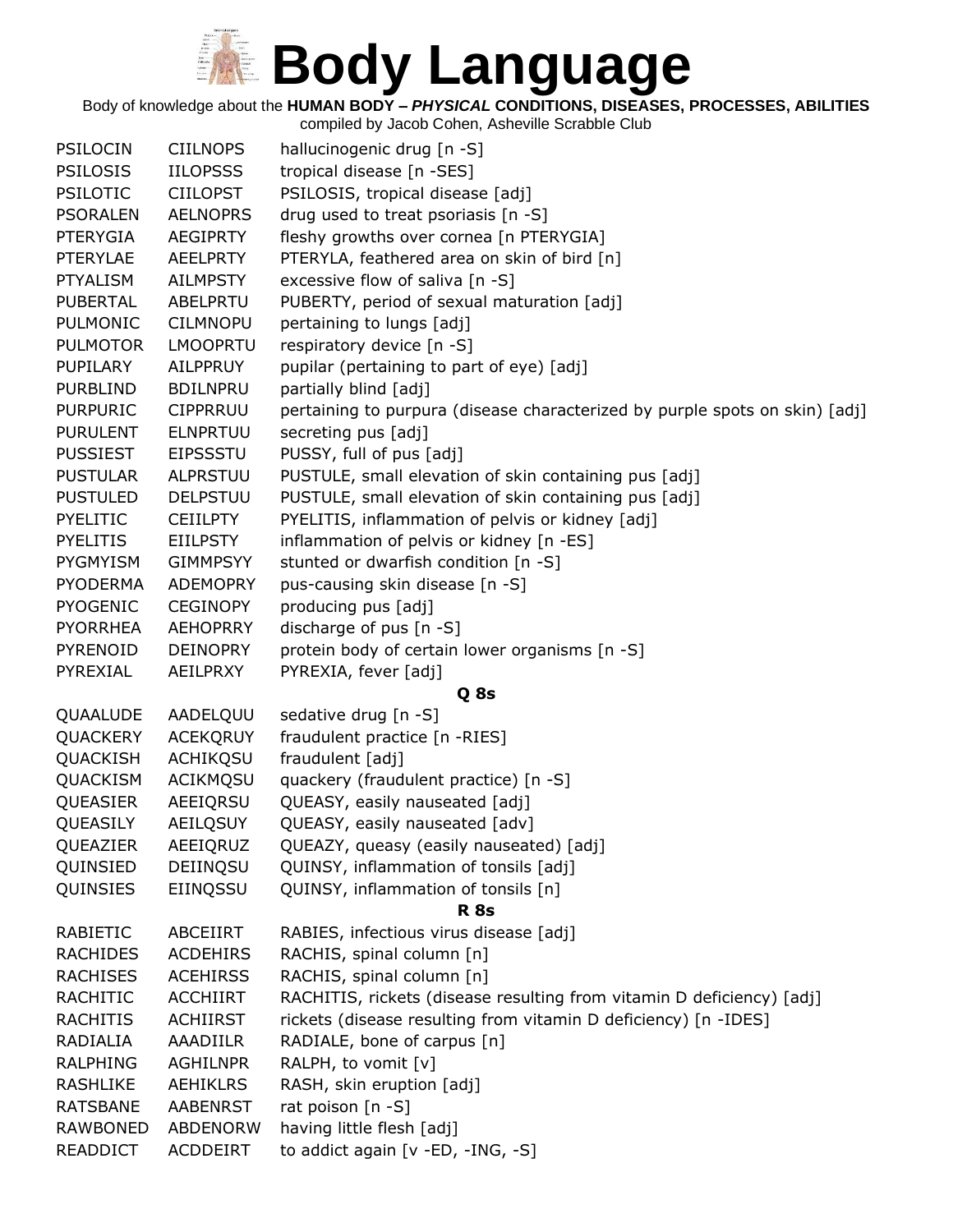Body of knowledge about the **HUMAN BODY –** *PHYSICAL* **CONDITIONS, DISEASES, PROCESSES, ABILITIES**

| <b>REAGINIC</b>                    | <b>ACEGIINR</b>             | REAGIN, type of antibody [adj]                                                                                                          |
|------------------------------------|-----------------------------|-----------------------------------------------------------------------------------------------------------------------------------------|
| <b>RECEPTOR</b>                    | <b>CEEOPRRT</b>             | nerve ending specialized to receive stimuli [n -S]                                                                                      |
| <b>RECREATE</b>                    | <b>ACEEERRT</b>             | to refresh mentally or physically [v -D, -TING, -S]                                                                                     |
| <b>RECTALLY</b>                    | <b>ACELLRTY</b>             | RECTAL, pertaining to rectum (terminal portion of large intestine) [adv]                                                                |
| <b>REDDENED</b>                    | <b>DDDEEENR</b>             | REDDEN, to make or become red [v]                                                                                                       |
| <b>REDIGEST</b>                    | <b>DEEGIRST</b>             | to digest (to render food usable for body) again [v -ED, -ING, -S]                                                                      |
| REDUVIID                           | <b>DDEIIRUV</b>             | bloodsucking insect [n -S]                                                                                                              |
| <b>REEMBODY</b>                    | <b>BDEEMORY</b>             | to embody again [v -DIED, -ING, -DIES]                                                                                                  |
| <b>REFLEXED</b>                    | <b>DEEEFLRX</b>             | REFLEX, to bend back [v]                                                                                                                |
| <b>REFLEXES</b>                    | <b>EEEFLRSX</b>             | REFLEX, to bend back [v]                                                                                                                |
| <b>REFLEXLY</b>                    | EEFLLRXY                    | in reflexed manner [adv]                                                                                                                |
| REFLUXED                           | <b>DEEFLRUX</b>             | REFLUX, to cause to flow back [v]                                                                                                       |
| <b>REFLUXES</b>                    | <b>EEFLRSUX</b>             | REFLUX, to cause to flow back [v]                                                                                                       |
| REHABBED                           | <b>ABBDEEHR</b>             | REHAB, to restore to good condition [v]                                                                                                 |
| REHABBER                           | ABBEEHRR                    | one that rehabs (to restore to good condition) [n -S]                                                                                   |
| <b>REINDUCE</b>                    | CDEEINRU                    | to induce again [v -D, -CING, -S]                                                                                                       |
| <b>REINFECT</b>                    | <b>CEEFINRT</b>             | INFECT, to contaminate with disease-producing germs [v -ED, -ING, -S]                                                                   |
| <b>REINJECT</b>                    | <b>CEEIJNRT</b>             | to inject again [v -ED, -ING, -S]                                                                                                       |
| <b>REINJURE</b>                    | EEIJNRRU                    | to injure again [v -D, -RING, -S]                                                                                                       |
| REINJURY                           | EIJNRRUY                    | second injury [n -S]                                                                                                                    |
| <b>REKINDLE</b>                    | <b>DEEIKLNR</b>             | to kindle again [v -D, -LING, -S]                                                                                                       |
| <b>RELAPSER</b>                    | <b>AEELPRRS</b>             | one that relapses (to fall or slip back into former state) [n -S]                                                                       |
| RELAXANT                           | <b>AAELNRTX</b>             | drug that relieves muscular tension [n -S]                                                                                              |
| <b>RELAXING</b>                    | AEGILNRX                    | RELAX, to make less tense or rigid [v]                                                                                                  |
| <b>RELIEVER</b>                    | EEEILRRV                    | one that relieves (to lessen or free from pain or discomfort) [n -S]                                                                    |
| REMEDIED                           | <b>DDEEEIMR</b>             | REMEDY, to relieve or cure [v]                                                                                                          |
| <b>REMEDIES</b>                    | <b>DEEEIMRS</b>             | REMEDY, to relieve or cure [v]                                                                                                          |
| <b>RENIFORM</b>                    | <b>EFIMNORR</b>             | kidney-shaped [adj]                                                                                                                     |
| <b>RENOGRAM</b>                    | <b>AEGMNORR</b>             | photographic depiction of course of renal excretion [n -S]                                                                              |
| <b>REOVIRUS</b>                    | <b>EIORRSUV</b>             | type of virus (any of class of submicroscopic pathogens) [n -ES]                                                                        |
| <b>RESECTED</b>                    | <b>CDEEERST</b>             | RESECT, to excise part of organ or structure surgically [v]                                                                             |
| <b>RESEEING</b>                    | <b>EEEGINRS</b>             | RESEE, to see again [v]                                                                                                                 |
| <b>RESTROOM</b>                    | <b>EMOORRST</b>             | room furnished with toilets and sinks [n -S]                                                                                            |
| <b>RETCHING</b>                    | <b>CEGHINRT</b>             | effort to vomit [n -S] / RETCH, to make effort to vomit [v]                                                                             |
| <b>RETINENE</b>                    | EEEINNRT                    | pigment in retina [n -S]                                                                                                                |
| <b>REVENGER</b>                    | <b>EEEGNRRV</b>             | one that revenges (to inflict injury in return for) [n -S]                                                                              |
| <b>REVIVIFY</b>                    | EFIIRVVY                    | to give new life to [v -FIED, -ING, -FIES]                                                                                              |
| <b>REWAKING</b>                    | <b>AEGIKNRW</b>             | REWAKE, to wake again [v]                                                                                                               |
| <b>RHEOBASE</b><br><b>RHEUMIER</b> | <b>ABEEHORS</b><br>EEHIMRRU | smallest amount of electricity required to stimulate nerve [n -S]<br>RHEUMY, marked by rheum (watery discharge from eyes or nose) [adj] |
| <b>RHINITIS</b>                    | HIIINRST                    | inflammation of mucous membranes of nose [n -IDES]                                                                                      |
| <b>RHONCHAL</b>                    | <b>ACHHLNOR</b>             | RHONCHUS, rattling respiratory sound [adj]                                                                                              |
| <b>RHONCHUS</b>                    | <b>CHHNORSU</b>             | rattling respiratory sound [n -HI]                                                                                                      |
| RIBBIEST                           | <b>BBEIIRST</b>             | ribby, marked by prominent ribs [adj]                                                                                                   |
| RIBOZYME                           | <b>BEIMORYZ</b>             | molecule of RNA that functions as enzyme [n -S]                                                                                         |
| <b>RIFAMPIN</b>                    | <b>AFIIMNPR</b>             | antibiotic [n -S]                                                                                                                       |
| <b>RIGHTIES</b>                    | <b>EGHIIRST</b>             | RIGHTY, right-handed person [n]                                                                                                         |
|                                    |                             |                                                                                                                                         |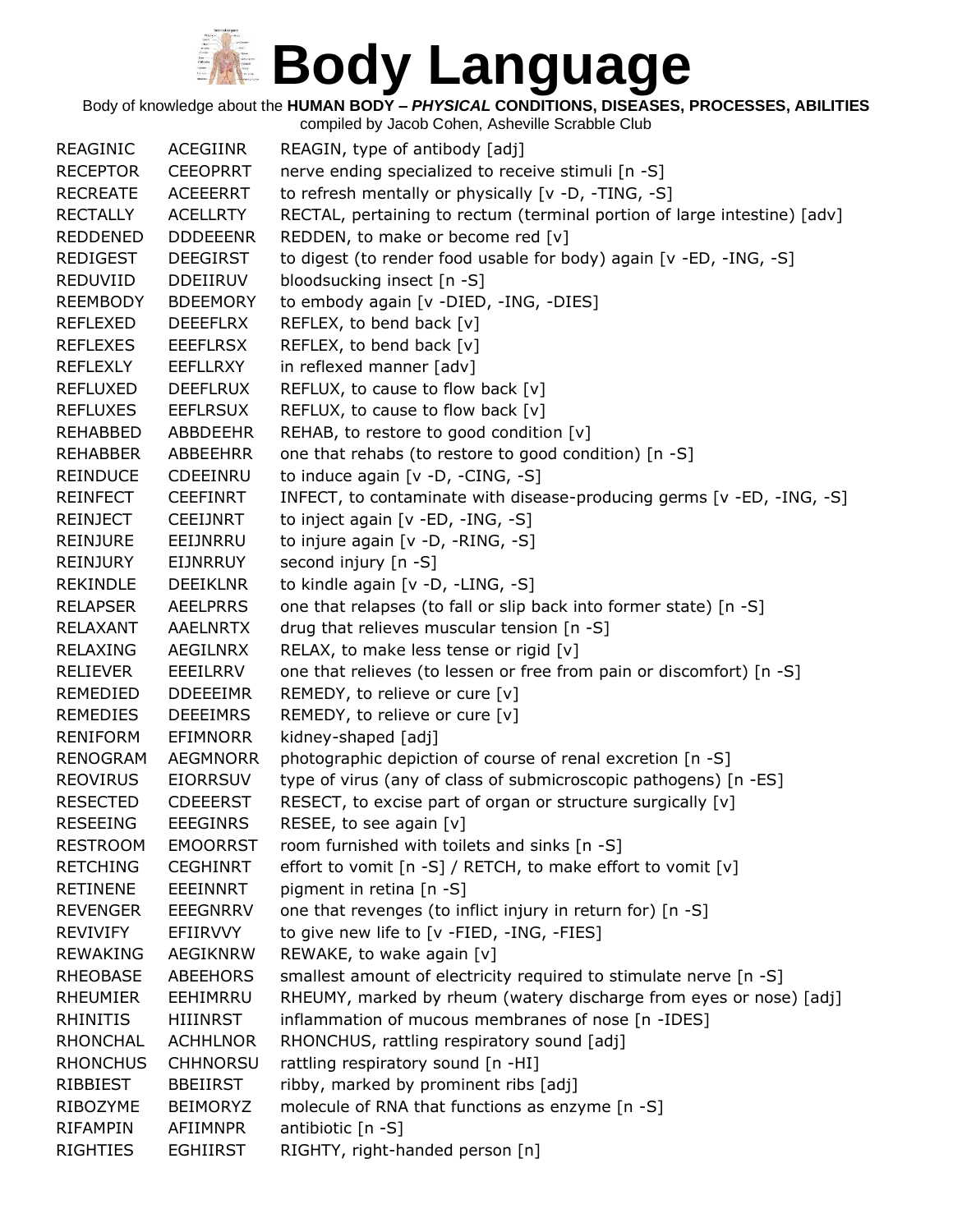Body of knowledge about the **HUMAN BODY –** *PHYSICAL* **CONDITIONS, DISEASES, PROCESSES, ABILITIES**

| <b>RINGWORM</b> | <b>GIMNORRW</b> | skin disease [n -S]                                                                              |
|-----------------|-----------------|--------------------------------------------------------------------------------------------------|
| <b>RISKIEST</b> | <b>EIIKRSST</b> | RISKY, dangerous [adj]                                                                           |
| <b>ROBORANT</b> | <b>ABNOORRT</b> | invigorating drug [n -S]                                                                         |
| <b>ROBUSTER</b> | <b>BEORRSTU</b> | ROBUST, strong and healthy [adj]                                                                 |
| <b>ROBUSTLY</b> | <b>BLORSTUY</b> | ROBUST, strong and healthy [adv]                                                                 |
| <b>ROSEOLAR</b> | <b>AELOORRS</b> | ROSEOLA, rose-colored skin rash [adj]                                                            |
| <b>ROUPIEST</b> | <b>EIOPRSTU</b> | ROUPY, hoarse (low and rough in sound) [adj]                                                     |
| <b>ROUSABLE</b> | ABELORSU        | to bring out of state of sleep or inactivity [adj]                                               |
| <b>RUBBERED</b> | <b>BBDEERRU</b> | RUBBER, to stretch one's neck in looking at something [v]                                        |
| <b>RUBBYDUB</b> | <b>BBBDRUUY</b> | rubby (alcoholic given to drinking rubbing alcohol) [n -S]                                       |
| <b>RUBEOLAR</b> | ABELORRU        | RUBEOLA, virus disease [adj]                                                                     |
|                 |                 | S <sub>8s</sub>                                                                                  |
| <b>SACCADIC</b> | <b>AACCCDIS</b> | SACCADE, rapid, jerky movement of eye [adj]                                                      |
| <b>SALIVARY</b> | <b>AAILRSVY</b> | SALIVA, fluid secreted by glands of mouth [adj]                                                  |
| <b>SALIVATE</b> | AAEILSTV        | to secrete saliva [v -D, -TING, -S]                                                              |
| SALLOWED        | <b>ADELLOSW</b> | SALLOW, to make sallow (sickly yellowish color) [v]                                              |
| <b>SALLOWER</b> | <b>AELLORSW</b> | SALLOW, of sickly yellowish color [adj]                                                          |
| SALLOWLY        | <b>ALLLOSWY</b> | SALLOW, of sickly yellowish color [adv]                                                          |
| <b>SALUTARY</b> | <b>AALRSTUY</b> | producing beneficial effect [adj]                                                                |
| SANATIVE        | AAEINSTV        | having power to cure or heal [adj]                                                               |
| SANITARY        | <b>AAINRSTY</b> | public urinal [n -RIES]                                                                          |
| <b>SANITATE</b> | <b>AAEINSTT</b> | to sanitize (to guard against infection or disease by cleaning or sterilizing) [v -D, -TING, -S] |
| SANITISE        | <b>AEIINSST</b> | to sanitize (to guard against infection or disease by cleaning or sterilizing) [v -D, -SING, -S] |
| SANITIZE        | AEIINSTZ        | to guard against infection or disease by cleaning or sterilizing [v -D, -ZING, -S]               |
| <b>SAPPHISM</b> | <b>AHIMPPSS</b> | lesbianism [n -S]                                                                                |
| <b>SAPPHIST</b> | <b>AHIPPSST</b> | lesbian (female homosexual) [n -S]                                                               |
| SAPREMIA        | <b>AAEIMPRS</b> | form of blood poisoning [n -S]                                                                   |
| SAPREMIC        | <b>ACEIMPRS</b> | SAPREMIA, form of blood poisoning [adj]                                                          |
| SARTORII        | <b>AIIORRST</b> | SARTORIUS, flat, narrow thigh muscle [n]                                                         |
| <b>SAVEABLE</b> | AABEELSV        | SAVE, to rescue from danger, injury, or loss [adj]                                               |
| <b>SAWBONES</b> | <b>ABENOSSW</b> | surgeon (one who practices surgery (treatment of medical problems by operation)) [n -SES]        |
| <b>SCABBING</b> | <b>ABBCGINS</b> | SCAB, to become covered with scab (crust that forms over healing wound) [v]                      |
| <b>SCABLIKE</b> | <b>ABCEIKLS</b> | resembling scab (crust that forms over healing wound) [adj]                                      |
| <b>SCALDING</b> | <b>ACDGILNS</b> | SCALD, to burn with hot liquid or steam [v]                                                      |
| <b>SCALENUS</b> | <b>ACELNSSU</b> | muscle of neck [n -NI]                                                                           |
| <b>SCALPING</b> | <b>ACGILNPS</b> | SCALP, to remove upper part from [v]                                                             |
| <b>SCAPHOID</b> | <b>ACDHIOPS</b> | bone of wrist [n -S]                                                                             |
| <b>SCARLESS</b> | <b>ACELRSSS</b> | having no scars [adj]                                                                            |
| <b>SCARRIER</b> | <b>ACEIRRRS</b> | SCARRY, marked with scars [adj]                                                                  |
| <b>SCARRING</b> | <b>ACGINRRS</b> | SCAR, to form scar (mark left by healing of injured tissue) [v]                                  |
| <b>SCIATICA</b> | <b>AACCIIST</b> | painful disorder of hip and adjoining areas [n -S]                                               |
| <b>SCIRRHUS</b> | <b>CHIRRSSU</b> | hard tumor [n -ES or -HI]                                                                        |
| <b>SCLEROMA</b> | <b>ACELMORS</b> | hardened patch of cellular tissue [n -S or -TA]                                                  |
| <b>SCLEROSE</b> | <b>CEELORSS</b> | to become hard, as tissue [v -D, -SING, -S]                                                      |
| <b>SCOLIOMA</b> | <b>ACILMOOS</b> | abnormal curvature of spine [n -S]                                                               |
| <b>SCOTOPIA</b> | <b>ACIOOPST</b> | vision in dim light [n -S]                                                                       |
| <b>SCOTOPIC</b> | <b>CCIOOPST</b> | SCOTOPIA, vision in dim light [adj]                                                              |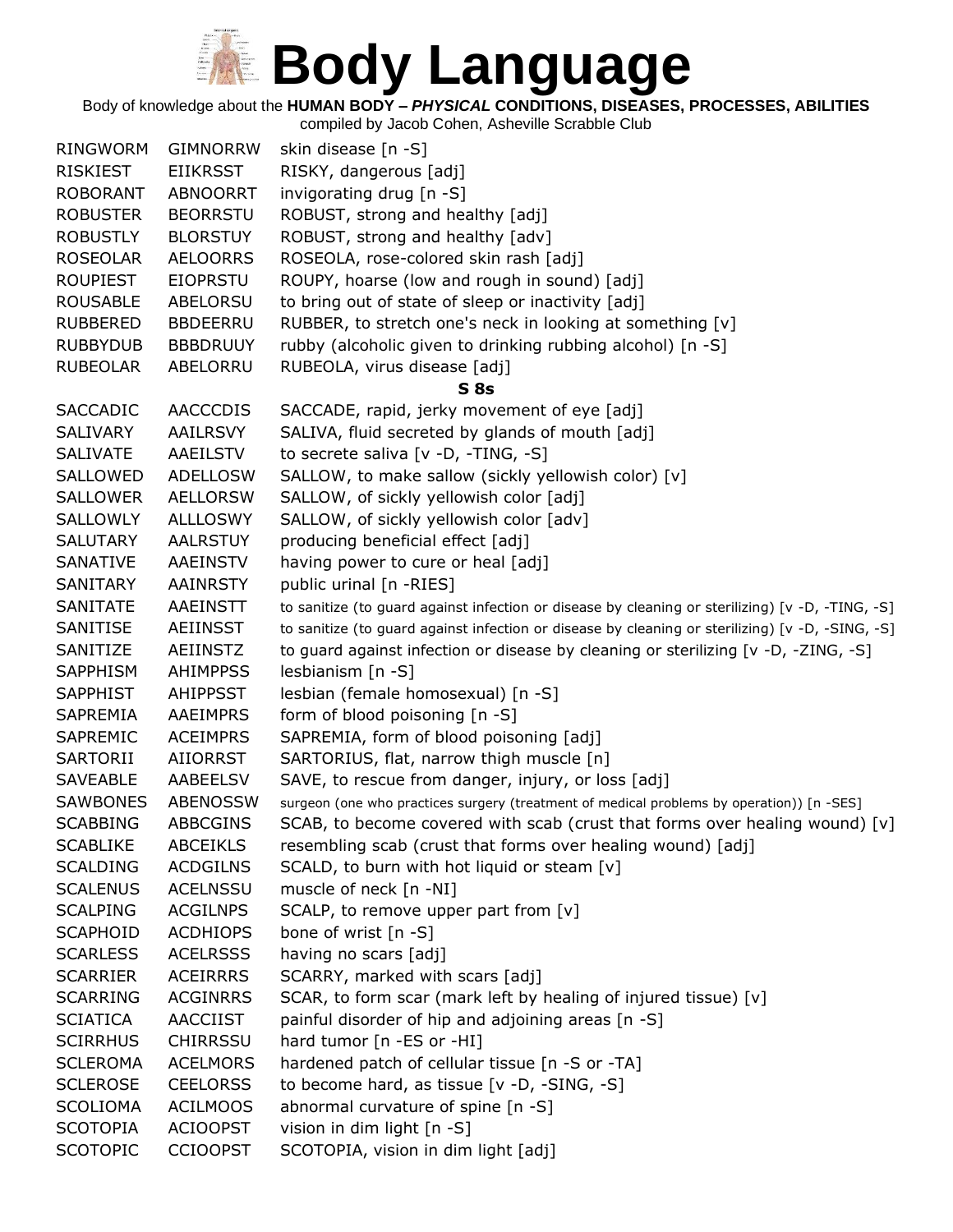Body of knowledge about the **HUMAN BODY –** *PHYSICAL* **CONDITIONS, DISEASES, PROCESSES, ABILITIES**

| <b>SCRAGGED</b> | <b>ACDEGGRS</b> | SCRAG, to wring neck of [v]                                                                |
|-----------------|-----------------|--------------------------------------------------------------------------------------------|
| <b>SCROFULA</b> | <b>ACFLORSU</b> | disease of lymph glands [n -S]                                                             |
| <b>SCRUNCHY</b> | <b>CCHNRSUY</b> | elastic band for fastening hair [n -HIES]                                                  |
| <b>SCUFFING</b> | <b>CFFGINSU</b> | SCUFF, to walk without lifting feet [v]                                                    |
| <b>SCURFIER</b> | <b>CEFIRRSU</b> | SCURFY, covered with scurf (scaly or shredded dried skin) [adj]                            |
| <b>SCURVIES</b> | <b>CEIRSSUV</b> | SCURVY, disease resulting from vitamin C deficiency [n]                                    |
| <b>SECRETIN</b> | <b>CEEINRST</b> | hormone (secretion of endocrine organs) [n -S]                                             |
| <b>SECRETOR</b> | <b>CEEORRST</b> | one that secretes (to generate and separate out from cells or bodily fluids) [n -S]        |
| <b>SEDATELY</b> | <b>ADEELSTY</b> | SEDATE, calm (free from agitation) [adv]                                                   |
| <b>SEDATEST</b> | <b>ADEESSTT</b> | SEDATE, calm (free from agitation) [adj]                                                   |
| <b>SEDATING</b> | <b>ADEGINST</b> | SEDATE, to administer sedative to [v]                                                      |
| SEDATION        | ADEINOST        | reduction of stress or excitement by use of sedatives [n -S]                               |
| <b>SEDATIVE</b> | <b>ADEEISTV</b> | drug that induces calm state [n -S]                                                        |
| SEMIBALD        | ABDEILMS        | partly bald [adj]                                                                          |
| <b>SEMICOMA</b> | <b>ACEIMMOS</b> | coma from which person can be aroused [n -S]                                               |
| <b>SEMIDEAF</b> | <b>ADEEFIMS</b> | partly deaf [adj]                                                                          |
| <b>SEMIMUTE</b> | <b>EEIMMSTU</b> | having partially lost faculty of speech [adj]                                              |
| <b>SEMINOMA</b> | <b>AEIMMNOS</b> | malignant tumor of testis [n -S or -TA]                                                    |
| <b>SEMINUDE</b> | <b>DEEIMNSU</b> | partly nude [adj]                                                                          |
| SENILITY        | <b>EIILNSTY</b> | mental and physical infirmity due to old age [n -TIES]                                     |
| <b>SENSORIA</b> | <b>AEINORSS</b> | parts of brain concerned with reception and interpretation of sensory stimuli [n SENSORIA] |
| <b>SENTIENT</b> | <b>EEINNSTT</b> | person or thing capable of sensation [n -S]                                                |
| <b>SEROLOGY</b> | <b>EGLOORSY</b> | science of serums [n -GIES]                                                                |
| <b>SEROSITY</b> | <b>EIORSSTY</b> | quality or state of being serous (resembling serum) [n -TIES]                              |
| SESAMOID        | <b>ADEIMOSS</b> | nodular mass of bone or cartilage [n -S]                                                   |
| <b>SEXINESS</b> | <b>EEINSSSX</b> | quality or state of being sexy (arousing sexual desire) [n -ES]                            |
| <b>SEXOLOGY</b> | <b>EGLOOSXY</b> | study of human sexual behavior [n -GIES]                                                   |
| <b>SEXUALLY</b> | <b>AELLSUXY</b> | SEXUAL, pertaining to sex [adv]                                                            |
| SHAMANIC        | <b>AACHIMNS</b> | SHAMAN, medicine man among certain Native Americans [adj]                                  |
| SHIGELLA        | <b>AEGHILLS</b> | any of genus of aerobic bacteria [n -S or -E]                                              |
| SHINBONE        | <b>BEHINNOS</b> | tibia (bone of leg) [n -S]                                                                 |
| <b>SHITFACE</b> | <b>ACEFHIST</b> | offensive word [n -S]                                                                      |
| <b>SHITHEAD</b> | <b>ADEHHIST</b> | offensive word [n -S]                                                                      |
| <b>SHITHEEL</b> | <b>EEHHILST</b> | offensive word [n -S]                                                                      |
| <b>SHITHOLE</b> | <b>EHHILOST</b> | offensive word [n -S]                                                                      |
| <b>SHITLESS</b> | <b>EHILSSST</b> | offensive word [adj]                                                                       |
| <b>SHITLIST</b> | <b>HIILSSTT</b> | offensive word [n -S]                                                                      |
| <b>SHITLOAD</b> | <b>ADHILOST</b> | offensive word [n -S]                                                                      |
| <b>SHITTIER</b> | <b>EHIIRSTT</b> | SHITTY, offensive word [adj]                                                               |
| <b>SHITTING</b> | <b>GHIINSTT</b> | SHIT, offensive word [v]                                                                   |
| <b>SHITWORK</b> | <b>HIKORSTW</b> | offensive word [n -S]                                                                      |
| <b>SHIVERED</b> | <b>DEEHIRSV</b> | SHIVER, to tremble with fear or cold [v]                                                   |
| <b>SHIVERER</b> | <b>EEHIRRSV</b> | one that shivers (to tremble with fear or cold) [n -S]                                     |
| <b>SHTUPPED</b> | <b>DEHPPSTU</b> | SHTUP, offensive word [v]                                                                  |
| <b>SHUDDERY</b> | <b>DDEHRSUY</b> | shuddering (to tremble (to shake involuntarily)) [adj]                                     |
| <b>SHVITZED</b> | <b>DEHISTVZ</b> | SHVITZ, to sweat (to perspire (to give off moisture through pores of skin)) [v]            |
| <b>SHVITZES</b> | <b>EHISSTVZ</b> | SHVITZ, to sweat (to perspire (to give off moisture through pores of skin)) [v]            |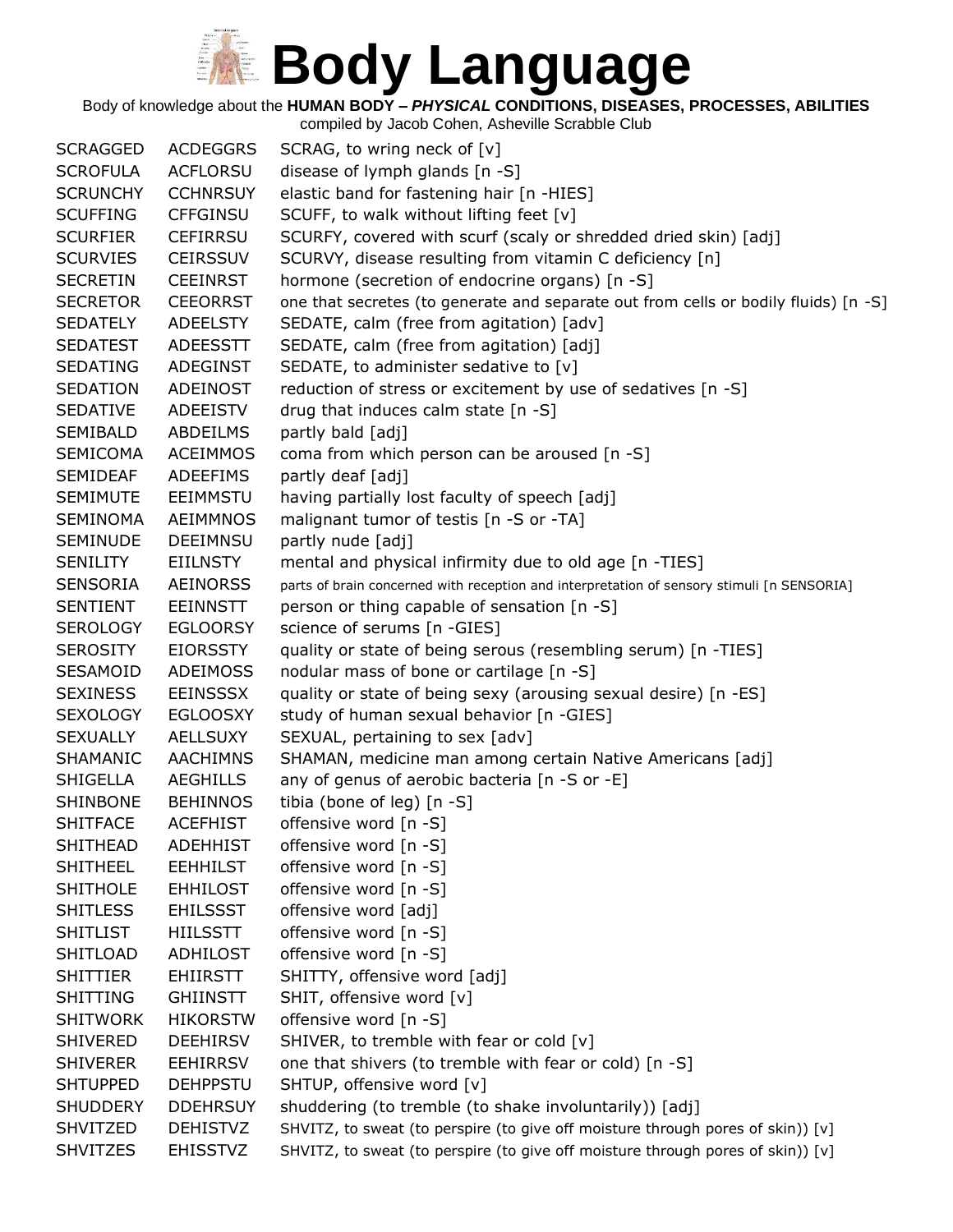Body of knowledge about the **HUMAN BODY –** *PHYSICAL* **CONDITIONS, DISEASES, PROCESSES, ABILITIES**

| <b>SICKENED</b> | <b>CDEEIKNS</b> | SICKEN, to make sick (affected with disease or ill health) [v]                      |
|-----------------|-----------------|-------------------------------------------------------------------------------------|
| <b>SICKENER</b> | <b>CEEIKNRS</b> | one that sickens (to make sick (affected with disease or ill health)) [n -S]        |
| <b>SICKLIED</b> | <b>CDEIIKLS</b> | SICKLY, to make sickly (appearing as if sick) [v]                                   |
| <b>SICKLIER</b> | <b>CEIIKLRS</b> | SICKLY, appearing as if sick [adj]                                                  |
| <b>SICKLIES</b> | <b>CEIIKLSS</b> | SICKLY, to make sickly (appearing as if sick) [v]                                   |
| <b>SICKLILY</b> | <b>CIIKLLSY</b> | SICKLY, appearing as if sick [adv]                                                  |
| <b>SICKNESS</b> | <b>CEIKNSSS</b> | state of being sick (affected with disease or ill health) [n -ES]                   |
| <b>SICKROOM</b> | <b>CIKMOORS</b> | room occupied by sick person [n -S]                                                 |
| <b>SIDEBURN</b> | <b>BDEINRSU</b> | either of two strips of hair grown by man down each side of face [n -S]             |
| <b>SIDELOCK</b> | <b>CDEIKLOS</b> | long lock of hair falling from side of head $[n -S]$                                |
| <b>SIGHTING</b> | <b>GGHIINST</b> | observation [n -S] / SIGHT, to observe or notice [v]                                |
| <b>SINAPISM</b> | <b>AIIMNPSS</b> | pasty mixture applied to irritated part of body [n -S]                              |
| <b>SINCIPUT</b> | <b>CIINPSTU</b> | forehead (part of face above eyes) [n -A, -S]                                       |
| <b>SKELETAL</b> | <b>AEEKLLST</b> | skeleton, supporting framework of body [adj]                                        |
| <b>SKELETON</b> | <b>EEKLNOST</b> | supporting framework of body [n -S]                                                 |
| <b>SKINHEAD</b> | <b>ADEHIKNS</b> | one whose hair is cut very short [n -S]                                             |
| <b>SKINLIKE</b> | <b>EIIKKLNS</b> | resembling skin [adj]                                                               |
| <b>SKINNIER</b> | <b>EIIKNNRS</b> | SKINNY, very thin [adj]                                                             |
| <b>SKINNIES</b> | <b>EIIKNNSS</b> | SKINNY, one that is skinny [n]                                                      |
| <b>SKULLING</b> | <b>GIKLLNSU</b> | SKULL, to hit on head [v]                                                           |
| <b>SLAPPING</b> | <b>AGILNPPS</b> | SLAP, to strike with open hand [v]                                                  |
| <b>SLAVERED</b> | <b>ADEELRSV</b> | SLAVER, to drool (to drivel (to let saliva flow from mouth)) [v]                    |
| <b>SLAVERER</b> | <b>AEELRRSV</b> | one that slavers (to drool (to drivel)) [n -S]                                      |
| <b>SLEEPIER</b> | <b>EEEILPRS</b> | SLEEPY, ready or inclined to sleep [adj]                                            |
| <b>SLEEPILY</b> | <b>EEILLPSY</b> | SLEEPY, ready or inclined to sleep [adv]                                            |
| <b>SLEEPING</b> | <b>EEGILNPS</b> | act of one that sleeps [n -S] / SLEEP, to be in natural, periodic state of rest [v] |
| <b>SLOBBERY</b> | <b>BBELORSY</b> | slobbering [adj -RIER, -RIEST]                                                      |
| <b>SLOUCHED</b> | <b>CDEHLOSU</b> | SLOUCH, to sit, stand, or move with drooping posture [v]                            |
| <b>SLOUCHER</b> | <b>CEHLORSU</b> | one that slouches (to sit, stand, or move with drooping posture) [n -S]             |
| <b>SLOUCHES</b> | <b>CEHLOSSU</b> | SLOUCH, to sit, stand, or move with drooping posture [v]                            |
| <b>SLUMBERY</b> | <b>BELMRSUY</b> | sleepy [adj]                                                                        |
| <b>SLURRING</b> | <b>GILNRRSU</b> | SLUR, to pass over lightly or carelessly [v]                                        |
| <b>SMALLPOX</b> | <b>ALLMOPSX</b> | virus disease [n -ES]                                                               |
| <b>SMARTING</b> | AGIMNRST        | SMART, to cause sharp, stinging pain [v]                                            |
| <b>SMELLING</b> | EGILLMNS        | SMELL, to perceive by means of olfactory nerves [v]                                 |
| <b>SMERKING</b> | <b>EGIKMNRS</b> | SMERK, to smirk (to smile in affected or smug manner) [v]                           |
| SMILIEST        | <b>EIILMSST</b> | SMILEY, displaying smile [adj]                                                      |
| <b>SMOOCHED</b> | <b>CDEHMOOS</b> | SMOOCH, to kiss (to touch with lips as sign of affection) [v]                       |
| <b>SMOOCHER</b> | <b>CEHMOORS</b> | one that smooches (to kiss (to touch with lips as sign of affection)) [n -S]        |
| <b>SMOOCHES</b> | <b>CEHMOOSS</b> | SMOOCH, to kiss (to touch with lips as sign of affection) [v]                       |
| SNEERING        | EEGINNRS        | SNEER, to curl lip in contempt [v]                                                  |
| <b>SNEESHES</b> | <b>EEEHNSSS</b> | SNEESH, snuff [n]                                                                   |
| <b>SNEEZIER</b> | <b>EEEINRSZ</b> | SNEEZY, tending to sneeze [adj]                                                     |
| <b>SNEEZING</b> | <b>EEGINNSZ</b> | SNEEZE, to make sudden, involuntary expiration of breath [v]                        |
| <b>SNIFFING</b> | <b>FFGIINNS</b> | SNIFF, to inhale audibly through nose [v]                                           |
| <b>SNIFFLER</b> | <b>EFFILNRS</b> | one that sniffles (to sniff repeatedly) [n -S]                                      |
| SNIVELED        | <b>DEEILNSV</b> | SNIVEL, to cry or whine with sniffling [v]                                          |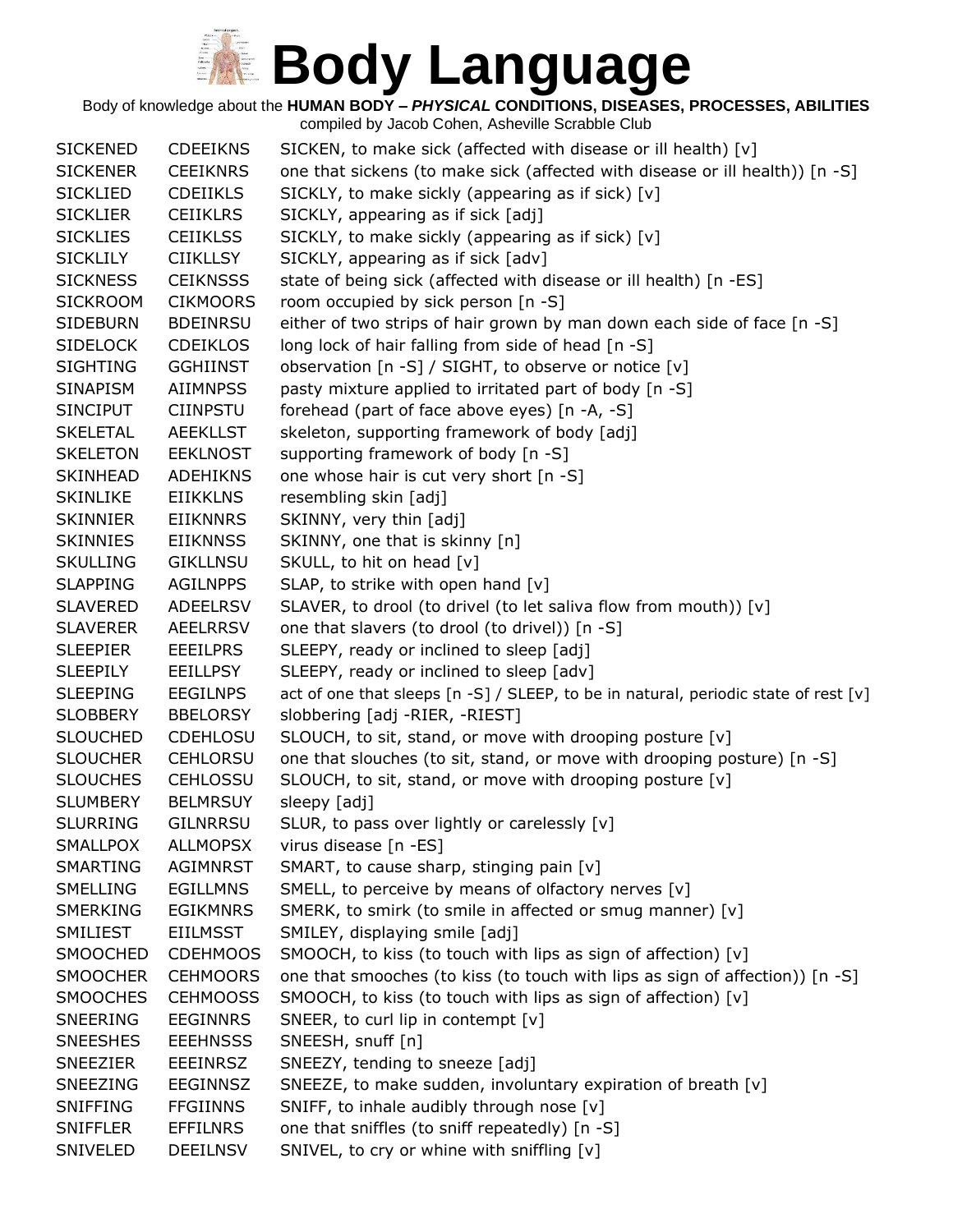Body of knowledge about the **HUMAN BODY –** *PHYSICAL* **CONDITIONS, DISEASES, PROCESSES, ABILITIES**

compiled by Jacob Cohen, Asheville Scrabble Club SNIVELER EEILNRSV one that snivels (to cry or whine with sniffling) [n -S] SNIVELLY EILLNSVY tending to whine with sniffling [adj -LLIER, -LLIEST] SNOGGING GGGINNOS SNOG, to kiss (to touch with lips as sign of affection)  $[v]$ SNOOKING GIKNNOOS SNOOK, to sniff (to inhale audibly through nose) [v] SNOOTFUL FLNOOSTU enough alcoholic liquor to make one drunk [n -S] SNOOZIER EINOORSZ SNOOZY, drowsy (sleepy (ready or inclined to sleep)) [adj] SNOOZING GINNOOSZ SNOOZE, to sleep lightly [v] SNUFFING FFGINNSU SNUFF, to use or inhale snuff (powdered tobacco) [v] SOBEREST BEEORSST SOBER, having control of one's faculties [adj] SOBERING BEGINORS SOBER, to make sober [v] SOBERIZE BEEIORSZ to sober (to make sober) [v -D, -ZING, -S] SOBRIETY BEIORSTY quality or state of being sober [n -TIES] SODOMIES DEIMOOSS SODOMY, unnatural copulation [n] SODOMISE DEIMOOSS to sodomize (to engage in sodomy with) [v -D, -SING, -S] SODOMIST DIMOOSST sodomite (one who practices sodomy (unnatural copulation)) [n -S] SODOMITE DEIMOOST one who practices sodomy (unnatural copulation) [n -S] SODOMIZE DEIMOOSZ to engage in sodomy with [v -D, -ZING, -S] SOFTCORE CEFOORST less than explicit in depicting sex acts [adj] SOLANINE AEILNNOS poisonous alkaloid [n -S] SOMERSET EEMORSST to roll body in complete circle, head over heels [v -ED, -TTED, -ING, -TTING, -S] SONOGRAM AGMNOORS image produced by ultrasound [n -S] SOPITING GIINOPST SOPITE, to put to sleep [v] SORENESS EENORSSS quality or state of being sore [n -ES] SOUNDEST DENOSSTU SOUND, being in good health or condition [adj] SOUTHPAW AHOPSTUW left-handed person [n -S] SPANKING AGIKNNPS SPANK, to slap on buttocks [v] SPANSULE AELNPSSU time-release capsule of drug–trademark [n -S] SPECIFIC CCEFIIPS remedy intended for particular disease [n -S] SPHENOID DEHINOPS bone of skull [n -S] SPHYGMIC CGHIMPSY SPHYGMUS, pulse [adj] SPHYGMUS GHMPSSUY pulse [n -ES] SPINALLY AILLNPSY with respect to spine [adv] SPITTIER EIIPRSTT SPITTY, marked with saliva [adj] SPLENIAL AEILLNPS pertaining to splenius (muscle of neck) [adj] SPLENIUM EILMNUPS surgical bandage [n -IA] SPLENIUS EILNPSSU muscle of neck [n -II] SPRAINED ADEINPRS SPRAIN, to weaken by sudden and violent twisting or wrenching [v] SPRITELY EILPRSTY full of energy [adj -LIER, -LIEST] SPRYNESS ENPRSSSY quality or state of being spry [n -ES] SQUATTED ADEQSTTU SQUAT, to bend one's knees and sit on one's heels [v] SQUIFFED DEFFIQSU drunk (intoxicated) [adj] SQUINTER EINQRSTU one that squints (to look with eyes partly closed) [n -S] / SQUINT, cross-eyed [adj] STAMINAL AAILMNST STAMINA, endurance [adj] STANCHED ACDEHNST STANCH, to stop flow of blood from [v] STANCHER ACEHNRST one that stanches (to stop flow of blood from) [n -S] STANCHES ACEHNSST STANCH, to stop flow of blood from [v]

STANGING AGGINNST STANG, to sting (to prick painfully) [v]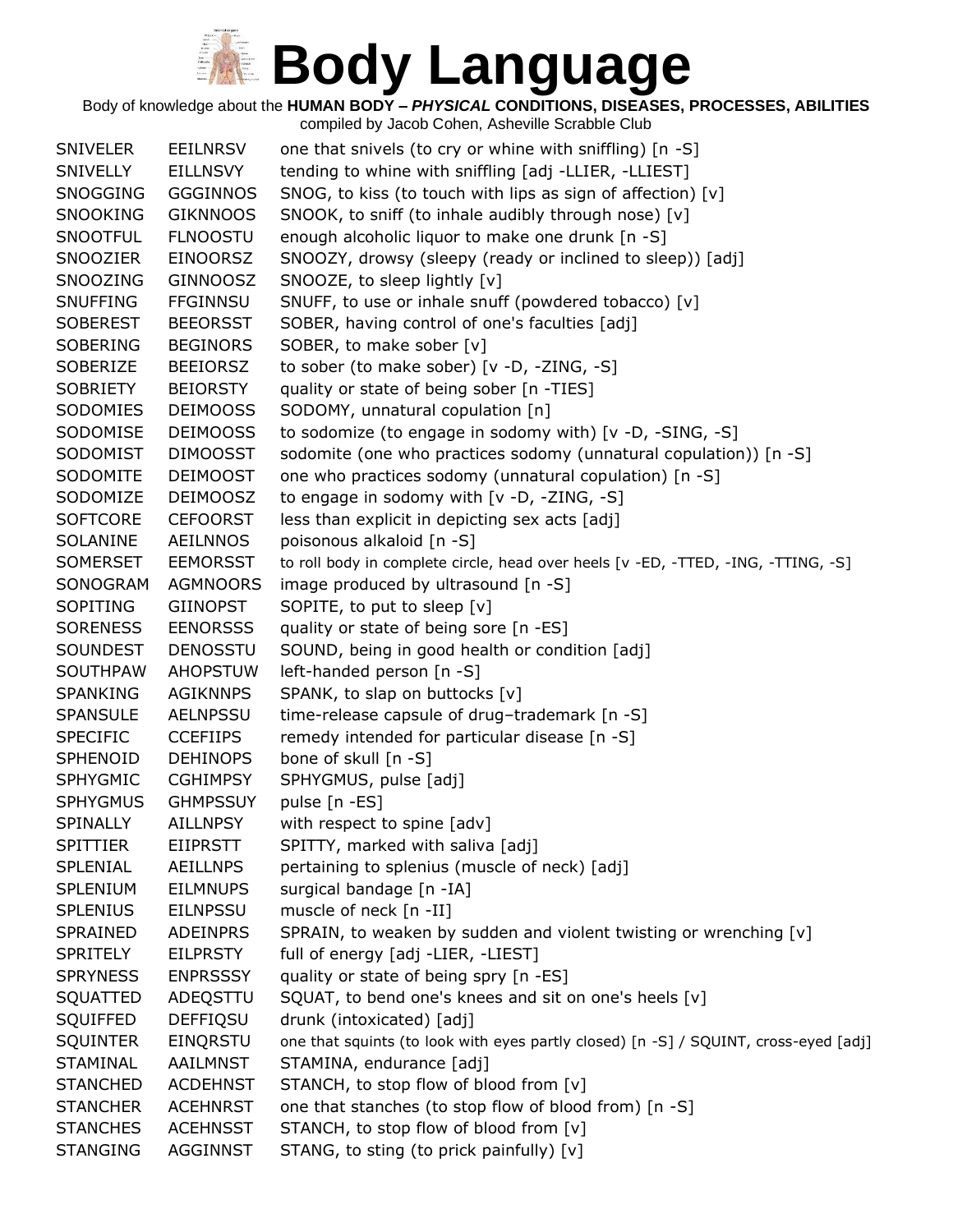Body of knowledge about the **HUMAN BODY –** *PHYSICAL* **CONDITIONS, DISEASES, PROCESSES, ABILITIES**

| <b>STAPEDES</b> | <b>ADEEPSST</b> | STAPES, bone of middle ear [n]                                           |
|-----------------|-----------------|--------------------------------------------------------------------------|
| <b>STARDUST</b> | ADRSSTTU        | romantic quality [n -S]                                                  |
| <b>STARVING</b> | AGINRSTV        | STARVE, to die from lack of food [v]                                     |
| <b>STATURED</b> | ADERSTTU        | STATURE, natural height of body [adj]                                    |
| <b>STEAPSIN</b> | AEINPSST        | enzyme (complex protein) [n -S]                                          |
| <b>STENOSED</b> | <b>DEENOSST</b> | affected with stenosis [adj]                                             |
| <b>STENOSIS</b> | <b>EINOSSST</b> | narrowing of bodily passage [n -SES]                                     |
| <b>STENOTIC</b> | <b>CEINOSTT</b> | STENOSIS, narrowing of bodily passage [adj]                              |
| <b>STIFLING</b> | FGIILNST        | STIFLE, to smother (to prevent from breathing) [v]                       |
| <b>STINGING</b> | <b>GGIINNST</b> | STING, to prick painfully [v]                                            |
| <b>STOICISM</b> | <b>CIIMOSST</b> | indifference to pleasure or pain [n -S]                                  |
| <b>STOMACHY</b> | <b>ACHMOSTY</b> | paunchy [adj]                                                            |
| <b>STOMATIC</b> | <b>ACIMOSTT</b> | pertaining to mouth [adj]                                                |
| <b>STOMODEA</b> | <b>ADEMOOST</b> | embryonic oral cavities [n STOMODEA]                                     |
| <b>STOOLING</b> | <b>GILNOOST</b> | STOOL, to defecate (to discharge feces) [v]                              |
| <b>STOUNDED</b> | <b>DDENOSTU</b> | STOUND, to ache (to suffer dull, continuous pain) [v]                    |
| <b>STOUTEST</b> | <b>EOSSTTTU</b> | STOUT, fat (having abundance of flesh) [adj]                             |
| <b>STOUTISH</b> | <b>HIOSSTTU</b> | somewhat stout [adj]                                                     |
| <b>STRAMONY</b> | <b>AMNORSTY</b> | poisonous weed [n -NIES]                                                 |
| <b>STRANGLE</b> | <b>AEGLNRST</b> | to choke to death $[v -D, -LING, -S]$                                    |
| <b>STRENGTH</b> | <b>EGHNRSTT</b> | capacity for exertion or endurance [n -S]                                |
| <b>STRIATAL</b> | AAILRSTT        | STRIATUM, mass of nervous tissue within brain [adj]                      |
| <b>STRIATUM</b> | AIMRSTTU        | mass of nervous tissue within brain [n -TA]                              |
| <b>STRUMPET</b> | <b>EMPRSTTU</b> | prostitute [n -S]                                                        |
| <b>STUBBLED</b> | <b>BBDELSTU</b> | STUBBLE, short, rough growth of beard [adj]                              |
| SUBAURAL        | AABLRSUU        | scarcely hearable [adj]                                                  |
| <b>SUBCUTIS</b> | <b>BCISSTUU</b> | deeper part of dermis [n -TES or -ES]                                    |
| <b>SUBDURAL</b> | <b>ABDLRSUU</b> | situated under dura mater [adj]                                          |
| <b>SUBNASAL</b> | <b>AABLNSSU</b> | situated under nose [adj]                                                |
| <b>SUBOPTIC</b> | <b>BCIOPSTU</b> | situated under eyes [adj]                                                |
| <b>SUBPUBIC</b> | <b>BBCIPSUU</b> | situated under pubis [adj]                                               |
| <b>SUBSENSE</b> | <b>BEENSSSU</b> | subdivision of sense [n -S]                                              |
| <b>SUBTILIN</b> | <b>BIILNSTU</b> | antibiotic [n -S]                                                        |
| <b>SUBVIRAL</b> | ABILRSUV        | pertaining to part of virus [adj]                                        |
| <b>SUBVIRUS</b> | <b>BIRSSUV</b>  | viral protein smaller than virus [n -ES]                                 |
| <b>SUCKHOLE</b> | <b>CEHKLOSU</b> | offensive word [v -D, -LING, -S]                                         |
| <b>SUDATION</b> | ADINOSTU        | excessive sweating [n -S]                                                |
| <b>SUFFERED</b> | <b>DEEFFRSU</b> | SUFFER, to feel pain or distress [v]                                     |
| <b>SUFFERER</b> | <b>EEFFRRSU</b> | one that suffers (to feel pain or distress) [n -S]                       |
| <b>SUNBATHE</b> | ABEHNSTU        | to take sunbath [v -D, -HING, -S]                                        |
| <b>SUNBLOCK</b> | <b>BCKLONSU</b> | preparation to protect skin from sun's rays [n -S]                       |
| <b>SUPERBUG</b> | <b>BEGPRSUU</b> | strain of bacteria that is resistant to all antibiotics [n -S]           |
| <b>SUPINATE</b> | AEINPSTU        | to turn so that palm is facing upward [v -D, -TING, -S]                  |
| <b>SUPINELY</b> | <b>EILNPSUY</b> | in inactive (not active) manner [adv]                                    |
| <b>SURGICAL</b> | ACGILRSU        | pertaining to surgery (treatment of medical problems by operation) [adj] |
| <b>SUTURING</b> | <b>GINRSTUU</b> | SUTURE, to unite by sewing [v]                                           |
| <b>SWATHING</b> | <b>AGHINSTW</b> | SWATHE, to wrap in bandages [v]                                          |
|                 |                 |                                                                          |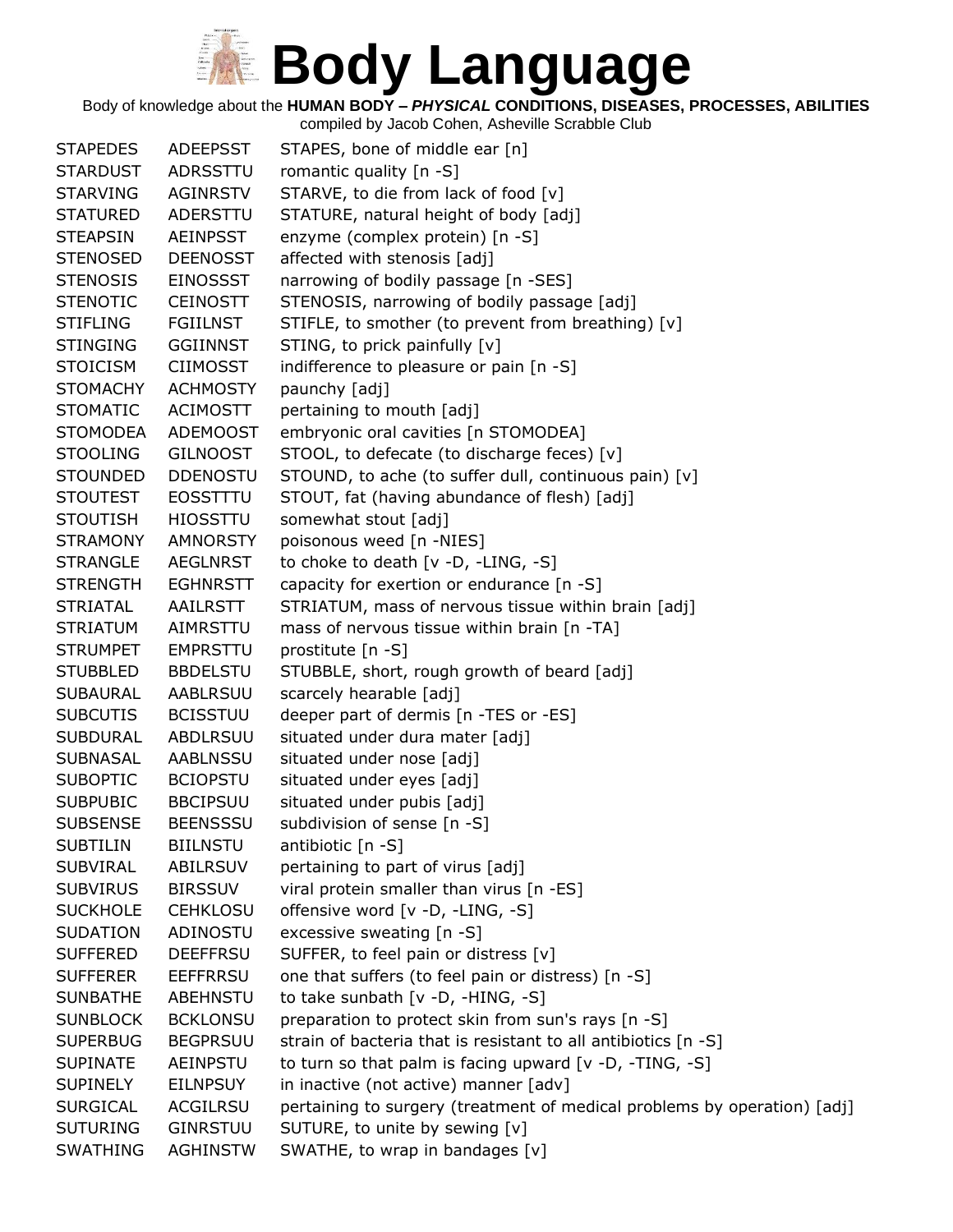Body of knowledge about the **HUMAN BODY –** *PHYSICAL* **CONDITIONS, DISEASES, PROCESSES, ABILITIES**

| <b>SWAYBACK</b> | <b>AABCKSWY</b> | abnormal sagging of back $[n - S]$                                                                |
|-----------------|-----------------|---------------------------------------------------------------------------------------------------|
| <b>SWEATIER</b> | <b>AEEIRSTW</b> | SWEATY, covered with perspiration [adj]                                                           |
| <b>SWEATILY</b> | <b>AEILSTWY</b> | SWEATY, covered with perspiration [adv]                                                           |
| <b>SWEATING</b> | <b>AEGINSTW</b> | SWEAT, to perspire (to give off moisture through pores of skin) [v]                               |
| SWIMMIER        | <b>EIIMMRSW</b> | SWIMMY, dizzy (having sensation of whirling) [adj]                                                |
| SWIMMILY        | IILMMSWY        | SWIMMY, dizzy (having sensation of whirling) [adv]                                                |
| SWOONING        | <b>GINNOOSW</b> | SWOON, to faint (to lose consciousness) [v]                                                       |
| SWOUNDED        | <b>DDENOSUW</b> | SWOUND, to swoon (to faint (to lose consciousness)) [v]                                           |
| <b>SYNAPSIS</b> | <b>AINPSSSY</b> | point at which nervous impulse passes from one neuron to another [n -SES]                         |
| <b>SYNAPTIC</b> | <b>ACINPSTY</b> | SYNAPSIS, point at which nervous impulse passes from one neuron to another [adj]                  |
| <b>SYNDESIS</b> | <b>DEINSSSY</b> | synapsis (point at which nervous impulse passes from one neuron to another) [n -SES or -SISES]    |
| <b>SYNDROME</b> | <b>DEMNORSY</b> | group of symptoms that characterize particular disorder [n -S]                                    |
| <b>SYNGENIC</b> | <b>CEGINNSY</b> | relating to or being genetically identical individuals with respect to reaction to antigens [adj] |
| SYNOVIAL        | <b>AILNOSVY</b> | SYNOVIA, lubricating fluid secreted by certain membranes [adj]                                    |
| <b>SYNTHASE</b> | <b>AEHNSSTY</b> | enzyme that acts as catalyst in linking two molecules [n -S]                                      |
| <b>SYPHILIS</b> | <b>HIILPSSY</b> | venereal disease [n -ES]                                                                          |
| <b>SYSTOLIC</b> | <b>CILOSSTY</b> | SYSTOLE, normal rhythmic contraction of heart [adj]                                               |
|                 |                 | T 8s                                                                                              |
| <b>TAILBONE</b> | ABEILNOT        | coccyx (bone of spine) [n -S]                                                                     |
| <b>TALENTED</b> | <b>ADEELNTT</b> | TALENT, special natural ability [adj]                                                             |
| <b>TANGIBLE</b> | ABEGILNT        | something palpable [n -S]                                                                         |
| <b>TANGIBLY</b> | <b>ABGILNTY</b> | palpably (capable of being felt) [adv]                                                            |
| <b>TARTARIC</b> | <b>AACIRRTT</b> | TARTAR, crust on teeth [adj]                                                                      |
| <b>TARTIEST</b> | AEIRSTTT        | TARTY, suggestive of prostitute [adj]                                                             |
| <b>TATTOOED</b> | ADEOOTTT        | TATTOO, to mark skin with indelible pigments [v]                                                  |
| <b>TATTOOER</b> | <b>AEOORTTT</b> | one that tattoos (to mark skin with indelible pigments) [n -S]                                    |
| <b>TEARABLE</b> | AABEELRT        | TEAR, to emit tears (drops of saline liquid secreted by gland of eye) [adj]                       |
| <b>TEARDROP</b> | <b>ADEOPRRT</b> | tear $[n - S]$                                                                                    |
| <b>TEARLESS</b> | <b>AEELRSST</b> | being without tears [adj]                                                                         |
| <b>TEARLIKE</b> | <b>AEEIKLRT</b> | resembling tear [adj]                                                                             |
| <b>TEETHING</b> | <b>EEGHINTT</b> | first growth of teeth [n -S] / TEETHE, to cut teeth [v]                                           |
| <b>TEGMENTA</b> | <b>AEEGMNTT</b> | anatomical coverings [n TEGMENTA]                                                                 |
| <b>TEGMINAL</b> | <b>AEGILMNT</b> | pertaining to tegmen (covering (something that covers (cover))) [adj]                             |
| <b>TEMPORAL</b> | <b>AELMOPRT</b> | bone of skull [n -S]                                                                              |
| <b>TENACULA</b> | <b>AACELNTU</b> | hooked surgical instruments [n TENACULA]                                                          |
| <b>TENESMIC</b> | <b>CEEIMNST</b> | TENESMUS, urgent but ineffectual effort to defecate or urinate [adj]                              |
| <b>TENESMUS</b> | <b>EEMNSSUT</b> | urgent but ineffectual effort to defecate or urinate [n -ES]                                      |
| <b>TENIASIS</b> | AEIINSST        | infestation with tapeworms [n -SES]                                                               |
| <b>TENOTOMY</b> | <b>EMNOOTTY</b> | surgical division of tendon [n -MIES]                                                             |
| <b>TERATOMA</b> | AAEMORTT        | type of tumor (abnormal swelling) [n -S or -TA]                                                   |
| <b>TESTICLE</b> | <b>CEEILSTT</b> | testis (male reproductive gland) [n -S]                                                           |
| <b>TETANIES</b> | <b>AEEINSTT</b> | TETANY, condition marked by painful muscular spasms [n]                                           |
| <b>TETANISE</b> | <b>AEEINSTT</b> | to tetanize (to affect with convulsions) [v -D, -SING, -S]                                        |
| <b>TETANIZE</b> | AEEINTTZ        | to affect with convulsions $[v -D, -ZING, -S]$                                                    |
| <b>TETANOID</b> | ADEINOTT        | TETANUS, infectious disease [adj]                                                                 |
| <b>THALAMIC</b> | AACHILMT        | THALAMUS, part of brain [adj]                                                                     |
| <b>THALAMUS</b> | AAHLMSTU        | part of brain [n -MI]                                                                             |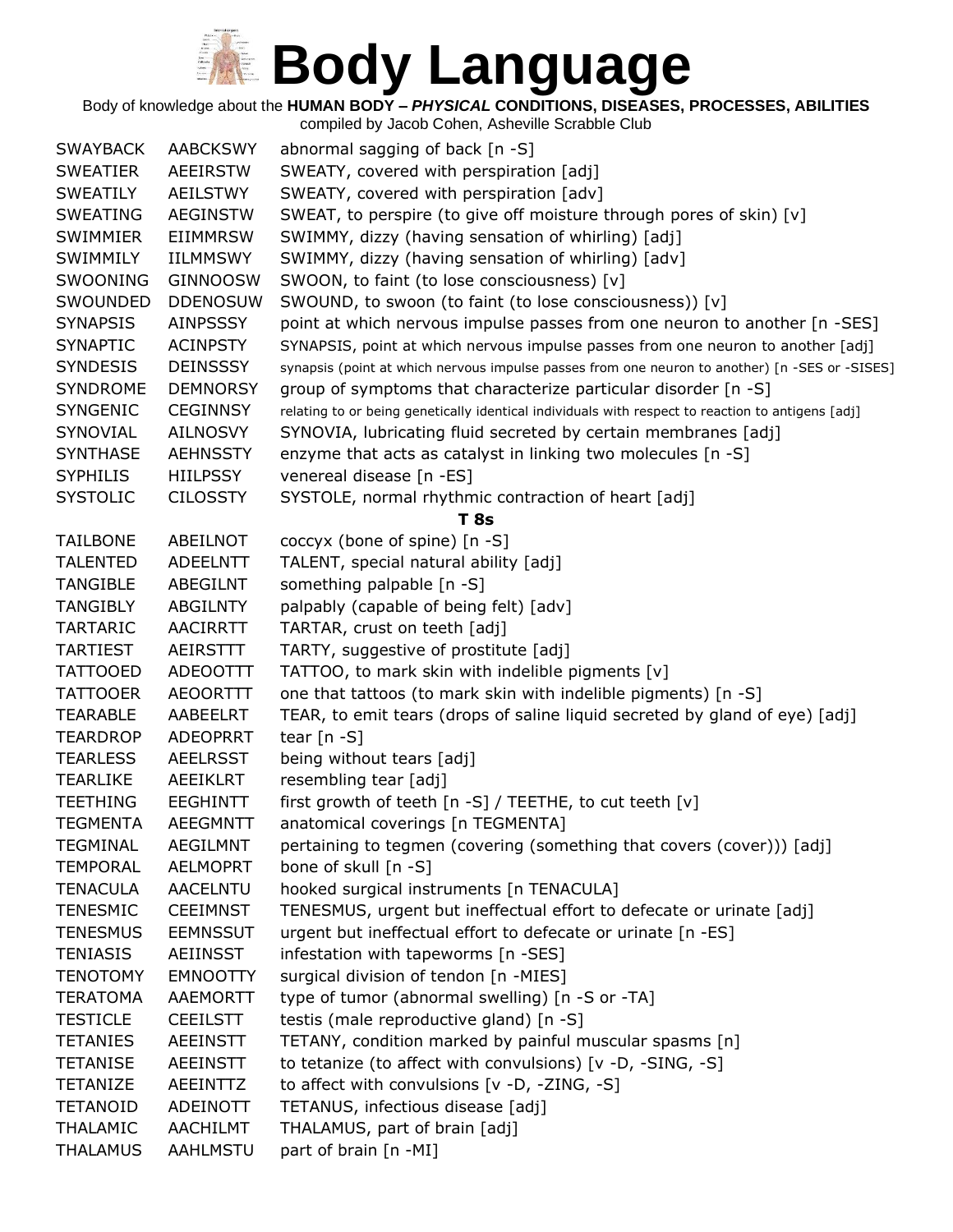Body of knowledge about the **HUMAN BODY –** *PHYSICAL* **CONDITIONS, DISEASES, PROCESSES, ABILITIES**

| <b>THANATOS</b>                    | <b>AAHNOSTT</b>                    | instinctual desire for death [n -ES]                                       |
|------------------------------------|------------------------------------|----------------------------------------------------------------------------|
| THEANINE                           | AEEHINNT                           | beneficial amino acid [n -S]                                               |
| <b>THEBAINE</b>                    | ABEEHINT                           | poisonous alkaloid [n -S]                                                  |
| <b>THELITIS</b>                    | <b>EHIILSTT</b>                    | inflammation of nipple [n -ES]                                             |
| <b>THEWIEST</b>                    | <b>EEHISTTW</b>                    | THEWY, brawny (muscular (pertaining to muscle)) [adj]                      |
| <b>THEWLESS</b>                    | <b>EEHLSSTW</b>                    | weak (lacking strength (capacity for exertion or endurance)) [adj]         |
| <b>THIAZIDE</b>                    | <b>ADEHIITZ</b>                    | drug used to treat high blood pressure [n -S]                              |
| <b>THIRSTED</b>                    | <b>DEHIRSTT</b>                    | THIRST, to feel desire or need to drink [v]                                |
| THIRSTER                           | <b>EHIRRSTT</b>                    | one that thirsts (to feel desire or need to drink) [n -S]                  |
| THORACAL                           | <b>AACHLORT</b>                    | THORAX, part of body between neck and abdomen [adj]                        |
| <b>THORACES</b>                    | <b>ACEHORST</b>                    | THORAX, part of body between neck and abdomen [n]                          |
| <b>THORACIC</b>                    | <b>ACCHIORT</b>                    | THORAX, part of body between neck and abdomen [adj]                        |
| <b>THORAXES</b>                    | <b>AEHORSTX</b>                    | THORAX, part of body between neck and abdomen [n]                          |
| <b>THOWLESS</b>                    | <b>EHLOSSTW</b>                    | listless (languid (lacking in vigor or vitality)) [adj]                    |
| THROATED                           | <b>ADEHORTT</b>                    | THROAT, to utter in hoarse voice [v]                                       |
| <b>THROMBIN</b>                    | <b>BHIMNORT</b>                    | enzyme (complex protein) [n -S]                                            |
| <b>THROMBUS</b>                    | <b>BHMORSTU</b>                    | clot occluding blood vessel [n -BI]                                        |
| <b>THUMBING</b>                    | <b>BGHIMNTU</b>                    | THUMB, to leaf through with thumb (short, thick digit of human hand) [v]   |
| <b>THYMOSIN</b>                    | <b>HIMNOSTY</b>                    | hormone secreted by thymus [n -S]                                          |
| <b>THYMUSES</b>                    | <b>EHMSSTUY</b>                    | THYMUS, glandular structure in body [n]                                    |
| <b>THYREOID</b>                    | <b>DEHIORTY</b>                    | pertaining to thyroid (endocrine gland) [adj]                              |
| <b>TIBIALIS</b>                    | ABIIILST                           | muscle in calf of leg [n -LES]                                             |
| <b>TICKLIER</b>                    | <b>CEIIKLRT</b>                    | TICKLY, ticklish (sensitive to tickling) [adj]                             |
| <b>TICKLING</b>                    | <b>CGIIKLNT</b>                    | TICKLE, to touch lightly so as to produce tingling sensation [v]           |
| <b>TICKLISH</b>                    | <b>CHIIKLST</b>                    | sensitive to tickling [adj]                                                |
| <b>TIDDLIER</b>                    | <b>DDEIILRT</b>                    | TIDDLY, slightly drunk [adj]                                               |
| <b>TIMPANUM</b>                    | AIMMNPTU                           | tympanum (middle ear) [n -NA, -S]                                          |
| <b>TINGLIER</b>                    | <b>EGIILNRT</b>                    | TINGLY, tingling [adj]                                                     |
| <b>TINGLING</b>                    | <b>GGIILNNT</b>                    | TINGLE, to cause prickly, stinging sensation [v]                           |
| <b>TINNITUS</b>                    | <b>IINNSTTU</b>                    | ringing sound in ears [n -ES]                                              |
| <b>TIPSIEST</b>                    | <b>EIIPSSTT</b>                    | TIPSY, slightly drunk [adj]                                                |
| <b>TIREDEST</b>                    | <b>DEEIRSTT</b>                    | TIRED, sapped of strength [adj]                                            |
| <b>TIRELESS</b>                    | <b>EEILRSST</b>                    | seemingly incapable of tiring [adj]                                        |
| <b>TIRESOME</b>                    | <b>EEIMORST</b>                    | tedious (causing weariness (quality of being weary (tired))) [adj]         |
| <b>TOCOLOGY</b>                    | <b>CGLOOOTY</b>                    | branch of medicine dealing with childbirth [n -GIES]                       |
| <b>TOKOLOGY</b>                    | <b>GKLOOOTY</b>                    | tocology (branch of medicine dealing with childbirth) [n -GIES]            |
| <b>TOMENTUM</b><br><b>TOMOGRAM</b> | <b>EMMNOTTU</b>                    | network of small blood vessels [n -TA]                                     |
| <b>TONGUING</b>                    | <b>AGMMOORT</b><br><b>GGINNOTU</b> | photograph made with X-rays [n -S]                                         |
| <b>TONICITY</b>                    |                                    | TONGUE, to touch with tongue (organ of mouth) [v]                          |
| <b>TONSILAR</b>                    | CIINOTTY<br>AILNORST               | normal, healthy bodily condition [n -TIES]<br>TONSIL, lymphoid organ [adj] |
| <b>TORTURER</b>                    | <b>EORRRTTU</b>                    | one that tortures (to subject to severe physical pain) [n -S]              |
| <b>TOUCHIER</b>                    | <b>CEHIORTU</b>                    | TOUCHY, overly sensitive [adj]                                             |
| <b>TOUCHILY</b>                    | <b>CHILOTUY</b>                    | TOUCHY, overly sensitive [adv]                                             |
| <b>TOUCHING</b>                    | <b>CGHINOTU</b>                    | TOUCH, to be in or come into contact with [v]                              |
| <b>TOURISTA</b>                    | AIORSTTU                           | turista (intestinal sickness affecting tourist in foreign country) [n -S]  |
| <b>TOXAEMIA</b>                    | AAEIMOTX                           | toxemia (condition of having toxins in blood) [n -S]                       |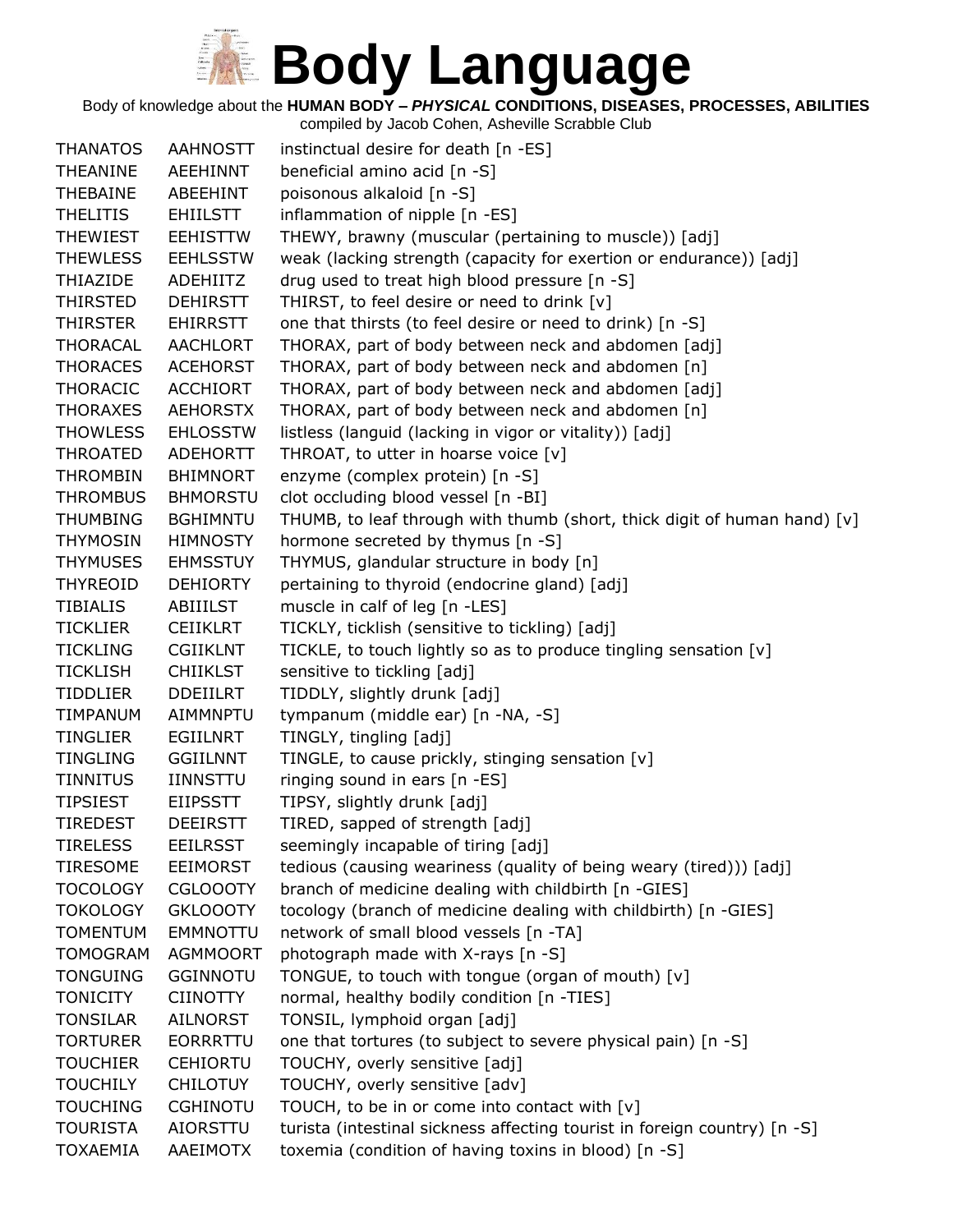Body of knowledge about the **HUMAN BODY –** *PHYSICAL* **CONDITIONS, DISEASES, PROCESSES, ABILITIES**

| <b>TOXAEMIC</b> | <b>ACEIMOTX</b> | TOXAEMIA, toxemia (condition of having toxins in blood) [adj]                                  |  |
|-----------------|-----------------|------------------------------------------------------------------------------------------------|--|
| <b>TOXICANT</b> | <b>ACINOTTX</b> | poisonous substance [n -S]                                                                     |  |
| <b>TOXICITY</b> | <b>CIIOTTXY</b> | quality of being poisonous [n -TIES]                                                           |  |
| <b>TRACHEAL</b> | <b>AACEHLRT</b> | TRACHEA, passage for conveying air to lungs [adj]                                              |  |
| <b>TRACHOMA</b> | <b>AACHMORT</b> | disease of eye $[n - S]$                                                                       |  |
| <b>TRANKING</b> | <b>AGIKNNRT</b> | TRANK, to tranquilize [v]                                                                      |  |
| <b>TRANSECT</b> | <b>ACENRSTT</b> | to cut across $[v - ED, -ING, -S]$                                                             |  |
| <b>TRAPEZII</b> | AEIIPRTZ        | TRAPEZIUS, triangular muscle on back [n]                                                       |  |
| <b>TRAUMATA</b> | AAAMRTTU        | TRAUMA, severe emotional shock [n]                                                             |  |
| <b>TREATING</b> | <b>AEGINRTT</b> | TREAT, to behave in particular way toward [v]                                                  |  |
| <b>TREMBLER</b> | <b>BEELMRRT</b> | one that trembles (to shake involuntarily) [n -S]                                              |  |
| <b>TREMORED</b> | <b>DEEMORRT</b> | TREMOR, to undergo shaking or quivering [v]                                                    |  |
| <b>TREPHINE</b> | <b>EEHINPRT</b> | to operate on with surgical saw [v -D, -NING, -S]                                              |  |
| <b>TRESSIER</b> | <b>EEIRRSST</b> | TRESSY, abounding in tresses (long lock of hair) [adj]                                         |  |
| <b>TRESSING</b> | <b>EGINRSST</b> | TRESS, to arrange hair in long locks [v]                                                       |  |
| <b>TRIAGING</b> | AGGIINRT        | TRIAGE, to practice system of treating disaster victims [v]                                    |  |
| <b>TRIPPIER</b> | EIIPPRRT        | TRIPPY, suggesting trip on psychedelic drugs [adj]                                             |  |
| <b>TROCHLEA</b> | <b>ACEHLORT</b> | anatomical structure resembling pulley [n -E, -S]                                              |  |
| TROILISM        | IILMORST        | sexual relations involving three persons [n -S]                                                |  |
| <b>TROLLOPY</b> | <b>LLOOPRTY</b> | TROLLOP, prostitute [adj]                                                                      |  |
| <b>TROPONIN</b> | <b>INNOOPRT</b> | protein of muscle [n -S]                                                                       |  |
| <b>TUBERCLE</b> | <b>BCEELRTU</b> | small, rounded swelling [n -S]                                                                 |  |
| <b>TUCKERED</b> | <b>CDEEKRTU</b> | TUCKER, to weary (to make or become weary) [v]                                                 |  |
| <b>TUMOROUS</b> | <b>MOORSTUU</b> | TUMOR, abnormal swelling [adj]                                                                 |  |
| <b>TURBINAL</b> | ABILNRTU        | bone of nasal passage [n -S]                                                                   |  |
| <b>TUSSISES</b> | <b>EISSSSTU</b> | TUSSIS, cough [n]                                                                              |  |
| <b>TWEAKIER</b> | <b>AEEIKRTW</b> | TWEAKY, twitchy (fidgety (nervously restless)) [adj]                                           |  |
| <b>TWINBORN</b> | <b>BINNORTW</b> | born at same birth [adj]                                                                       |  |
| <b>TWINGING</b> | <b>GGIINNTW</b> | TWINGE, to affect with sharp pain [v]                                                          |  |
| <b>TWINNING</b> | <b>GIINNNTW</b> | bearing of two children at same birth [n -S]/ TWIN, to bring together in close association [v] |  |
| TYMPANAL        | <b>AALMNPTY</b> | tympanic (pertaining to tympanum (middle ear)) [adj]                                           |  |
| <b>TYMPANIC</b> | <b>ACIMNPTY</b> | pertaining to tympanum (middle ear) [adj]                                                      |  |
| <b>TYMPANUM</b> | <b>AMMNPTUY</b> | middle ear [n -NA, -S]                                                                         |  |
| <b>TYPHUSES</b> | <b>EHPSSTUY</b> | TYPHUS, infectious disease [n]                                                                 |  |
|                 |                 | <b>U</b> 8s                                                                                    |  |
| <b>ULCERATE</b> | <b>ACEELRTU</b> | to ulcer (to affect with ulcer (type of lesion)) [v -D, -TING, -S]                             |  |
| <b>ULCERING</b> | CEGILNRU        | ULCER, to affect with ulcer (type of lesion) [v]                                               |  |
| <b>ULCEROUS</b> | CELORSUU        | being or affected with ulcer [adj]                                                             |  |
| <b>UMBILICI</b> | <b>BCIIILMU</b> | navels (depression in abdomen) [n UMBILICI]                                                    |  |
| <b>UNAWAKED</b> | AADEKNUW        | not awaked (to wake up) [adj]                                                                  |  |
| <b>UNBITTED</b> | <b>BDEINTTU</b> | not bitted (to seize with teeth) [adj]                                                         |  |
| <b>UNBITTEN</b> | <b>BEINNTTU</b> | not bitten (to seize with teeth) [adj]                                                         |  |
| <b>UNBLOODY</b> | <b>BDLNOOUY</b> | BLOODY, stained with blood [adj]                                                               |  |
| <b>UNCIFORM</b> | CFIMNORU        | bone of wrist [n -S]                                                                           |  |
| <b>UNCLONED</b> | CDELNNOU        | not made by cloning [adj]                                                                      |  |
| <b>UNCOMBED</b> | <b>BCDEMNOU</b> | COMB, to arrange or clean with comb (toothed instrument) [adj]                                 |  |
| <b>UNDERARM</b> | ADEMNRRU        | armpit (hollow under arm at shoulder) [n -S]                                                   |  |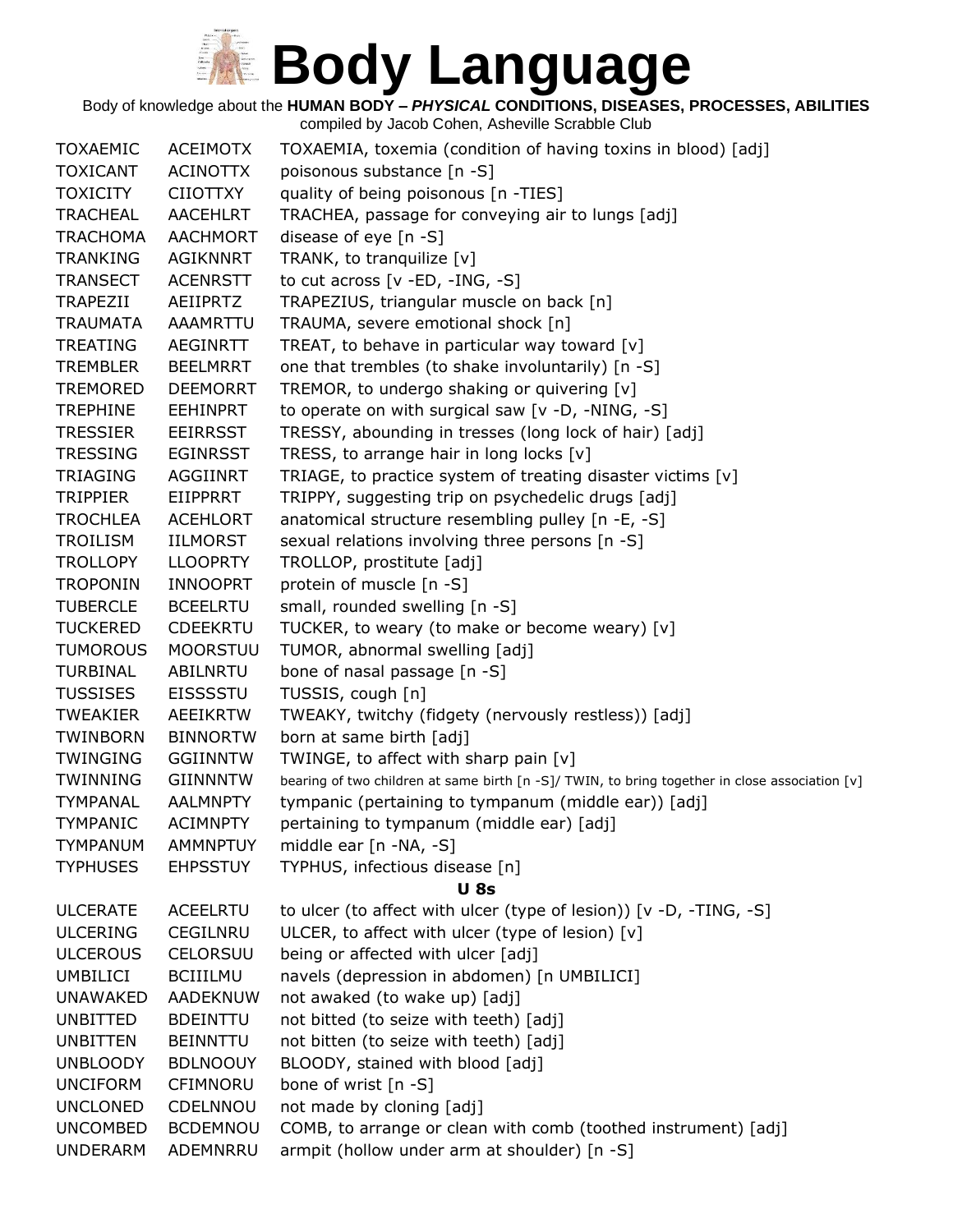Body of knowledge about the **HUMAN BODY –** *PHYSICAL* **CONDITIONS, DISEASES, PROCESSES, ABILITIES**

| <b>UNDERJAW</b> | ADEJNRUW        | lower jaw [n -S]                                                         |
|-----------------|-----------------|--------------------------------------------------------------------------|
| <b>UNDERLIP</b> | DEILNPRU        | lower lip [n -S]                                                         |
| <b>UNEASIER</b> | AEEINRSU        | UNEASY, marked by mental or physical discomfort [adj]                    |
| UNEASILY        | AEILNSUY        | UNEASY, marked by mental or physical discomfort [adv]                    |
| <b>UNEROTIC</b> | <b>CEINORTU</b> | not erotic [adj]                                                         |
| UNGAINLY        | <b>AGILNNUY</b> | awkward (lacking skill, dexterity, or grace) [adj -LIER, -LIEST]         |
| UNGAZING        | AGGINNUZ        | not gazing (to look intently) [adj]                                      |
| <b>UNGUENTA</b> | <b>AEGNNTUU</b> | UNGUENTUM, ointment [n]                                                  |
| <b>UNHARMED</b> | ADEHMNRU        | not harmed (to injure (to do or cause injury to)) [adj]                  |
| UNHEALED        | ADEEHLNU        | not healed (to make sound or whole) [adj]                                |
| <b>UNHEALTH</b> | <b>AEHHLNTU</b> | state of ill health [n -S]                                               |
| UNKISSED        | DEIKNSSU        | not kissed (to touch with lips as sign of affection) [adj]               |
| <b>UNPRETTY</b> | <b>ENPRTTUY</b> | not pretty (pleasing to eye) [adj -TTIER, -TTIEST]                       |
| <b>UNRESTED</b> | <b>DEENRSTU</b> | not rested (to refresh oneself by ceasing work or activity) [adj]        |
| <b>UNSEEING</b> | EEGINNSU        | UNSEE, to forget seeing [v]                                              |
| UNSEXIER        | EEINRSUX        | UNSEXY, SEXY, arousing sexual desire [adj]                               |
| <b>UNSEXILY</b> | EILNSUXY        | not sexily (in sexy (arousing sexual desire) manner) [adv]               |
| <b>UNSEXING</b> | <b>EGINNSUX</b> | UNSEX, to deprive of sexual power [v]                                    |
| <b>UNSEXUAL</b> | <b>AELNSUUX</b> | not sexual (pertaining to sex) [adj]                                     |
| <b>UNSHAVED</b> | ADEHNSUV        | not shaved (to sever hair close to roots) [adj]                          |
| <b>UNTIRING</b> | GIINNRTU        | not tiring (to grow tired) [adj]                                         |
| UNVEINED        | DEEINNUV        | VEINED, to fill with veins (tubular blood vessels) [adj]                 |
| <b>URETERAL</b> | AEELRRTU        | URETER, duct that conveys urine from kidney to bladder [adj]             |
| <b>URETERIC</b> | CEEIRRTU        | URETER, duct that conveys urine from kidney to bladder [adj]             |
| <b>URETHRAL</b> | AEHLRRTU        | URETHRA, duct through which urine is discharged from bladder [adj]       |
| <b>URINATOR</b> | AINORRTU        | one that urinates $[n - S]$                                              |
| URINEMIA        | AEIIMNRU        | uremia (abnormal condition of blood) [n -S]                              |
| <b>URINEMIC</b> | CEIIMNRU        | URINEMIA, uremia (abnormal condition of blood) [adj]                     |
| <b>UROLOGIC</b> | CGILOORU        | UROLOGY, branch of medicine dealing with urinary tract [adj]             |
| <b>UROSCOPY</b> | <b>COOPRSUY</b> | analysis of urine as means of diagnosis [n -PIES]                        |
| <b>URTICANT</b> | ACINRTTU        | urticating substance [n -S]                                              |
| <b>URTICATE</b> | ACEIRTTU        | to cause itching or stinging [v -D, -TING, -S]                           |
| <b>URUSHIOL</b> | <b>HILORSUU</b> | toxic liquid [n -S]                                                      |
| <b>UTERUSES</b> | <b>EERSSTUU</b> | UTERUS, organ of female mammals [n]                                      |
| <b>UTRICULI</b> | <b>CIILRTUU</b> | utricles (saclike cavity in inner ear) [n UTRICULI]                      |
| <b>UVULITIS</b> | <b>IILSTUUV</b> | inflammation of uvula [n -ES]                                            |
|                 |                 | <b>V 8s</b>                                                              |
| VACCINAL        | AACCILNV        | VACCINE preparation given to produce immunity to specific disease [n -S] |
| <b>VACCINEE</b> | <b>ACCEEINV</b> | one that is vaccinated [n -S]                                            |
| <b>VAGOTOMY</b> | <b>AGMOOTVY</b> | surgical division of vagus nerve [n -MIES]                               |
| <b>VALGUSES</b> | <b>AEGLSSUV</b> | VALGUS, position of joint that is abnormally turned outward [n]          |
| VANDYKED        | <b>ADDEKNVY</b> | VANDYKE, short, pointed beard [adj                                       |
| VARICEAL        | AACEILRV        | pertaining to or involving varix [adj]                                   |
| VARICOSE        | <b>ACEIORSV</b> | abnormally swollen or dilated [adj]                                      |
| VARIOLAR        | AAILORRV        | VARIOLA smallpox (virus disease) [adj]                                   |
| <b>VASCULAR</b> | <b>AACLRSUV</b> | pertaining to ducts that convey bodily fluids [adj]                      |
| VASOTOMY        | <b>AMOOSTVY</b> | surgical cutting of vas deferens* [n -MIES]                              |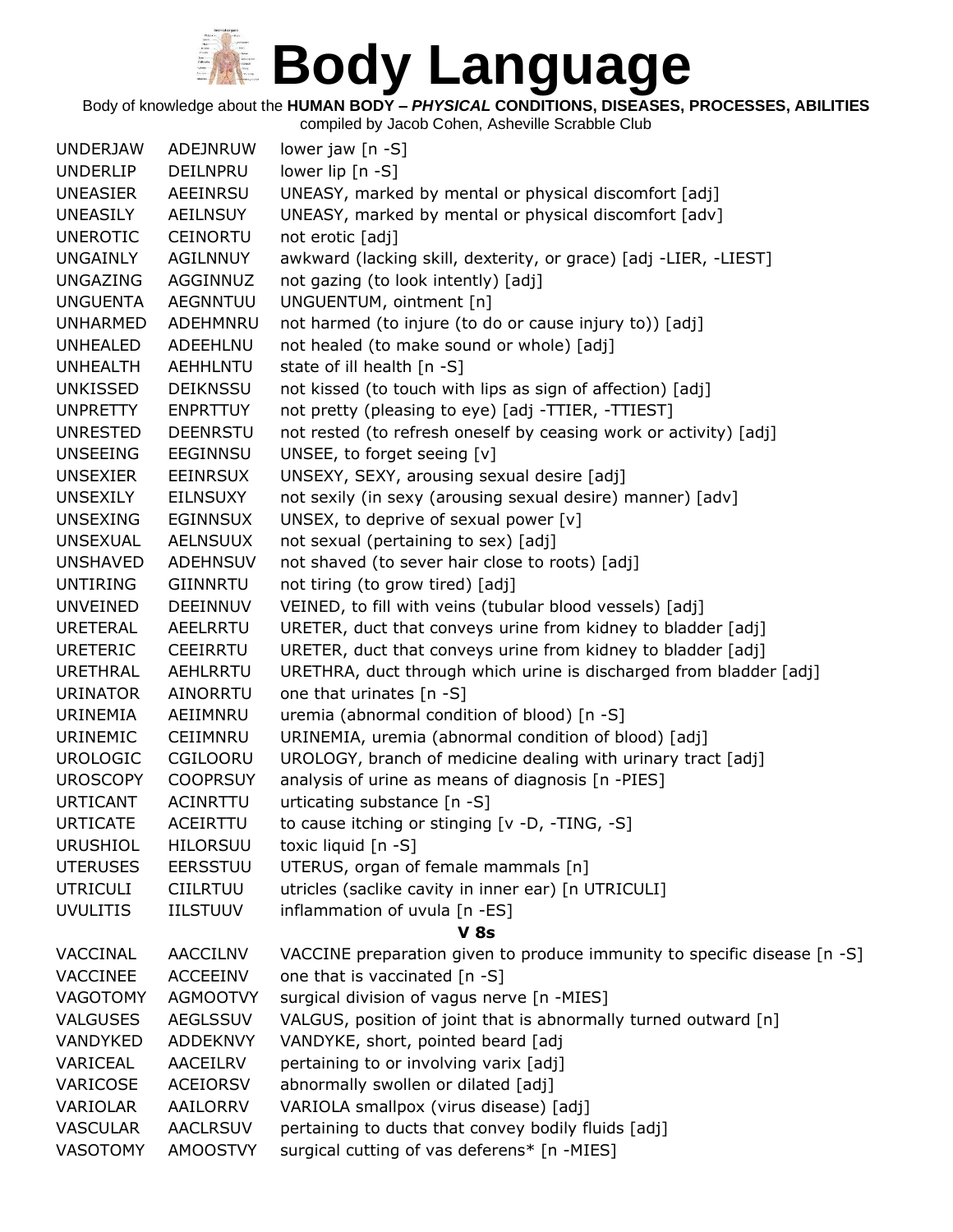Body of knowledge about the **HUMAN BODY –** *PHYSICAL* **CONDITIONS, DISEASES, PROCESSES, ABILITIES**

| <b>VEINIEST</b> | <b>EEIINSTV</b> | VEINY, full of veins [adj]                                                        |
|-----------------|-----------------|-----------------------------------------------------------------------------------|
| <b>VEINLESS</b> | <b>EEILNSSV</b> | having no veins [adj]                                                             |
| <b>VEINLIKE</b> | EEIIKLNV        | resembling vein [adj]                                                             |
| <b>VEINULET</b> | <b>EEILNTUV</b> | venule (small vein) [n -S]                                                        |
| VELARIZE        | AEEILRVZ        | to pronounce with back of tongue touching soft palate [v -D, -ZING, -S]           |
| <b>VENATION</b> | <b>AEINNOTV</b> | arrangement of veins [n -S]                                                       |
| <b>VENENATE</b> | <b>AEEENNTV</b> | to poison (to administer harmful substance to [v -D, -TING, -S]                   |
| <b>VENENOSE</b> | <b>EEENNOSV</b> | poisonous [adj]                                                                   |
| <b>VENERIES</b> | <b>EEEINRSV</b> | VENERY, sexual intercourse [n]                                                    |
| <b>VENOGRAM</b> | <b>AEGMNORV</b> | roentgenogram of vein [n -S]                                                      |
| <b>VENOLOGY</b> | <b>EGLNOOVY</b> | study of veins [n -GIES]                                                          |
| <b>VENOMING</b> | EGIMNNOV        | VENOM, to inject with venom (poisonous secretion of certain animals) [v]          |
| <b>VENOMOUS</b> | <b>EMNOOSUV</b> | poisonous [adj]                                                                   |
| VENOSITY        | EINOSTVY        | quality or state of being venous [n -TIES]                                        |
| <b>VENOUSLY</b> | <b>ALNOSUVY</b> | VENOUS, full of veins [adv]                                                       |
| <b>VENTURER</b> | <b>EENRRTUV</b> | one that ventures (to risk (to expose to risk (chance of injury or loss))) [n -S] |
| <b>VENULOSE</b> | <b>EELNOSUV</b> | VENULE, small vein [adj]                                                          |
| <b>VENULOUS</b> | <b>ELNOSUUV</b> | VENULE, small vein [adj]                                                          |
| VERATRIA        | AAEIRRTV        | veratrin (poisonous mixture of alkaloids) [n -S]                                  |
| <b>VERATRIN</b> | AEINRRTV        | poisonous mixture of alkaloids [n -S]                                             |
| <b>VERATRUM</b> | AEMRRTUV        | poisonous herb [n -S]                                                             |
| <b>VERGENCE</b> | <b>CEEEGNRV</b> | movement of one eye in relation to other [n -S]                                   |
| <b>VERNIXES</b> | <b>EEINRSVX</b> | VERNIX, fatty substance covering skin of fetus [n]                                |
| <b>VERTEBRA</b> | ABEERRTV        | any of bones or segments forming spinal column [n -E or -S]                       |
| <b>VESICATE</b> | <b>ACEEISTV</b> | to blister (to cause blisters (skin swellings)) [v -D, -TING, -S]                 |
| <b>VESICULA</b> | <b>ACEILSUV</b> | vesicle (small bladder (saclike receptacle)) [n -E]                               |
| <b>VIOMYCIN</b> | <b>CIIMNOVY</b> | antibiotic [n -S]                                                                 |
| VIRAEMIA        | AAEIIMRV        | viremia (presence of virus in blood) [n -S]                                       |
| VIRAEMIC        | ACEIIMRV        | VIRAEMIA, viremia (presence of virus in blood) [adj]                              |
| <b>VIRICIDE</b> | CDEIIIRV        | substance that destroys viruses [n -S]                                            |
| VIRILELY        | EIILLRVY        | VIRILE, having masculine vigor [adv]                                              |
| <b>VIRILISE</b> | <b>EIIILRSV</b> | to virilize (to induce male characteristics in (female)) [v -D, -SING, -S]        |
| <b>VIRILISM</b> | <b>IIILMRSV</b> | development of male secondary sex characteristics in female [n -S]                |
| <b>VIRILITY</b> | <b>IIILRTVY</b> | quality or state of being virile [n -TIES]                                        |
| VIRILIZE        | EIIILRVZ        | to induce male characteristics in (female) [v -D, -ZING, -S]                      |
| <b>VIROLOGY</b> | <b>GILOORVY</b> | study of viruses [n -GIES]                                                        |
| <b>VIRUCIDE</b> | CDEIIRUV        | viricide (substance that destroys viruses) [n -S]                                 |
| <b>VIRULENT</b> | <b>EILNRTUV</b> | extremely poisonous [adj]                                                         |
| <b>VISCERAL</b> | <b>ACEILRSV</b> | pertaining to internal organs [adj]                                               |
| <b>VISUALLY</b> | <b>AILLSUVY</b> | with regard to sense of sight [adv]                                               |
| <b>VITALITY</b> | AIILTTVY        | exuberant physical strength or mental vigor [n -TIES]                             |
| <b>VITAMINE</b> | AEIIMNTV        | vitamin (any of various organic substances essential to proper nutrition) [n -S]  |
| <b>VITILIGO</b> | <b>GIIILOTV</b> | skin disease [n -S]                                                               |
| <b>VITREOUS</b> | <b>EIORSTUV</b> | jelly that fills eyeball [n -ES]                                                  |
| <b>VIVISECT</b> | <b>CEIISTVV</b> | to dissect living body of [v -ED, -ING, -S]                                       |
| <b>VOLUMISE</b> | <b>EILMOSUV</b> | to volumize (to give body to (hair)) [v -D, -SING, -S]                            |
| VOLUMIZE        | <b>EILMOSUZ</b> | to give body to (hair) [v -D, -ZING, -S]                                          |
|                 |                 |                                                                                   |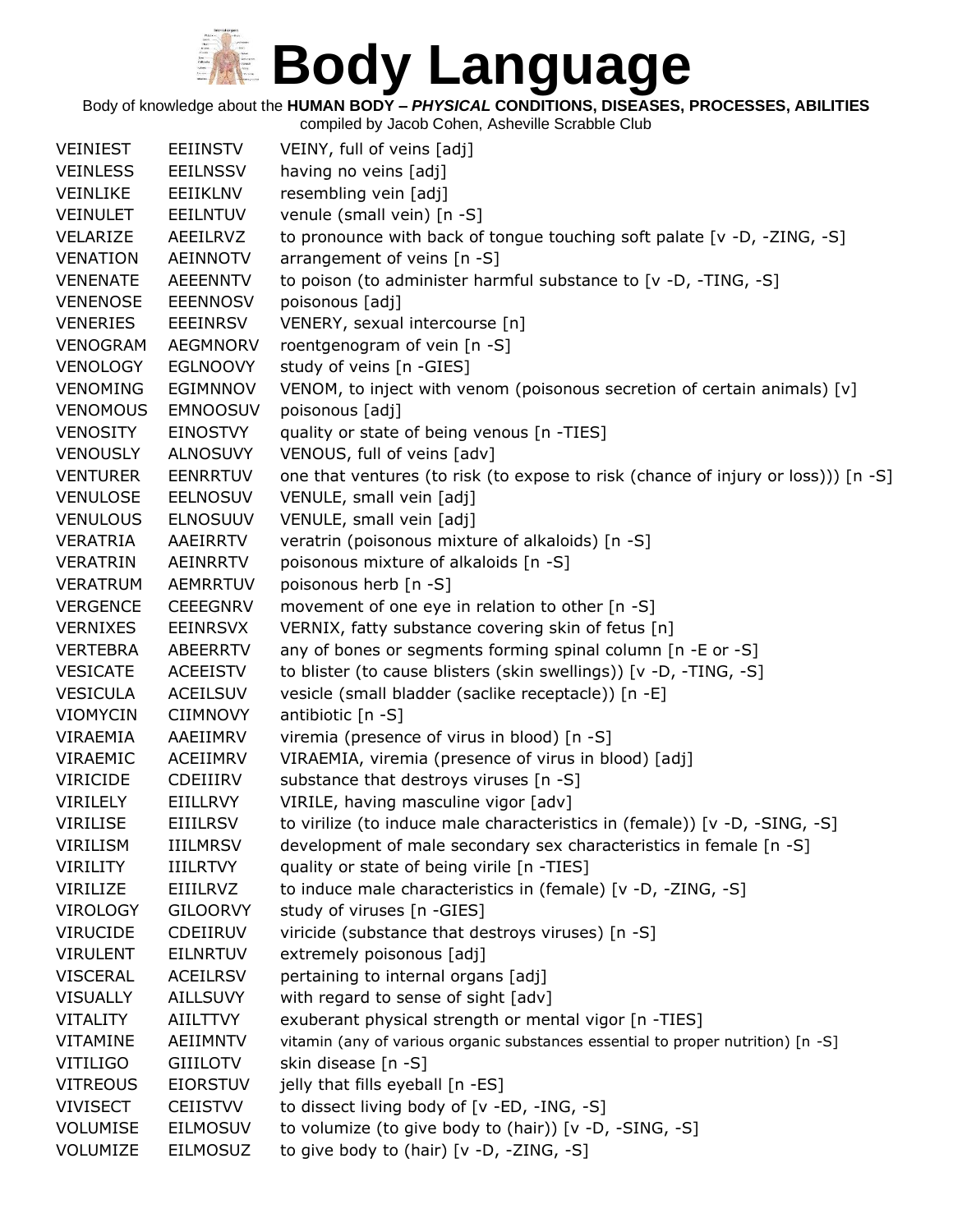Body of knowledge about the **HUMAN BODY –** *PHYSICAL* **CONDITIONS, DISEASES, PROCESSES, ABILITIES**

| <b>VOLVULUS</b> | <b>LLOSUUVV</b> | twisting of intestine that causes obstruction $[n - ES$ or -LI                          |  |  |
|-----------------|-----------------|-----------------------------------------------------------------------------------------|--|--|
| <b>VOMERINE</b> | <b>EEIMNORV</b> | VOMER, bone of skull [adj]                                                              |  |  |
| <b>VOMITIER</b> | <b>EIIMORTV</b> | VOMITY, resembling or smelling of vomit [adj]                                           |  |  |
| <b>VOMITING</b> | <b>GIIMNOTV</b> | VOMIT, to eject contents of stomach through mouth [v]                                   |  |  |
| <b>VOMITIVE</b> | <b>EIIMOTVV</b> | emetic (substance which induces vomiting) [n -S]                                        |  |  |
| <b>VOMITORY</b> | <b>IMOORTVY</b> | emetic (substance which induces vomiting) [n -RIES]                                     |  |  |
| <b>VOMITOUS</b> | <b>IMOOSTUV</b> | pertaining to vomiting [adj]                                                            |  |  |
| <b>VORACITY</b> | <b>ACIORTVY</b> | quality or state of being ravenous [n -TIES]                                            |  |  |
| <b>VULVITIS</b> | <b>IILSTUVV</b> | inflammation of vulva [n -ES]                                                           |  |  |
|                 |                 | <b>W</b> 8s                                                                             |  |  |
| <b>WAKELESS</b> | <b>AEEKLSSW</b> | unbroken---used of sleep [adj]                                                          |  |  |
| WAKENING        | <b>AEGIKNNW</b> | act of one that wakes [n -S]                                                            |  |  |
| WAKERIFE        | AEEFIKRW        | wakeful [adj]                                                                           |  |  |
| WALLEYED        | ADEELLWY        | WALLEYE, eye having white cornea [adj]                                                  |  |  |
| WARFARIN        | AAFINRRW        | chemical compound [n -S]                                                                |  |  |
| <b>WARTIEST</b> | <b>AEIRSTTW</b> | WARTY, covered with warts [adj]                                                         |  |  |
| <b>WARTLESS</b> | <b>AELRSSTW</b> | having no warts [adj]                                                                   |  |  |
| WARTLIKE        | AEIKLRTW        | resembling wart (protuberance on skin) [adj]                                            |  |  |
| <b>WATCHEYE</b> | <b>ACEEHTWY</b> | walleye (eye having white cornea) [n -S]                                                |  |  |
| <b>WATCHFUL</b> | <b>ACFHLTUW</b> | closely observant or alert [adj]                                                        |  |  |
| <b>WATCHING</b> | <b>ACGHINTW</b> | WATCH, to observe carefully [v]                                                         |  |  |
| WEAKENED        | ADEEEKNW        | WEAKEN, to make weak [v]                                                                |  |  |
| WEAKENER        | AEEEKNRW        | one that weakens (to make weak) [n -S]                                                  |  |  |
| WEAKLIER        | AEEIKLRW        | WEAKLY, weak and sickly [adj]                                                           |  |  |
| <b>WEAKLING</b> | <b>AEGIKLNW</b> | weak person [n -S]                                                                      |  |  |
| <b>WEAKNESS</b> | <b>AEEKNSSW</b> | state of being weak (lacking strength (capacity for exertion or endurance)) [n -ES]     |  |  |
| WEARIEST        | <b>AEEIRSTW</b> | WEARY, tired (sapped of strength) [adj]                                                 |  |  |
| <b>WEARIFUL</b> | AEFILRUW        | tiresome (tedious (causing weariness (quality of being weary))) [adj]                   |  |  |
| <b>WEARYING</b> | AEGINRWY        | WEARY, to make or become weary [v]                                                      |  |  |
| <b>WELLNESS</b> | <b>EELLNSSW</b> | state of being healthy (having good health) [n -ES]                                     |  |  |
| <b>WENCHING</b> | <b>CEGHINNW</b> | WENCH, to consort with prostitutes $[v]$                                                |  |  |
| <b>WENNIEST</b> | <b>EEINNSTW</b> | WENNY, resembling wen (benign tumor of skin) [adj]                                      |  |  |
| <b>WHEEZIER</b> | EEEHIRWZ        | WHEEZY, characterized by wheezing [adj]                                                 |  |  |
| WHEEZILY        | EEHILWYZ        | WHEEZY, characterized by wheezing [adv]                                                 |  |  |
| WHEEZING        | EEGHINWZ        | WHEEZE, to breathe with whistling sound [v]                                             |  |  |
| <b>WHELKIER</b> | <b>EEHIKLRW</b> | WHELKY, marked with whelks [adj]                                                        |  |  |
| <b>WHEYFACE</b> | <b>ACEEFHWY</b> | pale, sallow face [n -S]                                                                |  |  |
| <b>WHISKERY</b> | <b>EHIKRSWY</b> | WHISKER, hair on man's face [adj]                                                       |  |  |
| <b>WHOREDOM</b> | <b>DEHMOORW</b> | prostitution [n -S]                                                                     |  |  |
| WINDBURN        | <b>BDINNRUW</b> | to be affected with skin irritation caused by exposure to wind [v -ED or -NT, -ING, -S] |  |  |
| WINDPIPE        | <b>DEIINPPW</b> | trachea (passage for conveying air to lungs) [n -S]                                     |  |  |
| <b>WOOPSING</b> | <b>GINOOPSW</b> | WOOPS, to vomit [v]                                                                     |  |  |
| <b>WORMROOT</b> | <b>MOOORRTW</b> | pinkroot (medicinal plant root) [n -S]                                                  |  |  |
| WRITHING        | <b>GHIINRTW</b> | WRITHE, to squirm or twist in pain [v]                                                  |  |  |
| WRONGING        | <b>GGINNORW</b> | WRONG, to treat injuriously or unjustly [v]                                             |  |  |
| $X$ 8s          |                 |                                                                                         |  |  |
| <b>XANTHOMA</b> | AAHMNOTX        | skin disease [n -S or -TA]                                                              |  |  |